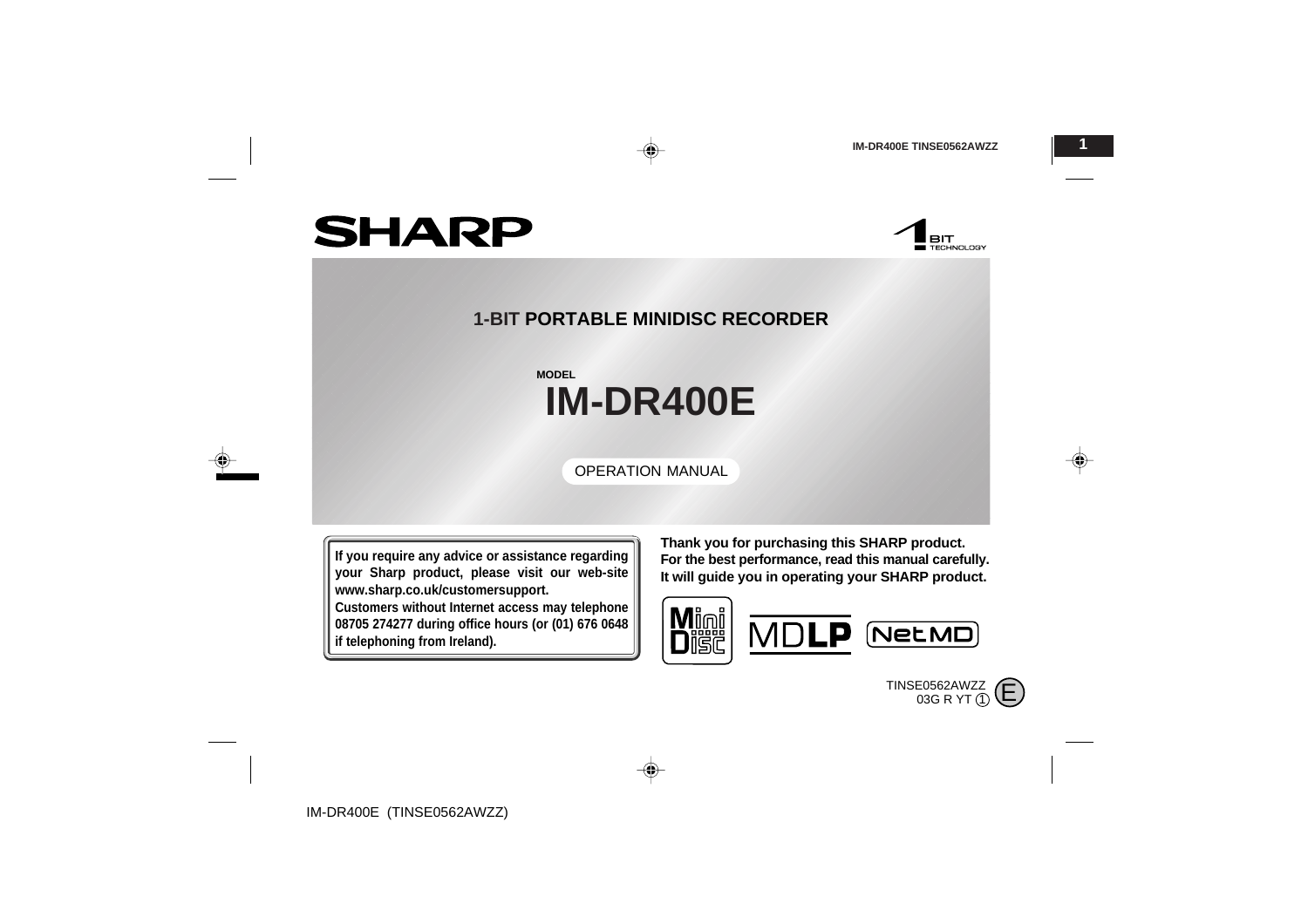#### IM-DR400E**Special Notes**

#### **NOTES FOR USERS IN THE U.K. ANDIRELAND**

#### **SERVICE INFORMATION**

In the unlikely event of your equipment requiring repair, please use the supplied postage paid label to send your unit to the Sharp repair centre or contact the dealer or supplier from whom it was purchased. Where this is not possible, please visit our web-site www.sharp.co.uk/customersupport.

Customers without internet access may telephone 08705 274277 during office hours (or (01) 676 0648 if telephoning from Ireland).

Please note; all calls will be charged at local rate.

Certain replacement parts and accessories may be obtained from our main parts distributor.

> WILLOW VALE ELECTRONICS LTD. 0121 766 5414

In the unlikely event of this equipment requiring repair during the guarantee period, you will need to provide proof of the date of purchase to the repairing company. Please keep your invoice or receipt, which is supplied at the time of purchase.

#### ■ Warnings

- The supplied AC adaptor contains no user serviceable parts. Never remove covers unless qualified to do so. It contains dangerous voltages, always remove the mains plug from the main outlet socket before any service operation or when not in use for a long period.
- The AC adaptor supplied with the IM-DR400E must not be used with other equipment.
- To prevent fire or shock hazard, do not expose this appliance to dripping or splashing liquids. No objects filled with liquids, such as vases, shall be placed on the apparatus.
- Never use an AC adaptor other than the one specified. Otherwise, problems or serious hazards may be cre ated.

#### ■ **Caution**

- When recording important selections, make a preliminary test to ensure that the desired material is properly recorded.
- SHARP is not liable for damage or loss of your recording arising from malfunction of this unit.

**2**

**Important Introduction -Special Notes-**

Important Introduction<br>- Special Notes-

IM-DR400E TINSE0562AWZZ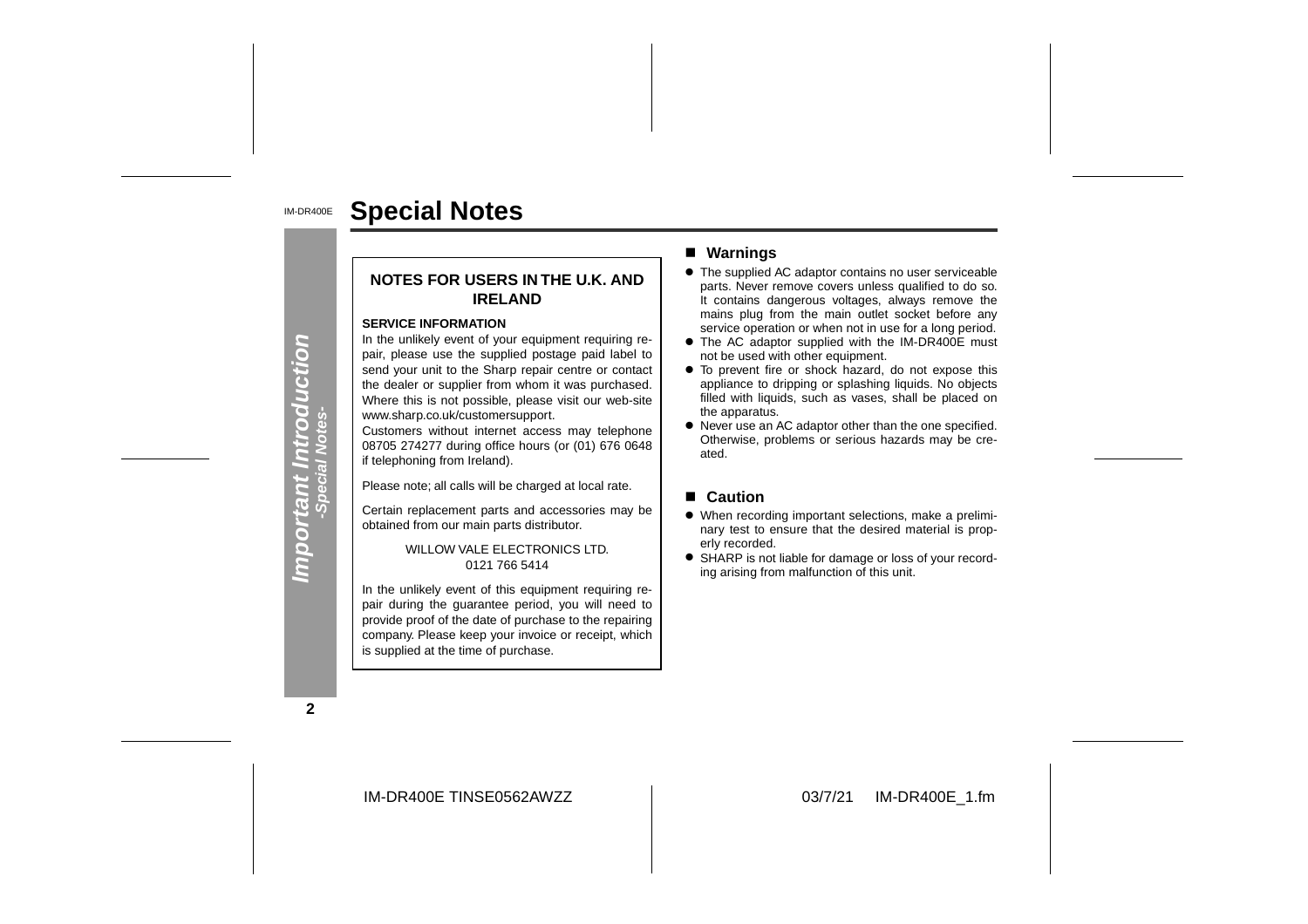1

#### IM-DR400E

- " At full volume, prolonged listening to a personal stereo may damage the user's hearing. This model complies with the law if used with the correct earphones (model number RPHOH0026AWZZ). If the earphones are damaged in any way, please order using the model number given above.
- This product is classified as a CLASS 1 LASER PRODUCT.
- Use the Portable MiniDisc Recorder only in accordance with the instructions given in this manual and do not attempt to interfere with the interlock switch or make any other adjustment as this may result in exposure to hazardous radiation.

Laser Diode Properties

- Material: GaAIAs
- Wavelength: 785 nm
- Pulse time:

Read mode: 0.8 mW ContinuousWrite mode: max 12 mW 0.5S min cycle 1.5S Repetition



#### ! **Notes**

- Recording and playback of any material may require consent, which SHARP is unable to give. Please refer particularly to the provisions of the Copyright Act 1956, the Dramatic and Musical Performers Protection Act 1958, the Performers Protection Acts 1963 and 1972 and to any subsequent statutory enactments and orders.
- **•** This equipment complies with the requirements of Directives 89/336/EEC and 73/23/EEC as amended by 93/68/EEC.
- US and foreign patents licensed from Dolby Laboratories.
- $\bullet$  The letters in brackets contained in the model number indicate the colour of the product only. Operation and specifications are unaffected.

**3**

**Important Introduction -Special Notes-**

Important Introd<br>-special Notes-

S

UCti

IM-DR400E TINSE0562AWZZ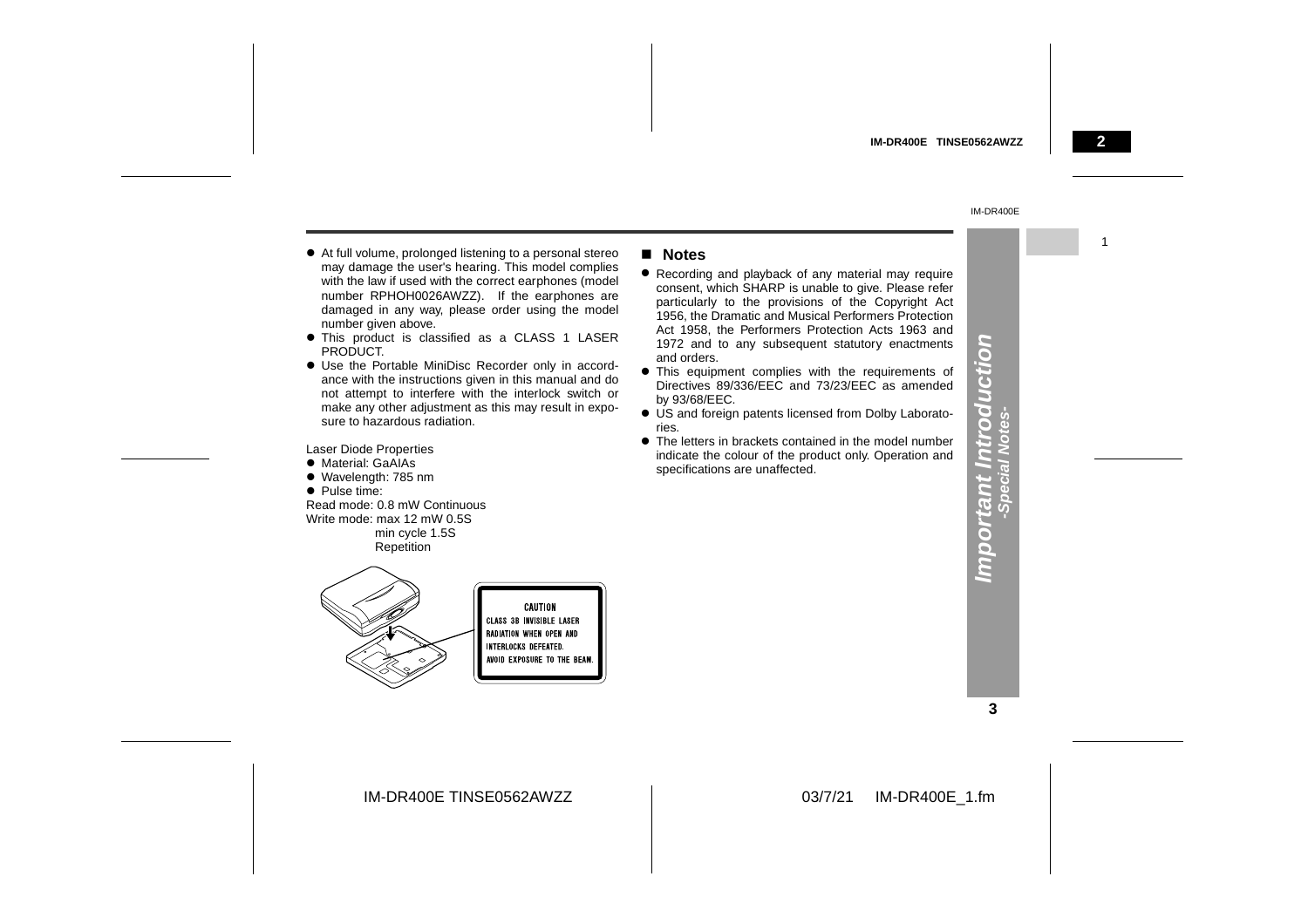#### IM-DR400E**Features**

- ! **A Portable MD player with "Mobile 1-bit digital amplifier"**
- $\bullet\,$  The 1-bit digital signal is sent to a constant voltage circuit directly from a high-order  $\Delta \Sigma$  modulation circuit. The amplifier transmits and amplifies the signal, and allows extremely natural and clear sound with little deterioration. **A Portable MD player with "Mobile 1-bit**  $\blacksquare$  A Net MD portable recorder<br>
The 1-bit digital amplifier"<br>
Audio data saved on the hard disk of a PC can be trans-<br>
cuit directly from a high-order  $\Delta\Sigma$  modulation circuit
- High-quality sound is achieved by vast improvements in the sound resolution. The speed and the smoothness of rise of the sound are consequently ensured.

#### ■ "4-pole plug earphone" optimizes "Mobile 1-bit digital amplifier"

• Sharp has adopted "4-pole plug" earphone that completely separate right and left sound. Enjoy the high quality sound of the "Mobile 1-bit digital amplifier".

|                         | $R + 1 - R -$<br>$+$ |
|-------------------------|----------------------|
| 4-pole plug for mobile  | <b>Complete</b>      |
| 1-bit digital amplifier |                      |

- 
- 
- 
- 
- 

**4**

**Important Introduction -Features-**

Important Introduction

IM-DR400E TINSE0562AWZZ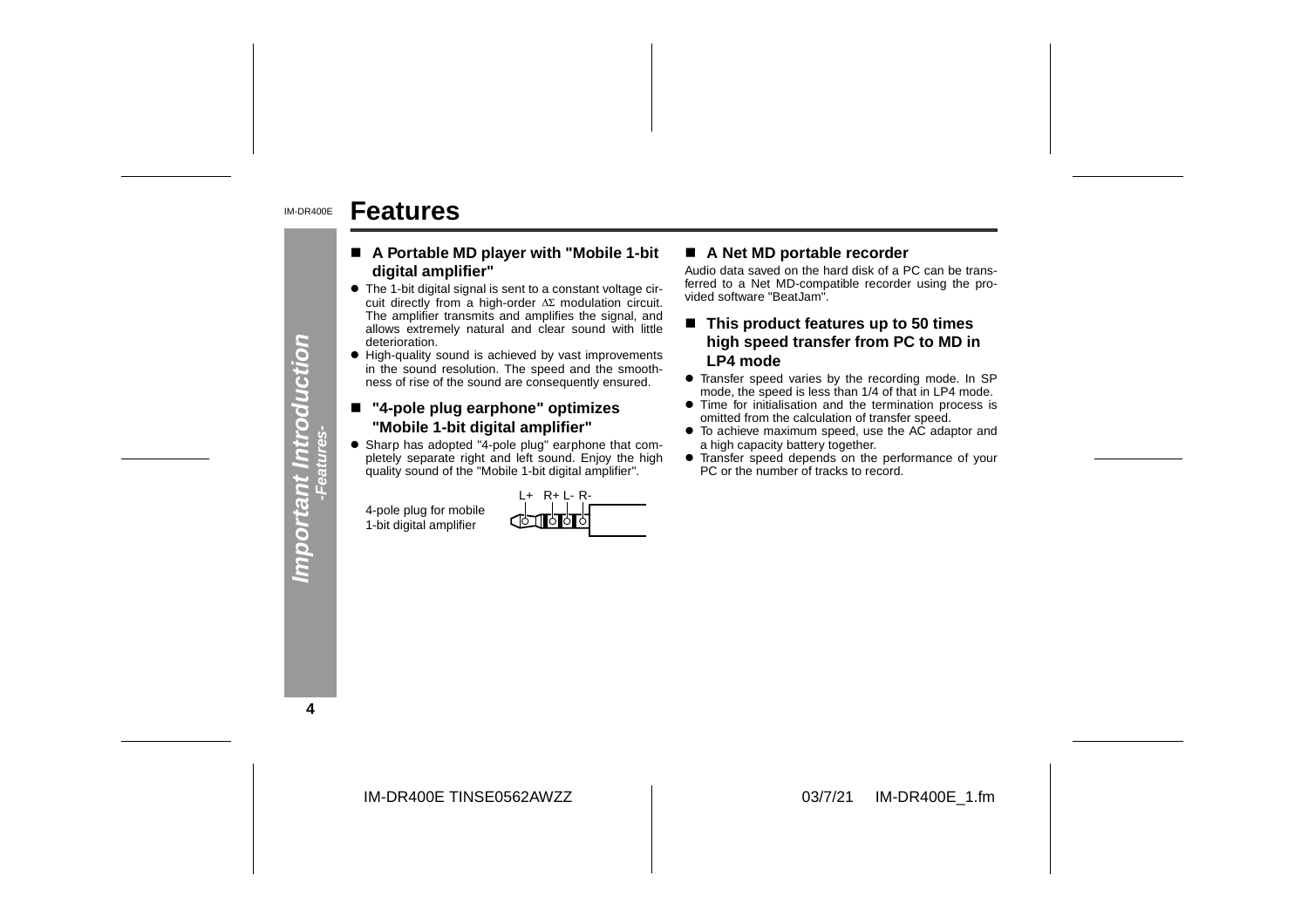## **Contents**

|                                                                                                                                        | Page |
|----------------------------------------------------------------------------------------------------------------------------------------|------|
| ■ Important Introduction<br>Names of Controls and Indicators  7 - 8                                                                    |      |
| ■ Power Source<br>Using with the AC Adaptor 10<br>Using with the Alkaline Battery10                                                    |      |
| ■ Preparation<br>Inserting a MiniDisc 11<br>Before Recording 15                                                                        |      |
| ■ Basic Operation<br>Recording  16 - 17<br>Playback  18 - 19                                                                           |      |
| ■ Useful Features<br>Advanced Playback 20-21<br>Advanced Recording 22 - 26<br>Changing Default Settings27<br>Checking Displays 28 - 29 |      |
| ■ Advanced Features<br>Titling a MiniDisc 30 - 33<br>Editing a Recorded MiniDisc34 - 36                                                |      |

|                                               | Page |
|-----------------------------------------------|------|
| ■ Net MD                                      |      |
| About Net MD  38 - 39                         |      |
|                                               |      |
| Software Installation  41                     |      |
| Connecting to a PC  42 - 43                   |      |
| Transferring Data  44                         |      |
| ■ References                                  |      |
| MiniDisc System Limitations  45               |      |
| Error Messages  46 - 47                       |      |
| Troubleshooting 48 - 49                       |      |
| Maintenance 49                                |      |
|                                               |      |
|                                               |      |
| The operation manual of this product consists |      |
|                                               |      |
| of 2 volumes.                                 |      |

#### **Unit operation manual:**

Guides you through preparation and operation of this system. Be sure to read this before operating the unit.

#### **BeatJam:**

Guides you through operation of the bundled software "BeatJam".

IM-DR400E

1

# **Important Introduction Important Introduction -Contents-**

**5**

IM-DR400E TINSE0562AWZZ

**Listening through Another System. . . . . . . . . . . . . .37 Resuming auto play . . . . . . . . . . . . . . . . . . . . . . . . . .37**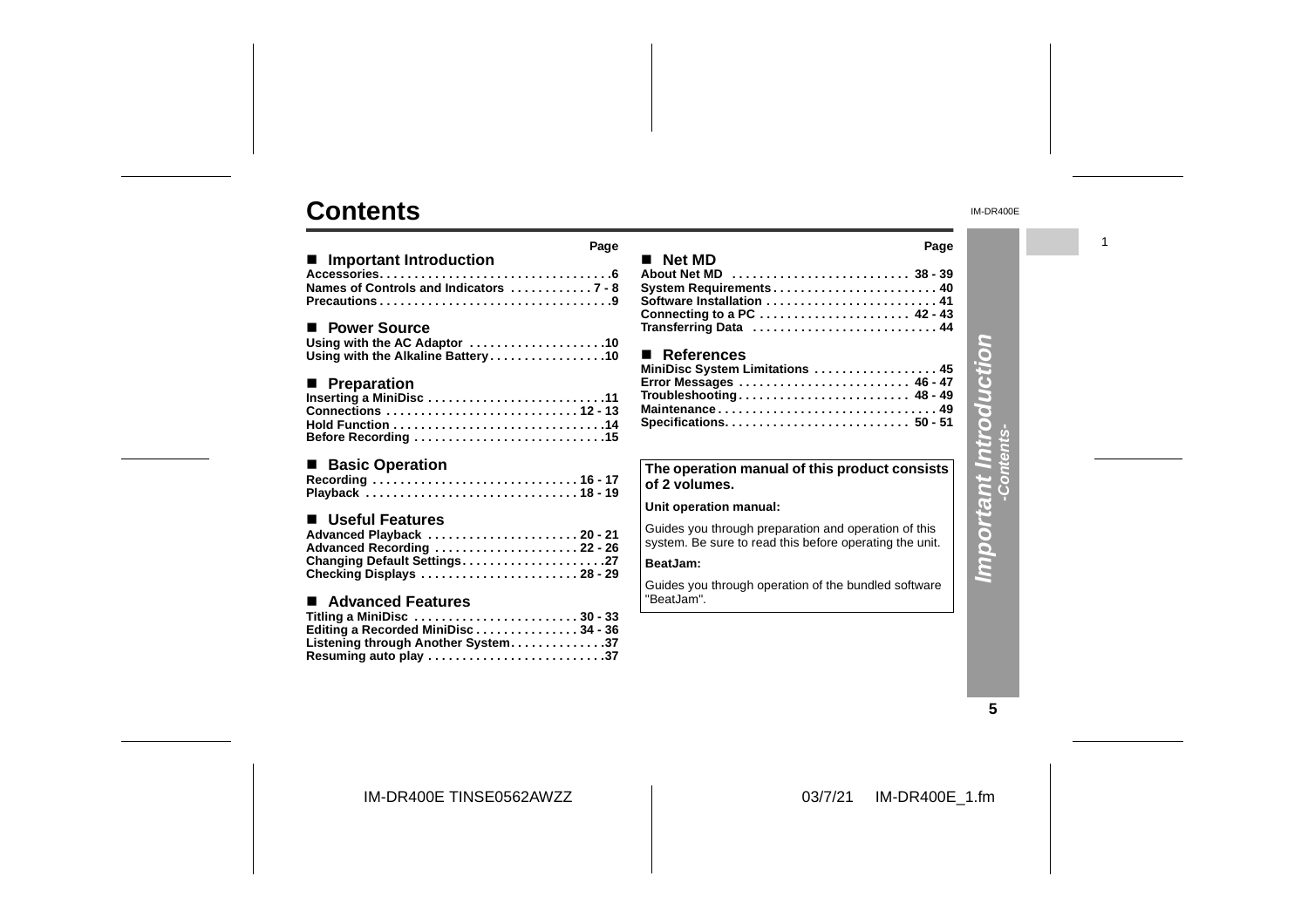#### IM-DR400E**Accessories**



**Notes:**

● You can hear the sound only from one earphone if you use the supplied earphones with other equipment.<br>● Parts and equipment mentioned in this operation manual other than those detailed above are not included.<br>● The AC a

**6**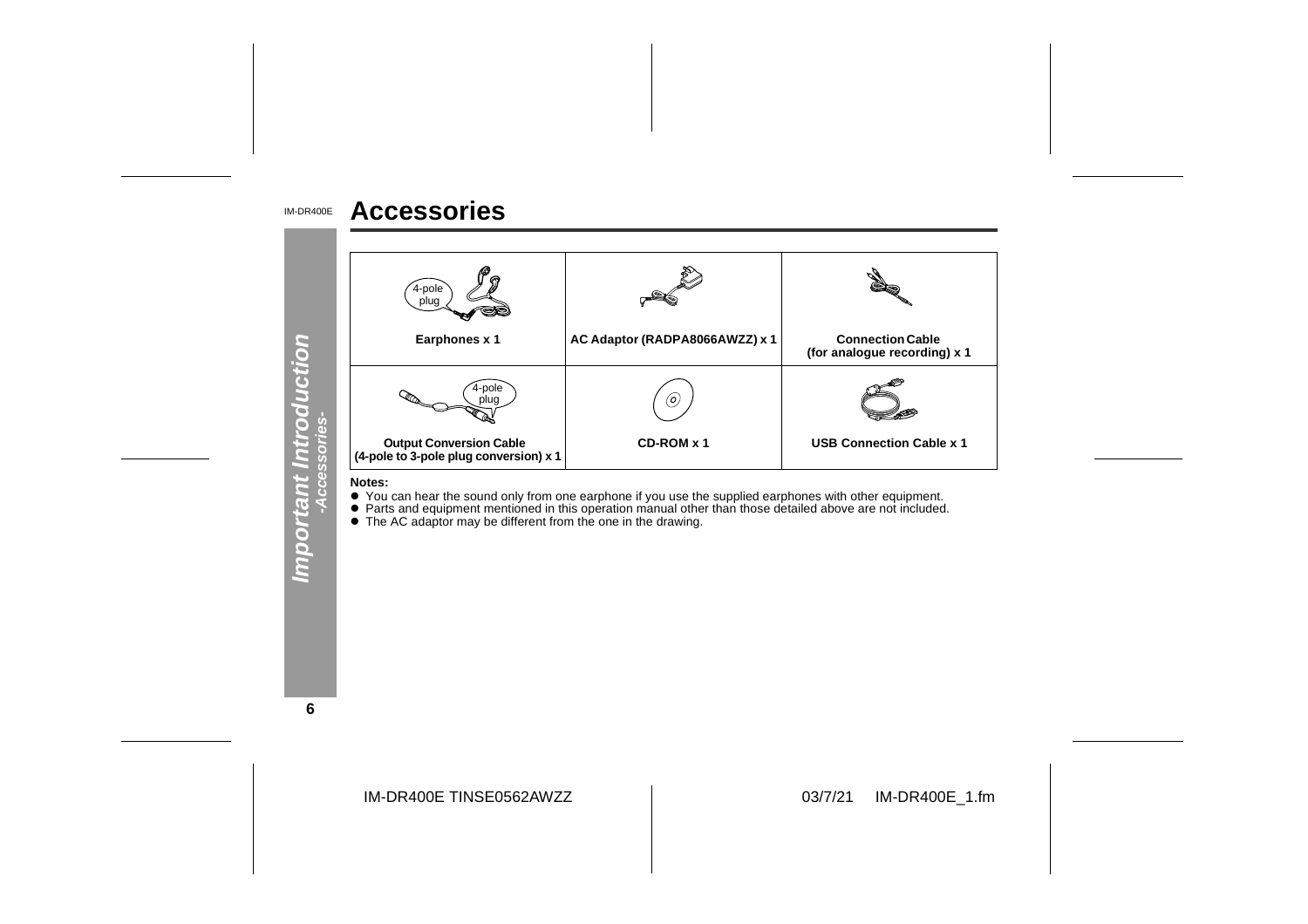# **Names of Controls and Indicators**



## **Important Introduction** ■ Main unit **Reference page 1. Open Lever . . . . . . . . . . . . . . . . . . . . . . . . . . . . . 11 2. Battery Cover . . . . . . . . . . . . . . . . . . . . . . . . . . . . 10 3. Menu/Enter Button . . . . . . . . . . . . . . . . . 17, 19, 30** Fast Forward/Fast Reverse/<br>Recording Level/Menu Select/<br>Name Select Button . . . . . . . . . . . 14, 16, 18, 20, 30 **5. Volume/Cursor Button . . . . . . . . . . . . . . . . . 19, 31 6. Earphones/Line Output Socket . . . . . . . . . . 18, 37 7. USB Socket . . . . . . . . . . . . . . . . . . . . . . . . . . . . . 42 8. Optical/Line Input Socket . . . . . . . . . . . . . . . . . . 12 9. Record/Track Mark Button . . . . . . . . . . . 16, 24, 25 10. Bass/Delete/Synchro Button . . . . . . . . . 19, 24, 31 11. 3 V DC Input Socket . . . . . . . . . . . . . . . . . . . . . . 10**



**7**

IM-DR400E TINSE0562AWZZ

#### 03/7/21 IM-DR400E\_1.fm

1

IM-DR400E

**-Names of Controls and Indicators-**

 $\overline{\mathbf{z}}$  $\circ$ 

d

F

Q. Ğ

G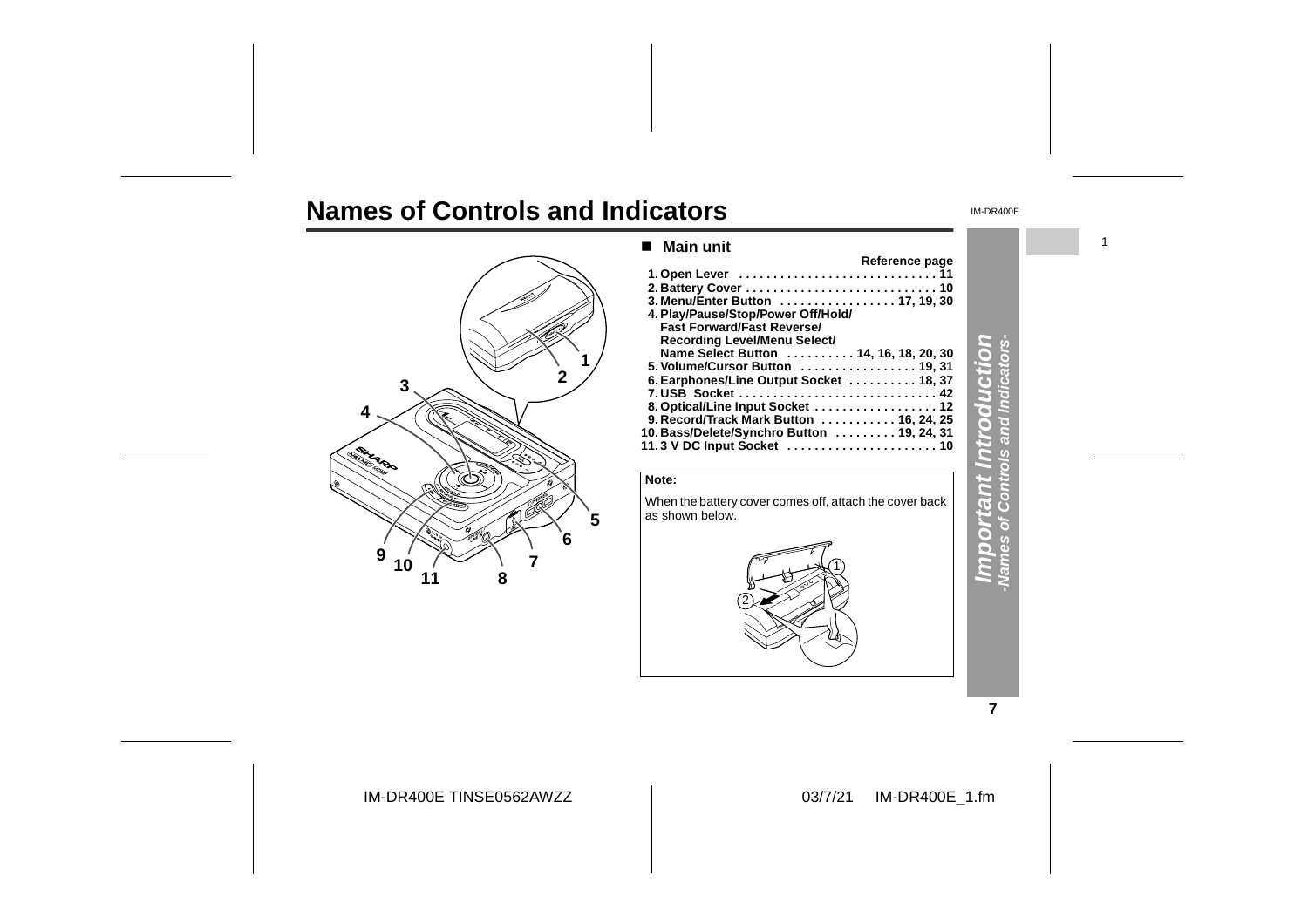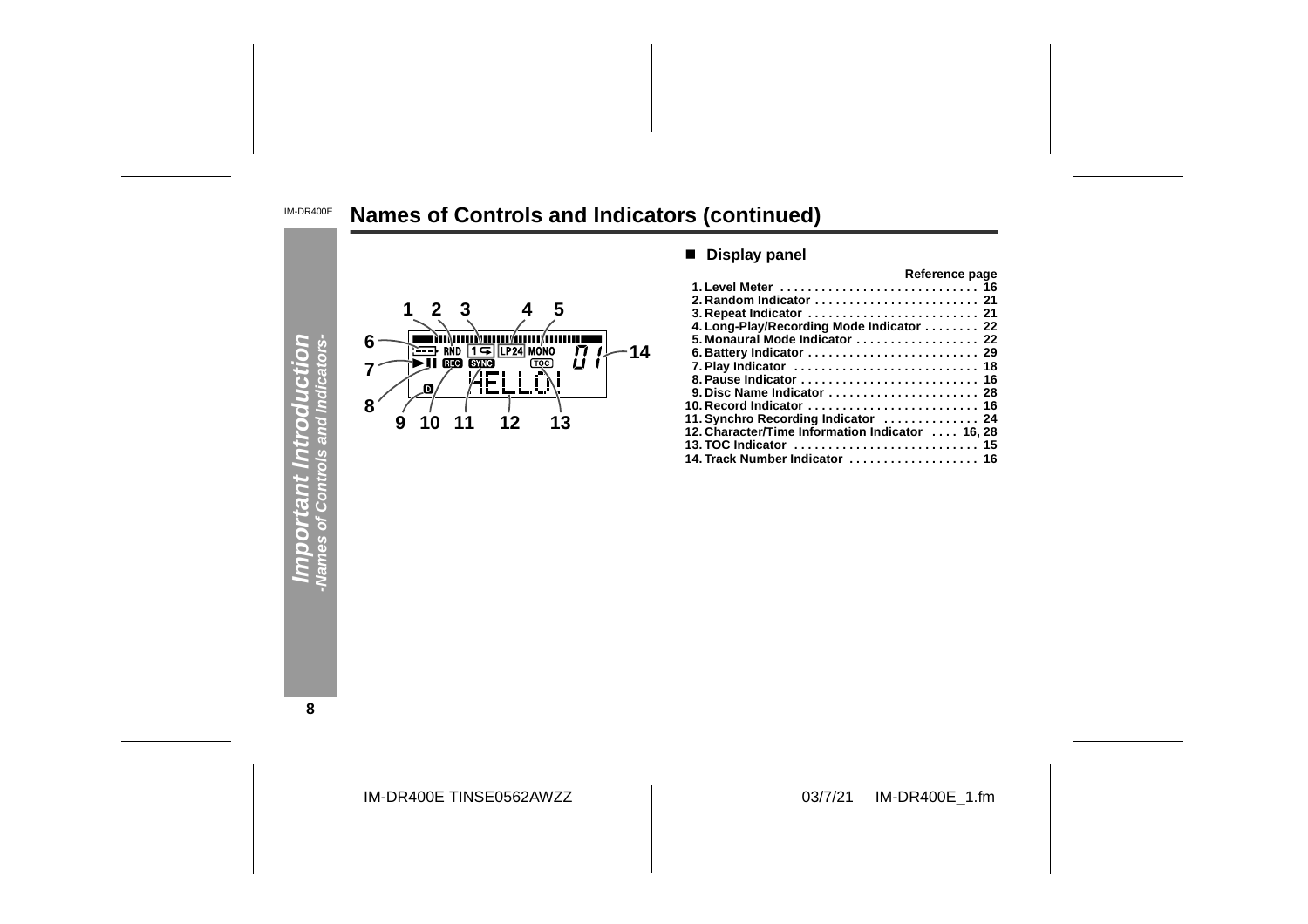# **Precautions**

#### ■ **Important**

- Do not wear your earphones when you are crossing streets or near traffic.
- $\bullet$  Do not use your earphones whilst driving a motor vehicle, it may create a traffic hazard and may be illegal. Remember to obey all of the safety rules in your area.
- Do not play the unit at a high volume. Hearing experts advise against extended listening at high volume levels.
- $\bullet$  If you experience ringing in your ears, reduce the volume or discontinue use.
- No naked flame sources, such as lighted candles, should be placed on the apparatus.
- Attention should be drawn to the environmental aspects of battery disposal.
- $\bullet$  The apparatus is designed for use in moderate climate. • This portable MD should only be used within the range

#### **To avoid accidental electric shock or other possible** of 0°C - 40°C (32°F - 104°F).

- **problems, observe the precautions listed below.**
- $\bullet$  Do not disassemble or modify the unit.
- Do not drop or subject the unit to shock.
- Do not use the unit near open flames.
- Do not spill liquid on the unit.
- Do not use an external power supply, other than the 3 V DC supplied with this unit, as it may damage the unit.
- SHARP is not responsible for damage due to improper use. Refer all servicing to a SHARP authorised service centre.

#### ■ Storing the unit

#### **Avoid using or leaving the unit in the following places.**

- Places exposed to direct sunlight for many hours (especially in cars with the doors and windows closed) or near heaters. (The cabinet may deform, change colour or the unit may malfunction.)
- Places exposed to excessive dust.
- Places exposed to water.
- Places where temperatures are excessively high or low.
- Places (bathrooms) where the humidity is extremely high.
- Places with strong magnetic fields such as TVs or
- loudspeakers.
- Places exposed to vibration. • Places where sand can easily enter the inside of the unit (beaches etc.).
- **•** If the unit is used near radio tuners or TVs, noise and/ or picture interference may result. If you experience these problems, move the unit away from such devices.

It is not recommended to put the portable MD into a rear pocket, as this may damage the product when sitting.

Using this unit near mobile phones may cause noise pickup. If it occurs, move it away from them.



**Important Introduction -Precautions-**

mporta

nt Introducti

n  $\overline{\bullet}$ 

IM-DR400E TINSE0562AWZZ



1

IM-DR400E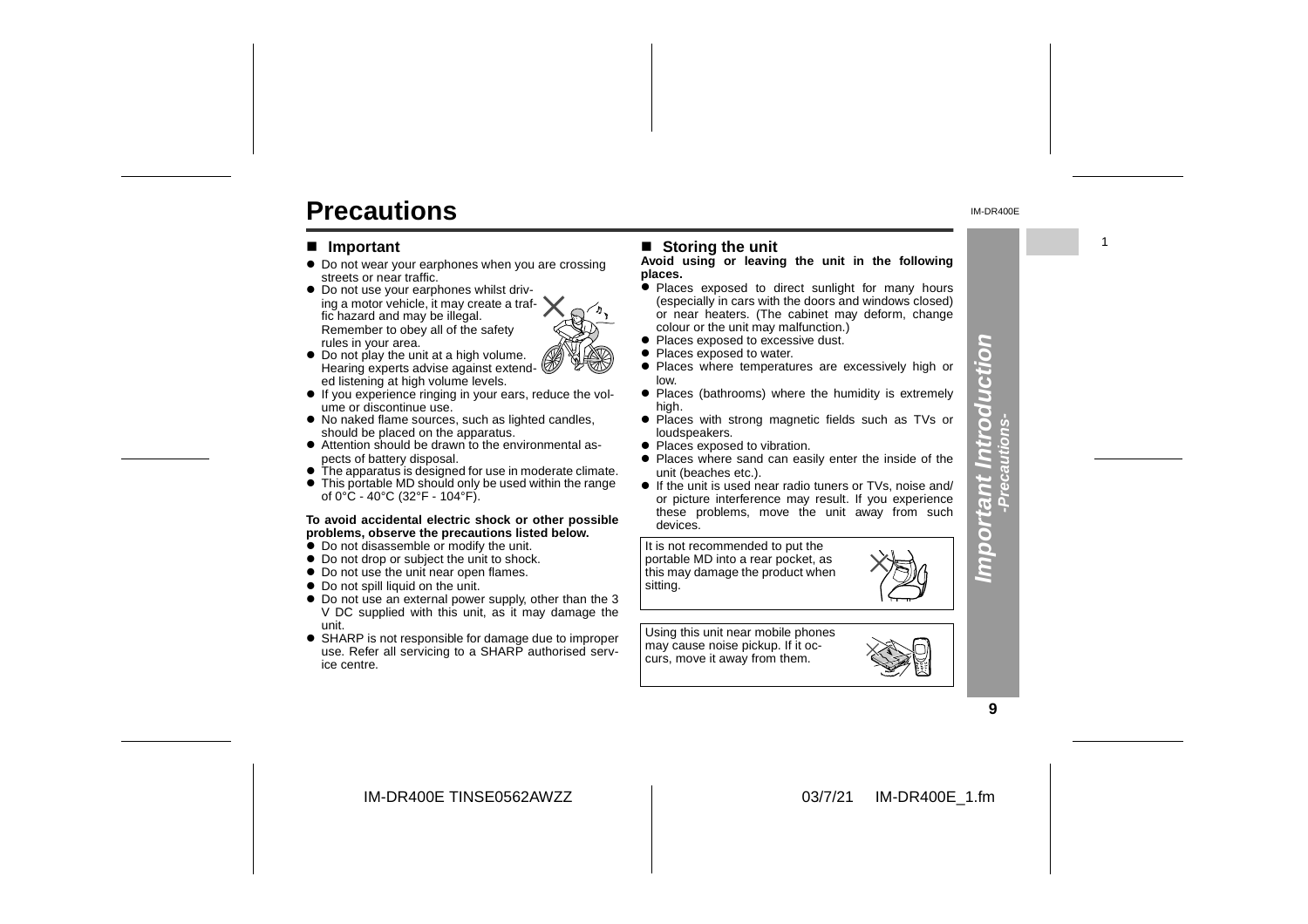#### IM-DR400E**Using with the AC Adaptor**

Plug the AC adaptor into the wall socket, and then insert the plug on the other end into the DC IN 3V socket.



- **.** Insert the plugs firmly.
- When the unit is not in use for extended periods, remove the AC adaptor from the wall socket.

#### **Note:**

 If power failure occurs whilst playing a disc using the AC adaptor, disconnect it from the wall socket. Otherwise, playback may start automatically when electricity resumes.



- 
- 
- 

When inserting or removing the battery, push it towards the  $\ominus$  battery terminal.

- 
- 
- 
- ! Installing the battery incorrectly may cause the unit to malfunction.

**10**

Using with th

**Power Source**

7 Œ

IM-DR400E TINSE0562AWZZ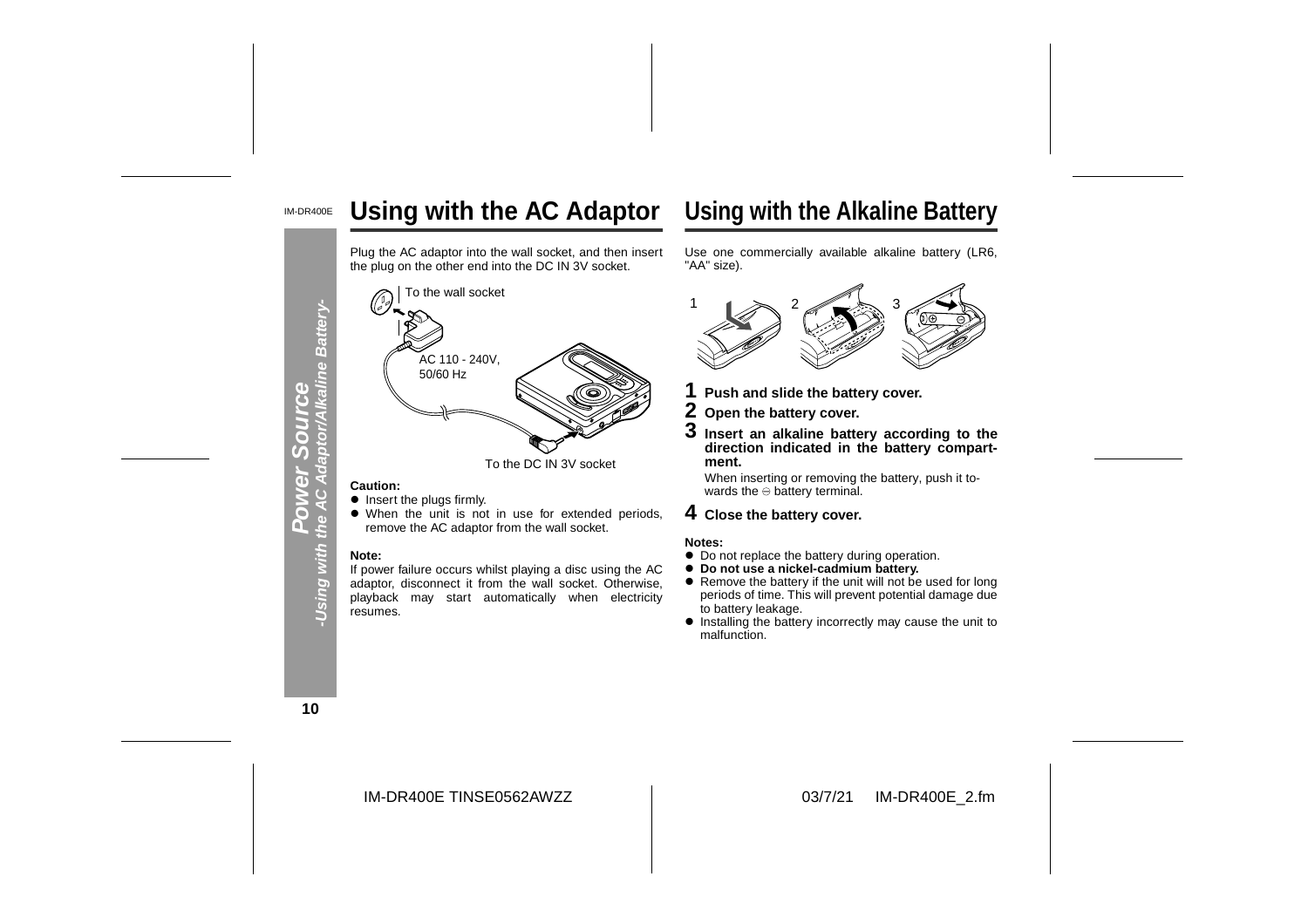

# **Inserting a MiniDisc**

- **1 Slide the OPEN lever to release the com partment door.**
- **2 Lift up the compartment door.**
- **3 Insert a MiniDisc.**
- 4 Close the compartment door.

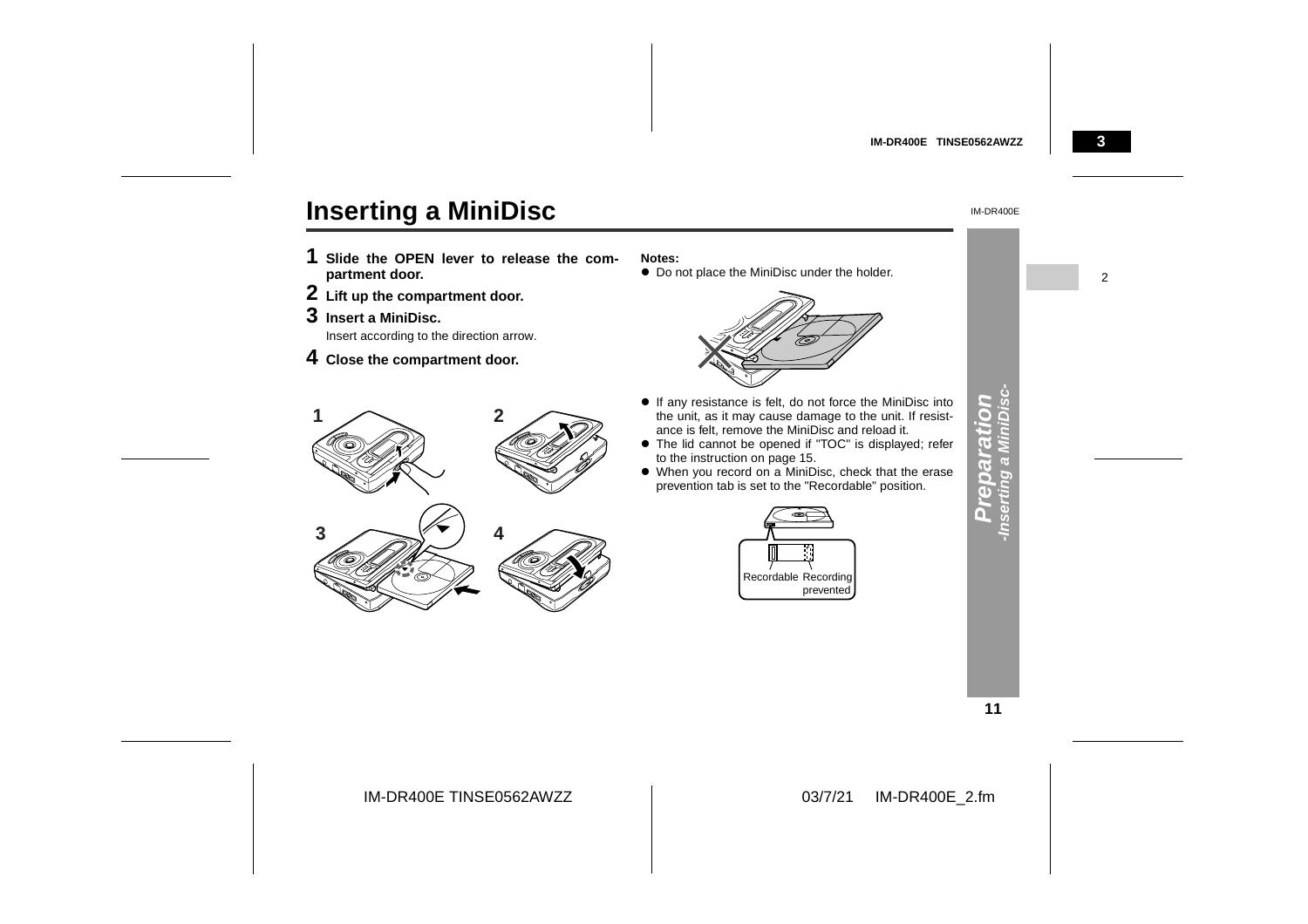#### IM-DR400E**Connections**

You can record your favourite CDs or tapes to MD.<br>When recording, it is recommended to use the AC adaptor and also install the battery. Should the power failure occur,<br>the power source would be automatically switched to th

#### ■ **To connect to a stereo system with "LINE OUT" or "AUDIO OUT" sockets (analogue connection)**

If the audio system has only one pair of sockets, they are usually for input only and recording via this connection is not possible.



**12**

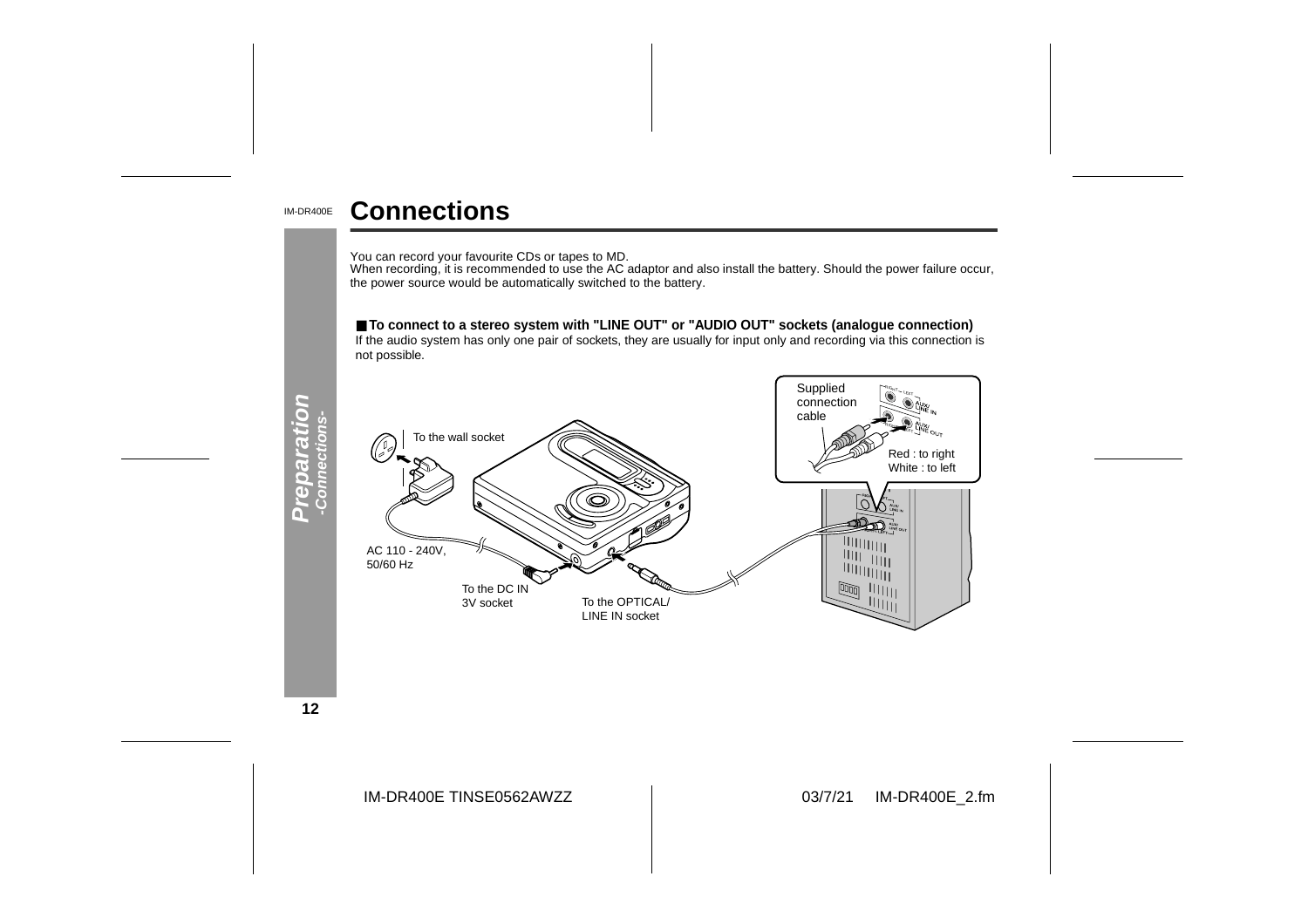

**13**

IM-DR400E

3

IM-DR400E TINSE0562AWZZ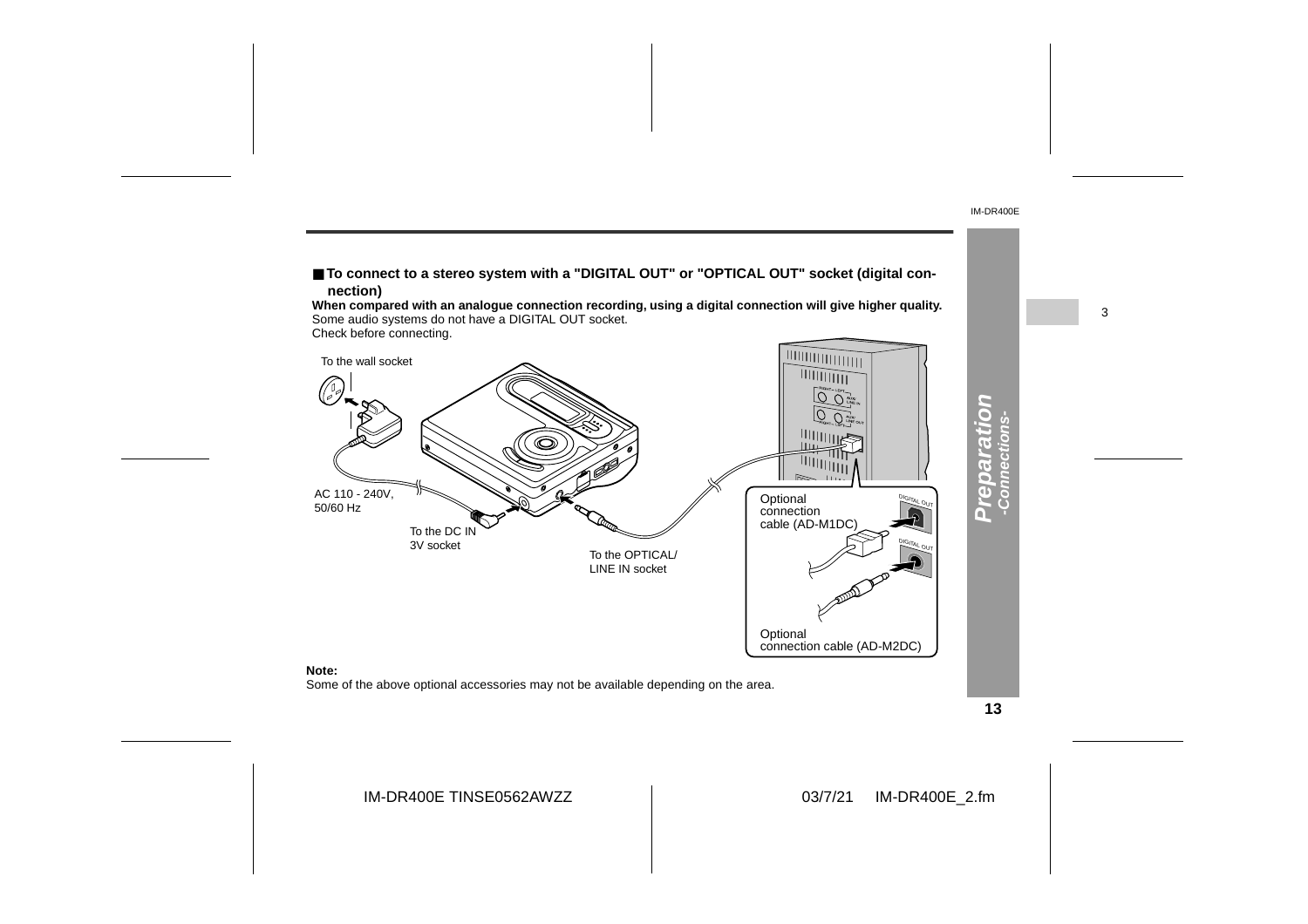#### IM-DR400E **Hold Function**



If the battery is inserted or the AC adaptor is connected, you can set this function even when the power is turned off.

#### **To cancel the hold mode**

 Press and hold down the HOLD button for 2 seconds ormore whilst the unit is in the hold mode. "HOLD OFF" will be shown.

**14**

IM-DR400E TINSE0562AWZZ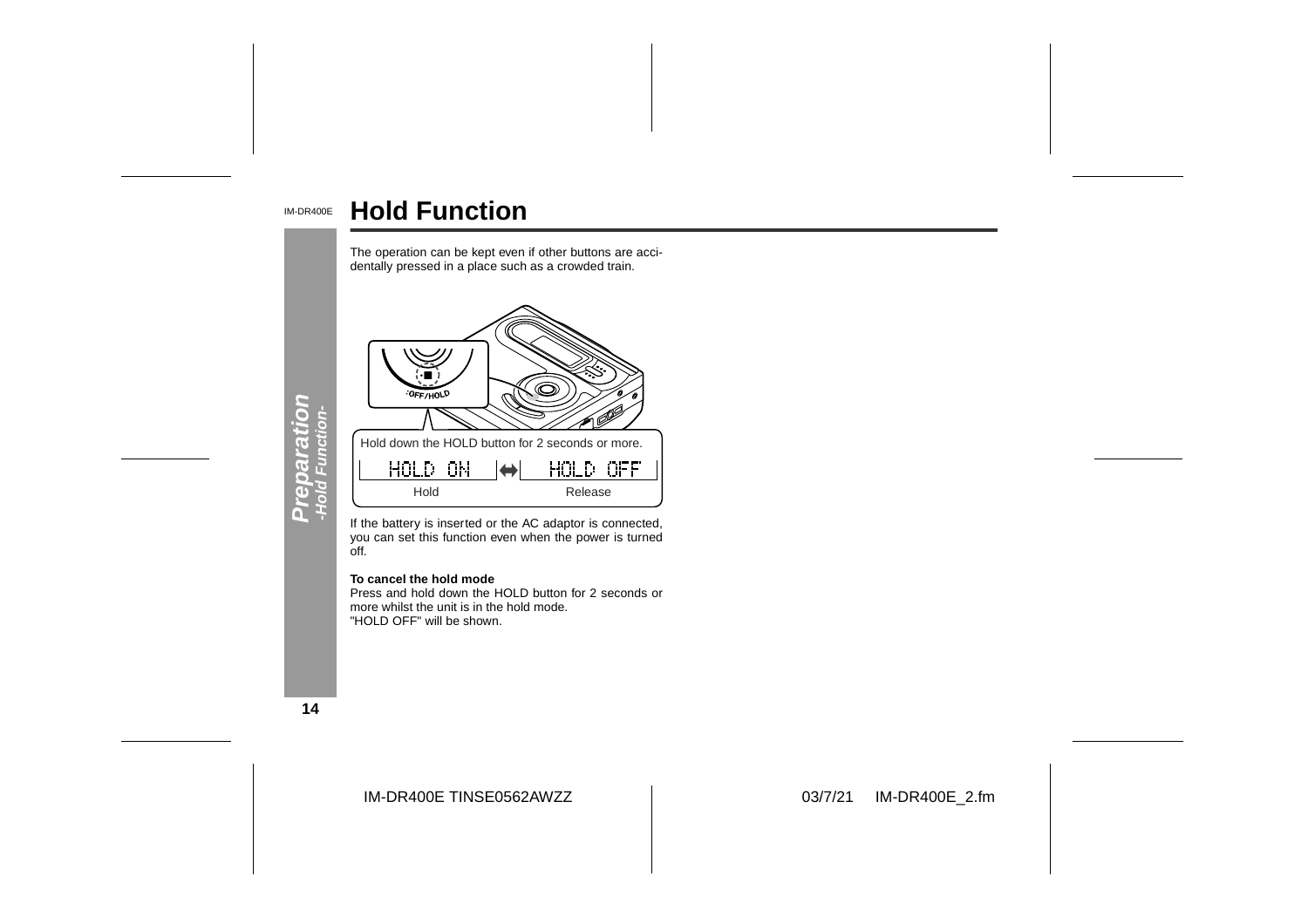# **Before Recording**

#### $\blacksquare$  About the TOC

Whilst recording or editing, "TOC" (Table Of Contents) appears. If you stop recording or turn off the power after editing, TOC will be written on the MD ("TOC" will flash followed by "TOC EDIT!"). During the process, the lid is locked and you cannot remove the MiniDisc.





#### **Warning:**

**If the power is removed (Battery/AC adaptor) whilst "TOC" is displayed, the MiniDisc unit lid will remain locked until the battery/main power is restored and the unit is turned on. Your new recordings or edited changes will be lost and your MiniDisc may become unusable.**

#### **Caution:**

 Whilst "TOC" or "TOC EDIT!" is displayed, follow the instructions below.

- -Do not jerk or bump the unit.
- -Do not unplug the AC adaptor.
- -Do not remove the battery.
- -Do not subject the unit to shock.

Otherwise, tracks may not be recorded properly.

#### ■ To prevent recorded MiniDiscs from **being erased accidentally**

Slide the accidental erase prevention tab, located on the side of the MiniDisc, in the direction indicated by the arrow.

The MiniDisc will then be protected against accidental erasure.



To add a recording to such a MiniDisc, slide the accidental erase prevention tab back to its original position.

#### " **Helpful tip when attaching a label**

When attaching a label to a MiniDisc cartridge, be sure to note the following. If the label is not attached properly, the MiniDisc may jam inside the unit and you may not be able to remove it.

- If the label peels off or partially lifts
- away, replace it with a new one. • Do not put a new label on top of an existing one.
- Attach the label only in the specified location.

**Preparation** S repara

IM-DR400E

# **-Before Recording-**

**15**

IM-DR400E TINSE0562AWZZ

03/7/21 IM-DR400E\_2.fm

3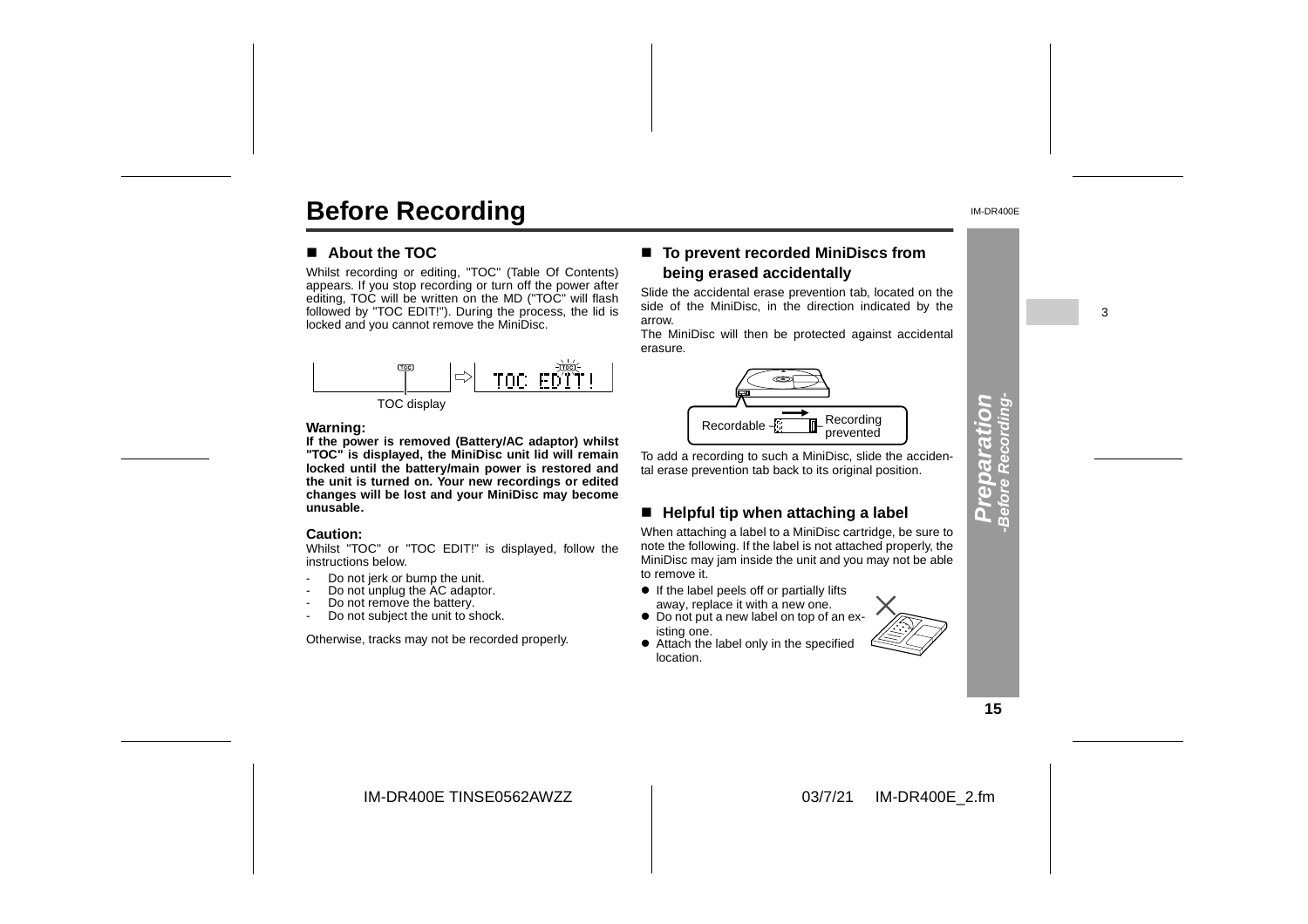

IM-DR400E**Recording**



IM-DR400E TINSE0562AWZZ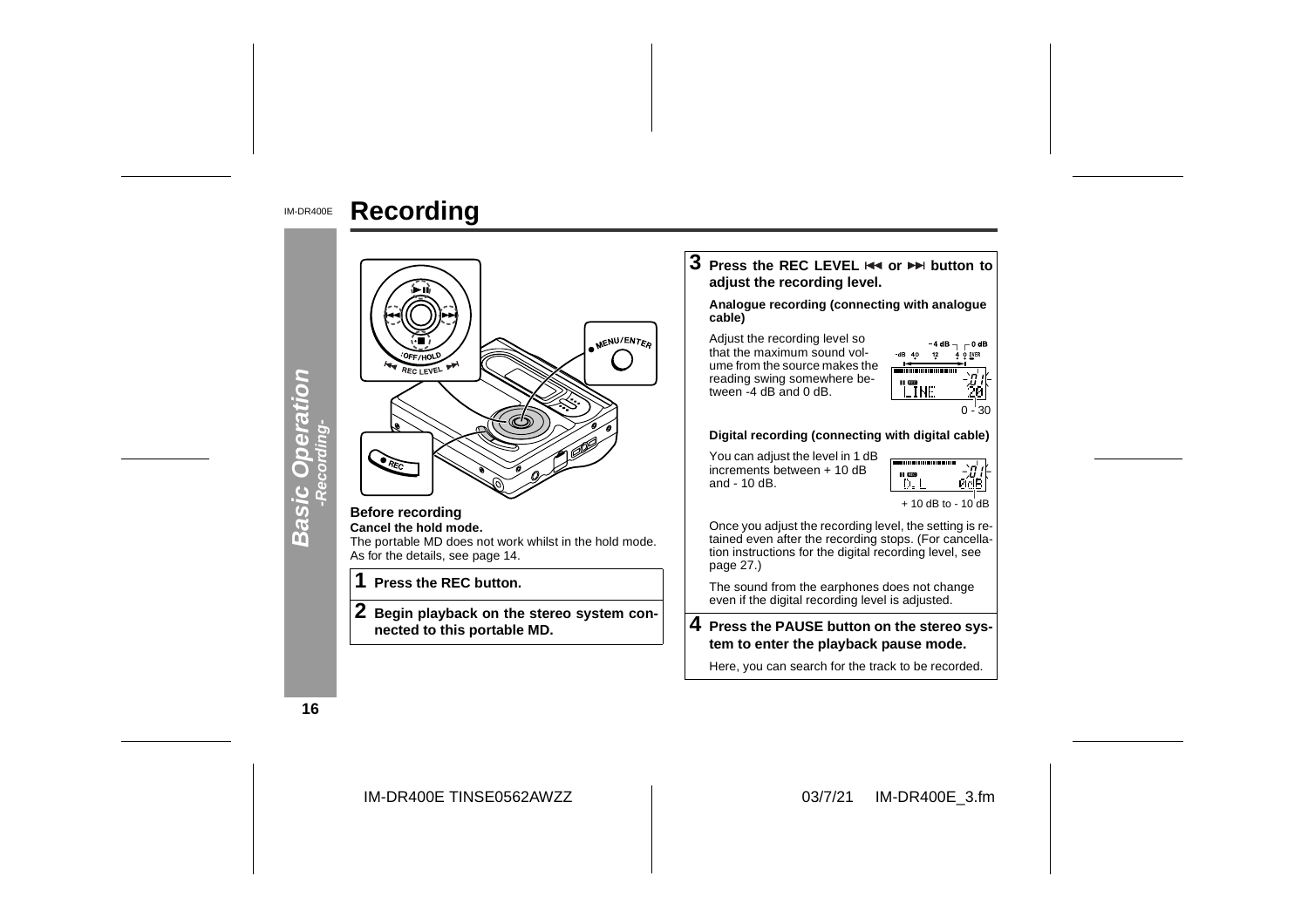4



**Notes:**

- ! Complete the operation within 7 seconds whilst select-
- Changing the volume level whilst recording does not
- ! Whilst "TOC" is displayed, the MiniDisc recorded con-

• The track number will be increased by one each time

TOC EDT 뮤 24:07  $\mathbf 0$ 

**17**

**Basic Operation -Recording-**

**Basic Operation** 

IM-DR400E TINSE0562AWZZ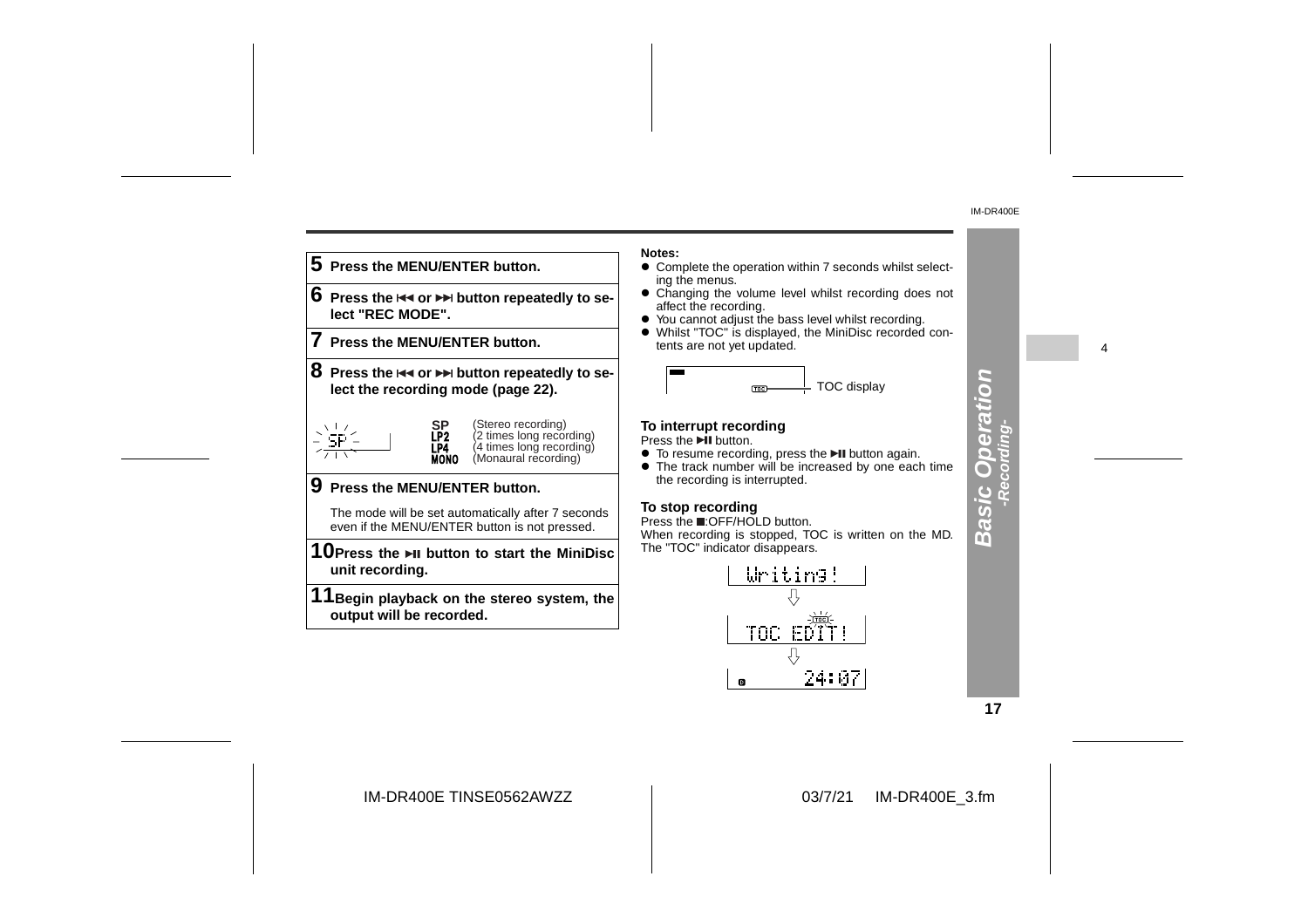

**18**

IM-DR400E TINSE0562AWZZ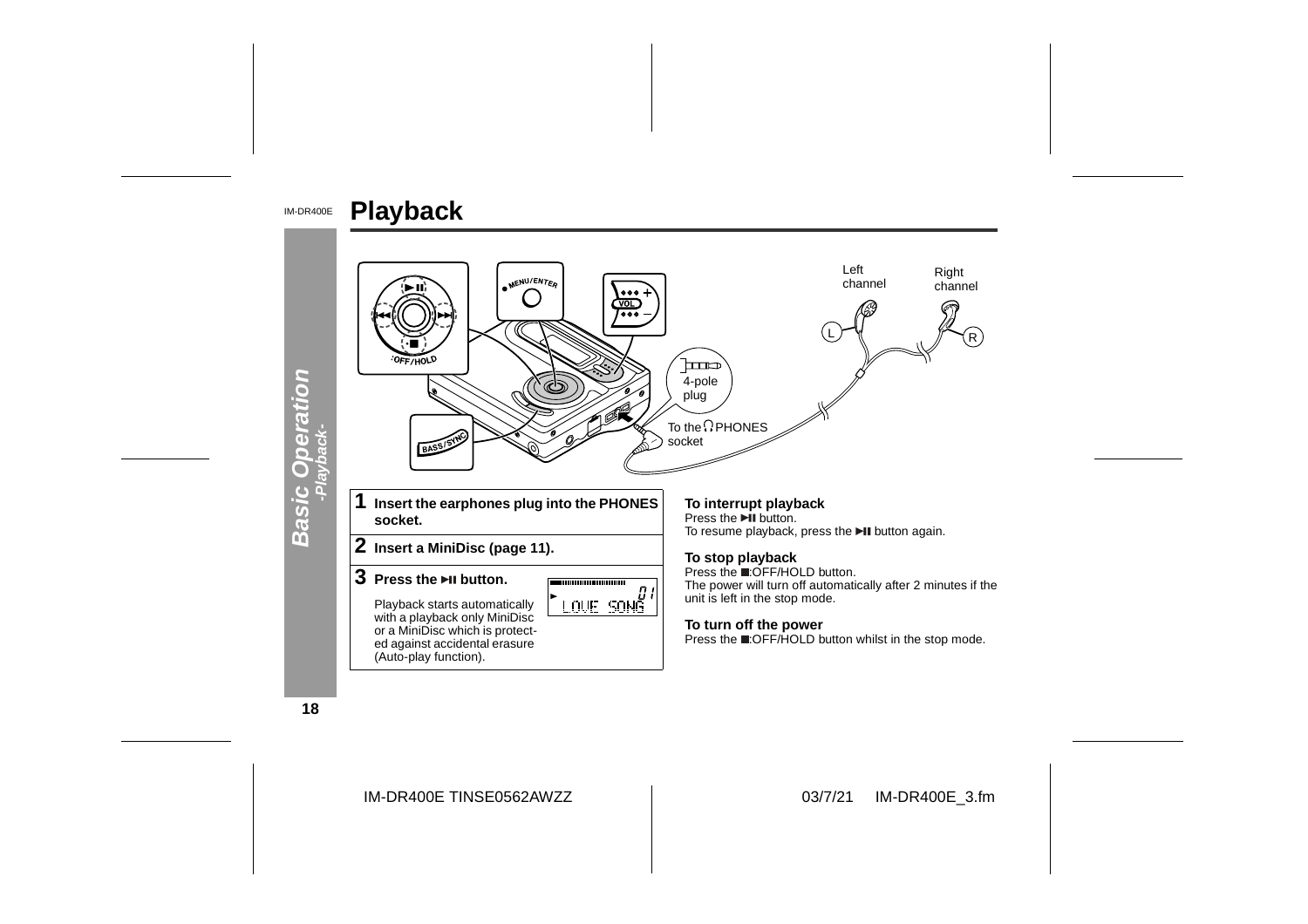#### **4**

4

#### IM-DR400E

#### **Nolume control**

Press the VOL + button to increase the volume and the VOL - but decrease the volume.

| .<br>OL - button to | Va. 15          |
|---------------------|-----------------|
|                     |                 |
| $\blacksquare$      | Volume (0 - 30) |

The sound escaping from your earphones may annoy people around you. In particularly crowded places (such as on trains or buses), reduce the volume.

#### ■ Bass control

Each time the BASS/SYNC button is pressed, the bass response will be switched as follows.

| <b>BASS1</b>      | Emphasised slightly.         |  |
|-------------------|------------------------------|--|
| <b>BASS 2</b>     | Emphasised more.             |  |
| BASS <sub>3</sub> | Emphasised fully.            |  |
| <b>BASS OFF</b>   | Cancelled. (Default setting) |  |

#### ■ To customise low and high levels

You can set 3 types of bass settings (BASS 1 - BASS 3) by adjusting low (Lo) and high (Hi) boost for each setting.

#### **Emphasising low (Lo) and high (Hi) sound of BASS 3.**



**1 During playback, press the MENU/ENTER button.2** Press the I<◀ or ▶▶ button repeatedly to se**lect "SOUND ADJ" and then press the MENU/ENTER button.3** Press the  $\Join$  or  $\Join$  but- $B3$ :  $Lo3$   $Hi3$ 

**ton repeatedly to select bass setting, and the** B3 **VOL + or VOL - button toselect "B3".4 After selecting "Lo" or B3 Lo5 Hi53** "Hi" with the **H4 or ▶▶** 

 **button, press the VOL + or VOL - button to adjust the low or high sound setting.**

#### **5 Press the MENU/ENTER button.**

Repeat steps 1 - 5 to change the other bass setting.

#### **Notes:**

- ! If you set the volume to 23 or more, the bass boost will be adjusted automatically.
- ! When you make the setting of "To customise low and high levels" with the volume level set to 23 or more, the volume level will be reduced to 22 automatically.

#### **19**

**Basic Operation -Playback-**

**Basic Operation**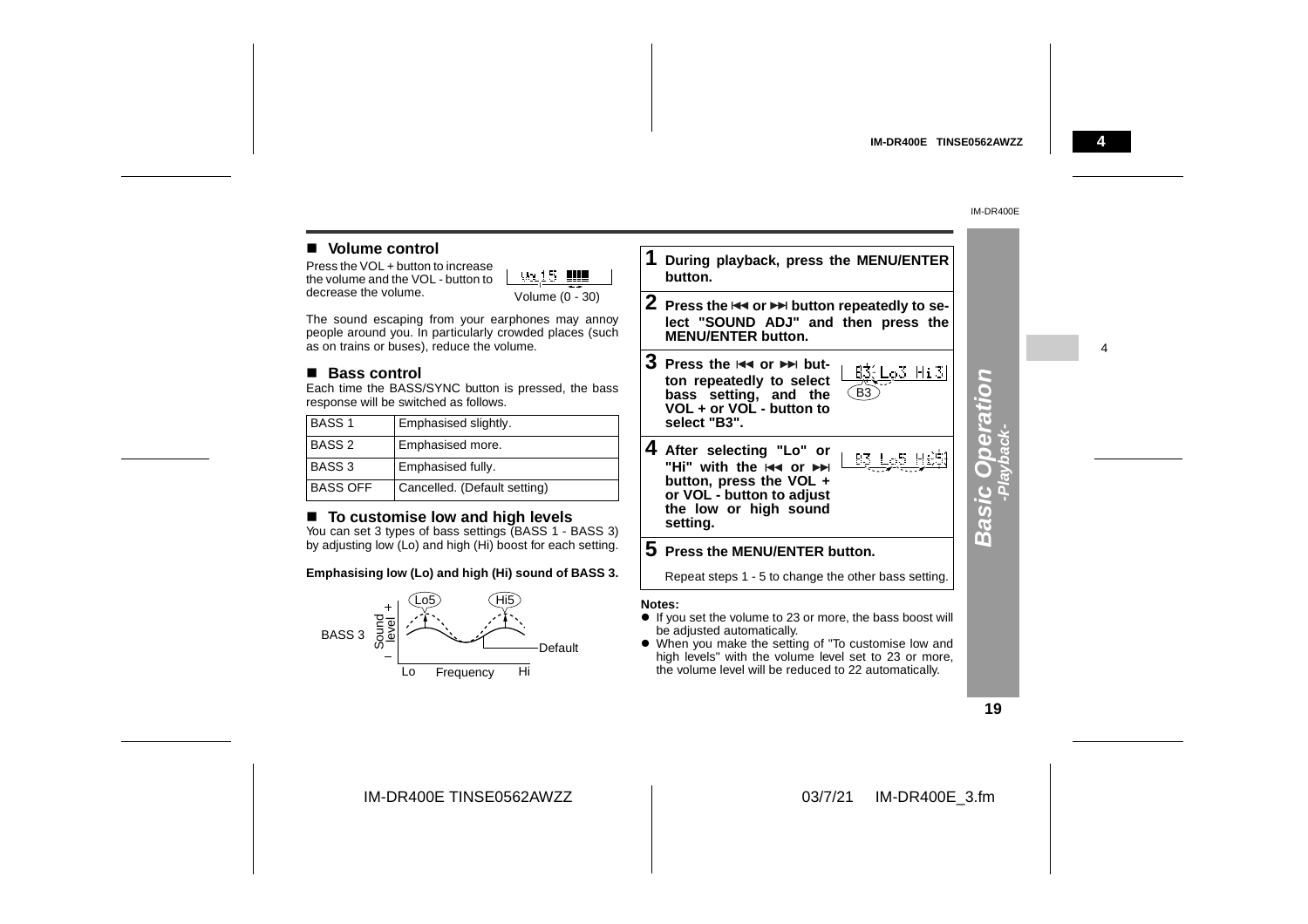#### IM-DR400E**Advanced Playback**

■ To locate the desired portion



#### **For audible fast forward:**

Press and hold down the  $\blacktriangleright$  button during playback.

#### **For audible fast reverse:**

Press and hold down the  $\blacktriangleleft$  button during playback.

- Normal playback will resume when the  $\blacktriangleleft$  or  $\blacktriangleright$  button is released.
- When the end of the last track is reached during fast forward, the unit will enter the pause mode. When the beginning of the first track is reached during fast reverse, the unit will enter the playback mode.

#### ■ To locate the beginning of a track

**To move to the beginning of the next track:**

Press the  $\blacktriangleright$  button during playback.

**To restart the track being played:**

Press the  $\blacktriangleleft$  button during playback.

#### **To locate the next track:**

Press the  $\blacktriangleright$  button whilst the unit is stopped.

**To locate the previous track:**

Press the  $\blacktriangleleft$  button whilst the unit is stopped.

- To skip a number of tracks at one time, press the or  $\blacktriangleright$  button repeatedly until the desired track number is shown.
- When you press the II button, playback starts from the beginning of the track.

**20**

**Useful Features -Advanced Playback-**

5

**Seful Featul**<br>Advanced Playbac

res

IM-DR400E TINSE0562AWZZ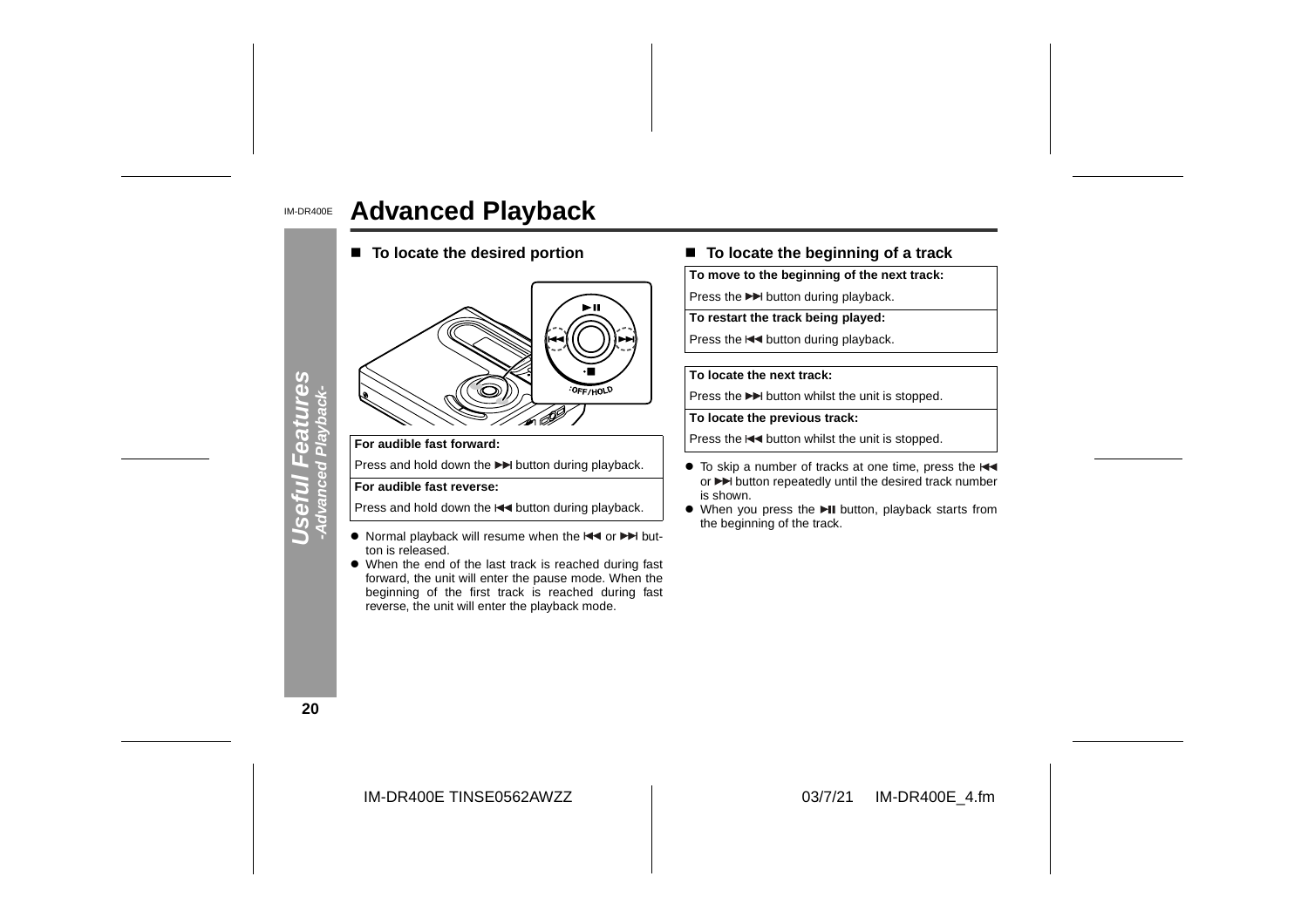■ Random play or repeat play



- **1 During playback, press the MENU/ENTER button.**
- **2** Press the lਵৰ or ▶▶ but-PLAY MODE **ton repeatedly to select "PLAY MODE".**
- **3 Press the MENU/ENTER button.**

#### **4** Press the I◀◀ or ▶▶ button repeatedly to se**lect the desired playback mode.**

#### RANDOM : Random play

RANDOM REP :Repeat play of tracks in random order ALL REPEAT : Repeat play of all of the tracks 1Tr REPEAT : Repeat play of a single track<br>NORMAL : Normal playback Normal playback

#### **5 Press the MENU/ENTER button.**

The mode will be set automatically after 7 seconds The mode will be set automatically after 7 seconds<br>even if the MENU/ENTER button is not pressed.  $\begin{array}{cc} \bigcup_{x} & \downarrow \\ \bigcup_{x} & \downarrow \end{array}$  5

#### **Notes:**

- $\bullet$  Complete the operation within 7 seconds whilst selecting the menus.
- If the playback mode is selected whilst stopped, press the **DII** button to start playback.
- When "TOC" is displayed, random play or repeat play is impossible.
- $\bullet$  In random play, the unit will select and play tracks automatically. (You cannot select the order of the tracks.) After all of the tracks are played once in random order, the unit will stop automatically.
- " During random, random repeat, or single track repeat play, you can forward or reverse the MiniDisc only within the track being played.
- During random play, the unit cannot find the beginning of any track which has been played.
- Repeat play lasts until you stop the unit.
- When you stop and resume random play, the rest of tracks are played starting from the last played track. If you turn the power off and resume random play, all the tracks are played in random order starting from the interrupted track.

**Useful Features -Advanced Playback-**

E  $\overline{\mathbf{a}}$ ত  $\overline{v}$ 

**GG** 

IM-DR400E TINSE0562AWZZ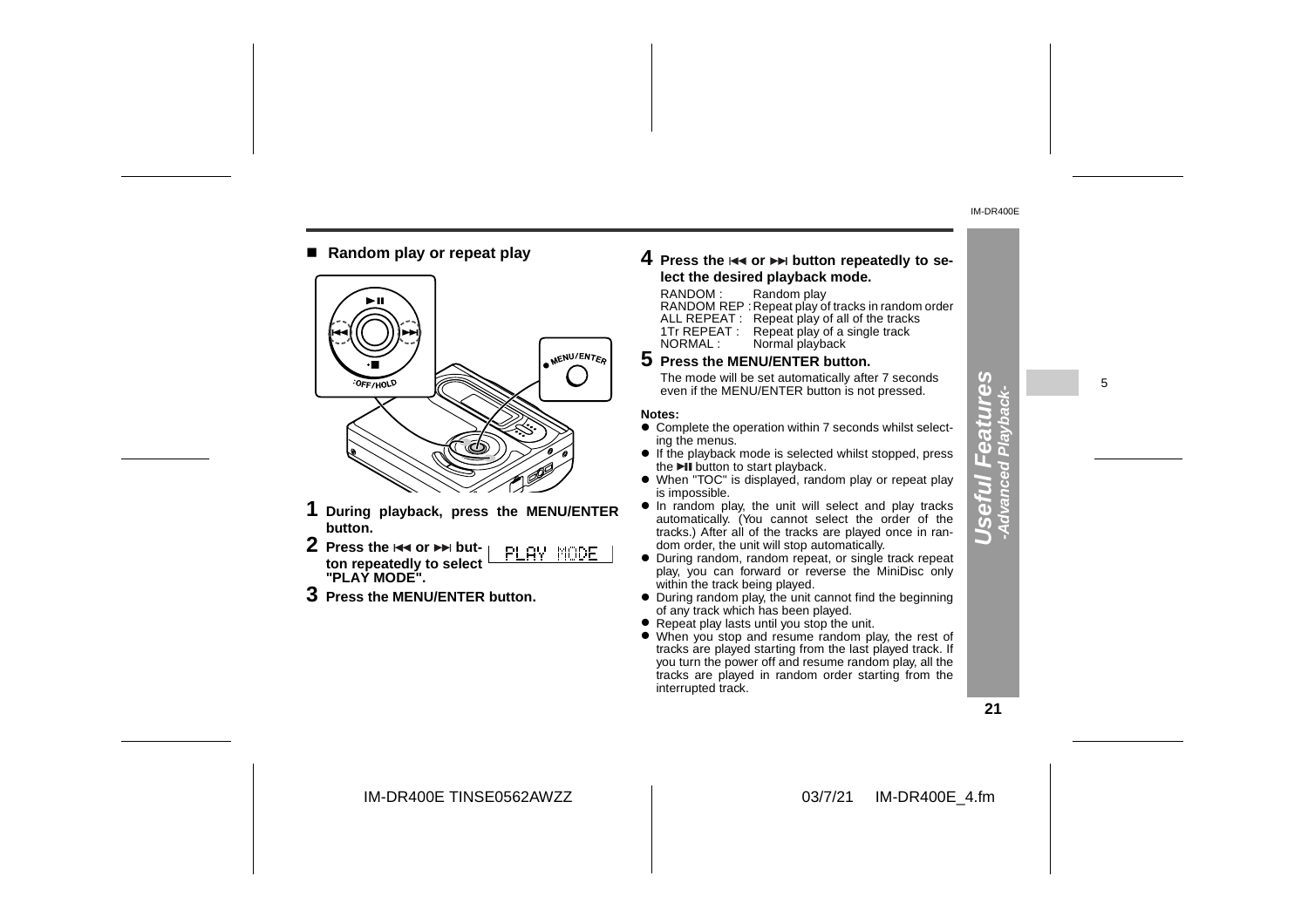#### IM-DR400E**Advanced Recording**

#### ■ Long-play recording

#### **2 times and 4 times long recording**

Double or quadruple time of stereo recording is possible.

#### **Monaural recording**

In monaural, you can record twice as long as the stereo recording.



- **1 When recording is paused, press the MENU/ ENTER button.**
- **2** Press the I◀◀ or ▶▶ button repeatedly to se**lect "REC MODE".**
- **3 Press the MENU/ENTER button.**

**4** Press the I<< or ▶▶ button repeatedly to se**lect the desired recording mode.**



- **5 Press the MENU/ENTER button.** The mode will be set automatically after 7 seconds even if the MENU/ENTER button is not pressed.
- **6 Start recording.**

#### **Notes:**

- $\bullet$  Complete the operation within 7 seconds whilst selecting the menus.
- The recording mode remains unchanged until a new mode is selected.

**22**

**Useful Features**

39

IM-DR400E TINSE0562AWZZ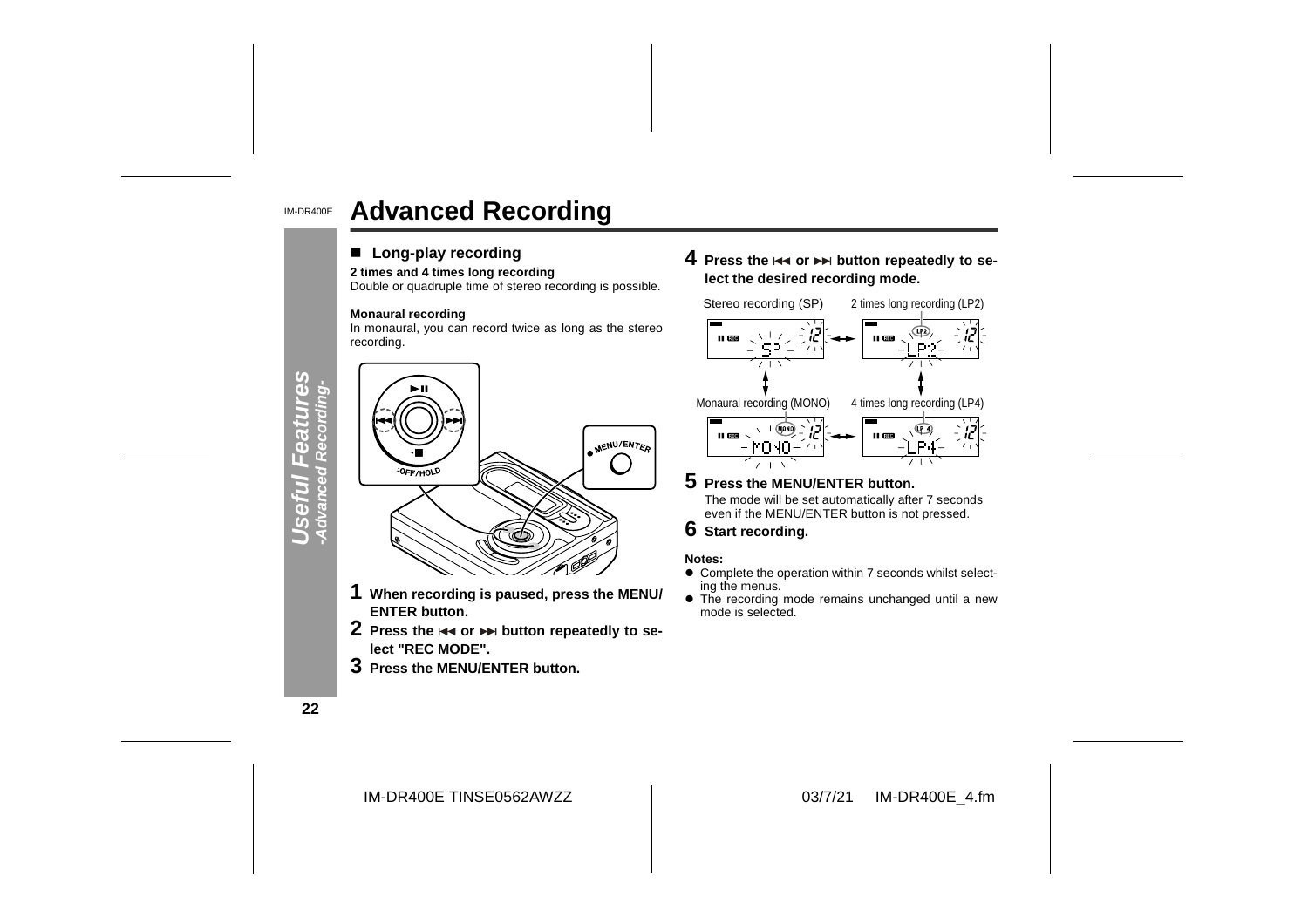#### **Notes:**

- In monaural recording, the sound on the right and left channels is mixed even if the input source is in stereo. Although you can hear the stereo sound from the ear phones, the recorded sound is monaural.
- **Tracks recorded in 2 times long recording and 4 times long recording modes cannot be played with the unit that does not support these modes. On such a unit, no sound is heard. (The operation may vary depending on the unit.)**
- Tracks recorded in monaural cannot be played on a unit that does not support monaural playback.

#### ! **About ATRAC**

The ATRAC (Adaptive TRansform Acoustic Coding) sys tem compresses the sound data into 1/5 by cutting out the inaudible sound. Since the sound is selected based on psychoacoustics masking, the sound quality is not impaired. This unit is equipped with the ATRAC3 com pressing system that can reduce the sound data to 1/10 or 1/20 of its original size. By employing this system, 2 times and 4 times long recordings are enabled in stereo mode.

#### ! **About the recording mode**

You can select the recording mode from stereo recording, 2 times long recording, 4 times long recording, and monaural recording. Recordable time varies depending on the recording mode. If the tracks are recorded on an 80 minute MiniDisc, its recording time changes as follows:

| Indication      | <b>Recording mode</b>         | Recording<br>time |
|-----------------|-------------------------------|-------------------|
| <b>SP</b>       | Stereo                        | MAX. 80 min.      |
| LP <sub>2</sub> | 2 times long (MDLP<br>stereo) | MAX. 160 min.     |
| LP4             | 4 times long (MDLP<br>stereo) | MAX. 320 min.     |
| <b>MONO</b>     | Monaural                      | MAX. 160 min.     |

#### ■ Caution for 4 times long recording **(LP4)**

Special compression methods are used to achieve 4 times long recording. This may cause some noise to be recorded occasionally. When the highest quality is required, stereo or LP2 recording is recommended.

5

#### **23**

**Useful Features -Advanced Recording-**

eful Fea

res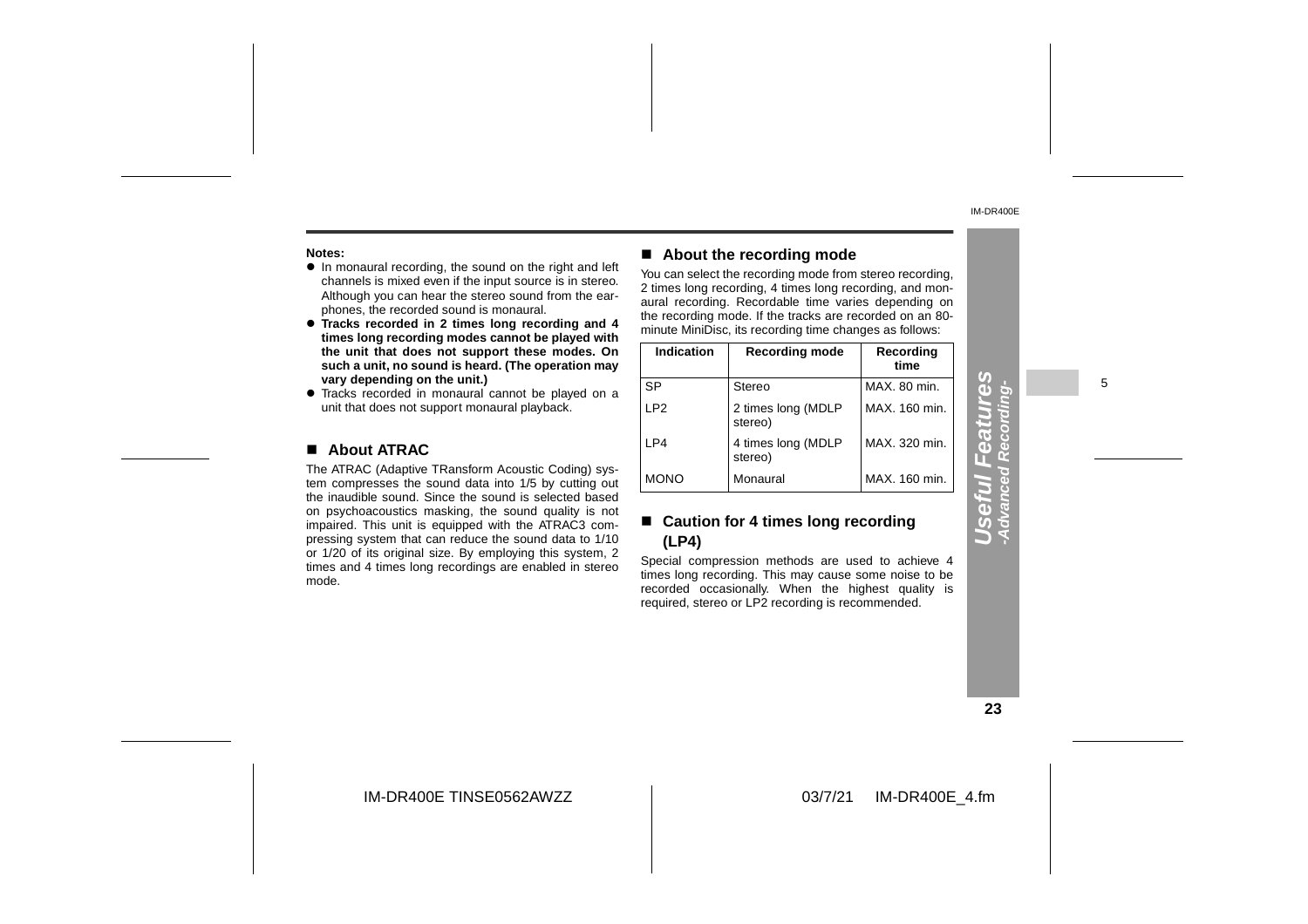#### IM-DR400E**Advanced Recording (continued)**



- **7 Press the MENU/ENTER button.**
- **8 Select the recording mode (step 4, page 22) and press the MENU/ENTER button.** The mode will be set automatically after 7 seconds even if the MENU/ENTER button is not pressed.

#### **9 Press the MENU/ENTER button.**

10 Press the  $\leftrightarrow$  or  $\rightarrow$  button repeatedly to se**lect "SYNC ON".**

#### **11Press the MENU/ENTER button.**

- The BASS/SYNC button can be used instead of steps 9 - 11.
- "SYNC" will flash.
- To cancel the operation, press the **E**:OFF/HOLD button.

#### **12Begin playback on the stereo system.** Recording will begin automatically.

#### **To interrupt recording**

- When the stereo system is stopped, the unit will enter the synchro recording pause mode. When playback is resumed, recording will also resume.
- $\bullet$  If a silence lasts for 3 seconds or more, recording will be paused (pause function does not work for approximately 10 seconds after recording starts). When the unit receives sound again, recording automatically starts.
- $\bullet$  A new track number is created when recording resumes.

**24**

IM-DR400E TINSE0562AWZZ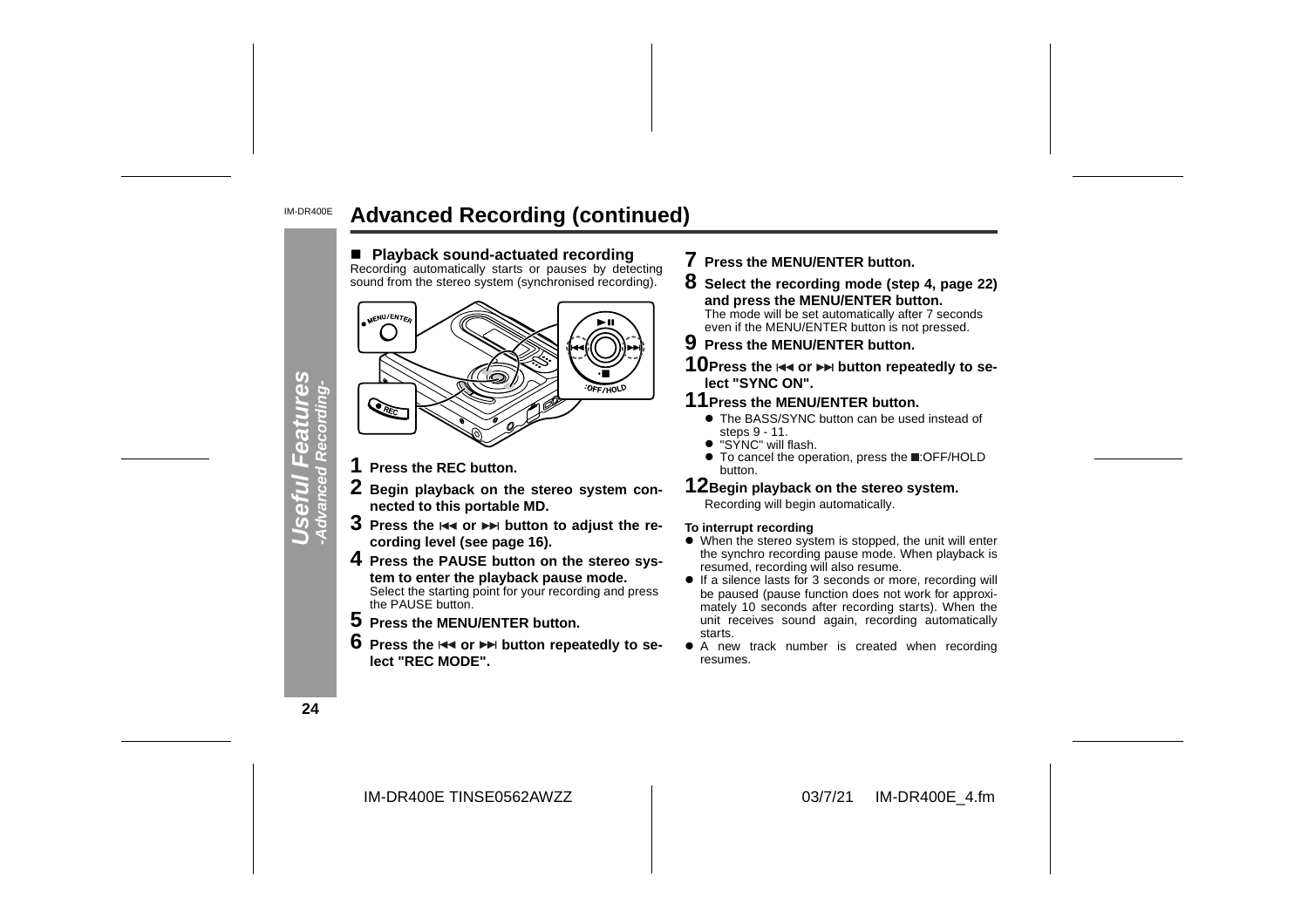#### ■ To create your own track numbers

You can create your own track numbers at any point.

**Whilst recording, press the REC button at the point where you want to create track numbers.**

The track number will be increased by one. One track number will be added every time the REC button is pressed.

#### **Numbering restriction**

If you try to number more than 10 tracks in certain amount of time, "SORRY" will be displayed and the operation will be disabled.

In that case, wait until the next operation can be resumed.

| In stereo recording       | Within 40 seconds  |
|---------------------------|--------------------|
| In 2 times long recording | Within 80 seconds  |
| In 4 times long recording | Within 160 seconds |
| In monaural recording     | Within 80 seconds  |

#### ! **Recording tracks as a single track**

You can record several pieces of music as a single track by disabling the auto marker function.

When recording is paused or whilst recording...

- **1 Press the MENU/ENTER button.**
- **2** Press the I◀◀ or ▶▶ button repeatedly to se**lect "MARK".**
- **3 Press the MENU/ENTER button.**
- **4** Press the **l**∢∢ or ▶▶I button to select "MARK **OFF".**

 $\Rightarrow$ AUTO MARKEI $\Leftrightarrow$ I $\Rightarrow$ MARK OFFE

**5 Press the MENU/ENTER button.**

#### **Notes:**

- Complete the operation within 7 seconds whilst selecting the menus.
- When making digital recordings using a CD player or an MiniDisc player, track numbers will be created automatically regardless of the setting of the auto marker function.

5

#### **25**

**Useful Features -Advanced Recording-**

Useful Features<br>Advanced Recording-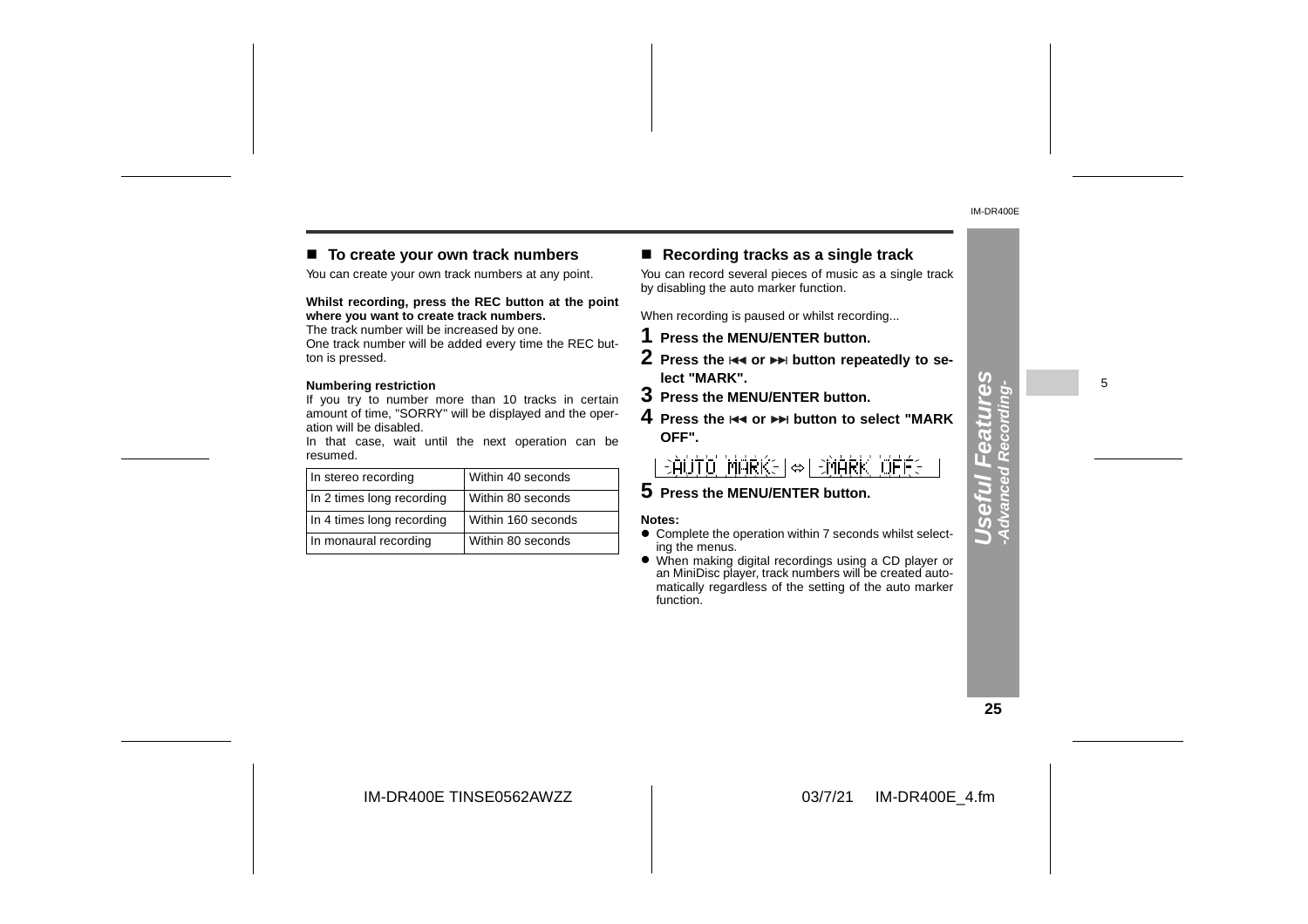#### IM-DR400E**Advanced Recording (continued)**

#### ■ About track numbers

1. Track numbers are created automatically during recording via the analogue connection when a silence of 1 second or more is detected (auto marker function). A series of tracks can be recorded as one by disabling the auto marker function (see page 25).

|                                                                       | About      |              |
|-----------------------------------------------------------------------|------------|--------------|
|                                                                       | 1 second - |              |
| ▌ፆͿ <del>ℿ</del> Ϳ ϷϷ <del>Ϳ ͿͿ</del> Ϳ Ϸ <del>ᢦ</del> Ϸ <sup>ͺ</sup> | Silence    | りガリアリガタ      |
| First track                                                           |            | Second track |
| $[P] \Pi I P P I \Pi I P * P$                                         |            | (月) 2) 月)    |

2. When recording from a CD or a MiniDisc using the digital connection, track numbers will be created at the same points as on the CD or MiniDisc (synchro marker function).

|                  | First track    | Second track Third track |         |
|------------------|----------------|--------------------------|---------|
| Playback<br>side | Track A        | Track B                  | Track C |
|                  |                |                          |         |
| Recording        | First track    | Second track Third track |         |
| side             | <b>Track A</b> | Track B                  | Track C |

- **•** Track numbers may not be created in proper places, depending on the source to be recorded from, such as signals with noise.
- The track numbers on the playback side may not match the track numbers recorded on the MiniDisc.
- When recording, if a programmed playback is performed by the source or playback is performed by selecting tracks manually, the MiniDisc track numbers may not be the same as on the source.
- Track numbers may not be created properly, depending on the connected stereo system.

#### ■ About sampling rate converter

This portable MD incorporates a sampling rate converter so that it can record from digital radios or DAT tape recorders.

#### ■ Note for digital recording

You cannot copy a MiniDisc that you recorded from digital inputs to another MiniDisc or DAT. It is prevented by the SCMS (Serial Copy Management System). Recording from analogue inputs is not affected.



**26**

**Useful Features -Advanced Recording-**

fWl Fea<br>anced Rec erul

mlee

**Sez** 

IM-DR400E TINSE0562AWZZ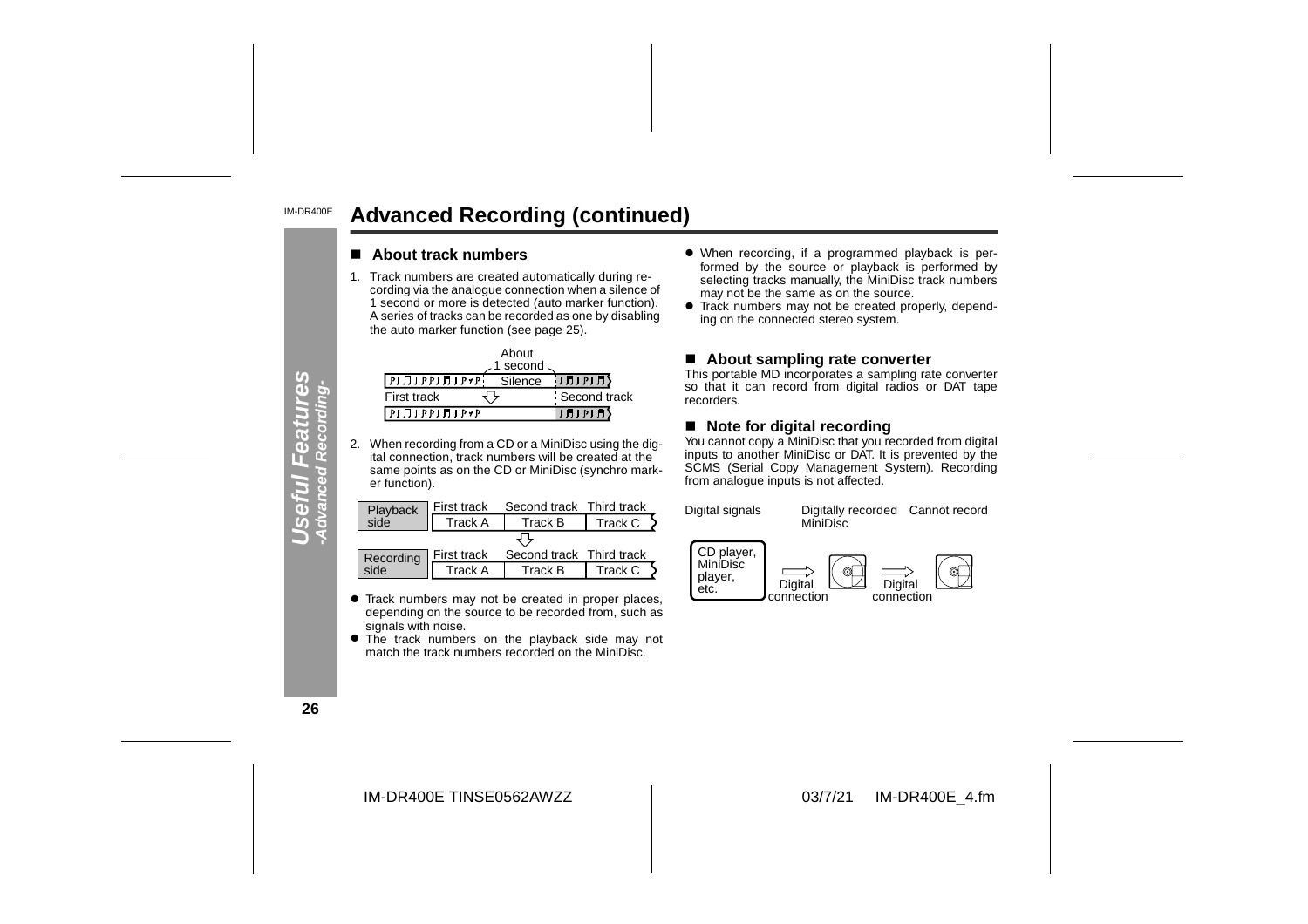# **Changing Default Settings**

Whilst in the stop mode ...

**1 With a MiniDisc inserted, press the MENU/ ENTER button for 2 seconds or more. "SETUP" will appear.**

When you release the button, "BEEP" will flash.

- $2$  Press the  $\leftrightarrow$  or  $\rightarrow$  button to select the menu.
- **3 Press the MENU/ENTER button to display the setting item.**
- **4** Press the **EEE** or  $\blacktriangleright$  button to select the set**ting items.**
- **5 Press the MENU/ENTER button.**

| <b>MENU</b>                            |                 | <b>SETTING ITEM</b>    |
|----------------------------------------|-----------------|------------------------|
| <b>BEEP</b> (Confirmation              | BEEP ON*        | Beep                   |
| sound)                                 | <b>BEEP OFF</b> | Silent                 |
| <b>AUTO PLAY (Auto</b>                 | A-PLAY ON*      | Set.                   |
| play)                                  | A-PLAY OFF      | Cancelled.             |
| POWER SAVE (Auto<br>power save)        | AUTO Psave*     | Set.                   |
|                                        | Psave OFF       | Cancelled.             |
| D-LEVEL (Digital re-<br>cording level) | D.L MODE 1*     | Setting re-<br>tained. |
|                                        | D.L MODE 2      | Cancelled.             |

(\*) indicates default setting.

#### ■ **Beep sound**

You can eliminate the confirmation sound that beeps when you press a button.

#### ■ Auto play

You can make the unit not play automatically when you insert a playback-only MiniDisc or an accidental erasure protected MiniDisc.

#### ■ Auto power save

When the unit is used in a place exposed to much vibration, sound skipping can be decreased by cancelling the auto power save function. (Battery will drain faster.)

#### **What is auto power save function?**

During playback, maximum 40 seconds (in stereo) of musical information is stored. Auto power save function automatically adjusts the storage time between 5 and 40 seconds to reduce the power consumption. If this function is cancelled, the storage time cannot be adjusted.

- If this unit is used with the AC adaptor, the storage time will be 40 seconds regardless of the settings.
- The storage time varies depending on the recording mode.

#### ■ Digital recording level **"D.L MODE 1"**

The digital recording level you set will be kept even after cancelling recording.

#### **"D.L MODE 2"**

 Every time you cancel recording, the level will return to [D.L 0dB].

**27**

**Useful Features -Changing Default Settings-**

E  $\overline{a}$  $\overline{0}$ 

 $\mathbf{d}$ π.

**Changing Default** 

**SƏ** 

IM-DR400E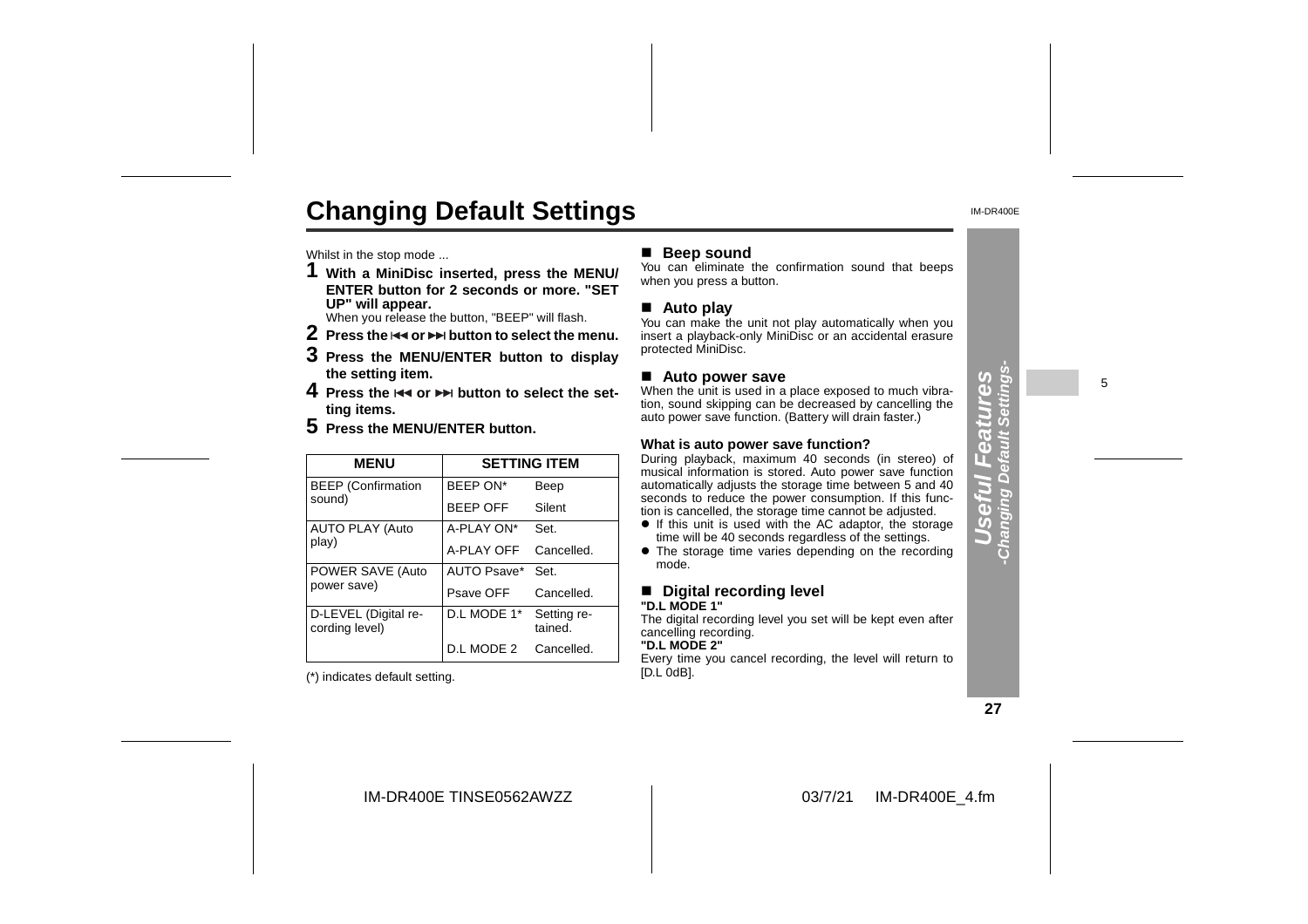#### IM-DR400E**Checking Displays**

- To check the elapsed time and remain**ing time of the track**
- **1 During playback, press the MENU/ENTER button.**
- **2** Press the I◀◀ or ▶▶ button repeatedly to se**lect "DISPLAY".**
- **3 Press the MENU/ENTER button.**
- **4** Press the l◀◀ or ▶▶ button.

Each time the l<< or DDI button is pressed, the display will change as follows.

**A** Track name

 Elapsed playback time Remaining playback time

LOVE

A

B

C

#### **Notes:**

- **.** If the disc name or the track name was not originally recorded on the MiniDisc, "NO NAME" will be displayed.
- Elapsed playback time and remaining playback time may be different from the actual time.
- The selected display will not change even after the disc is replaced.
- To check the remaining recording time **and the total playing time**
- **1 Whilst in the stop mode, press the MENU/ ENTER button.**
- **2** Press the  $\leftrightarrow$  or  $\leftrightarrow$  button repeatedly to se**lect "DISPLAY".**
- **3 Press the MENU/ENTER button.**
- **4** Press the l<< or ▶▶ button.

Each time the  $\blacktriangleleft$  or  $\blacktriangleright$  button is pressed, the display will change as follows. Disc name Remaining recording time  $\ddot{\odot}$  Total playing time



#### **Notes:**

- $\bullet$  Remaining recording time varies depending on the set recording mode.
- Remaining recording time will not be displayed with a playback only MiniDisc.

**28**

**Useful Features -Checking Displays-**

 $\sigma$ 

Œ  $\Box$ 

INIC

**Ces** 

IM-DR400E TINSE0562AWZZ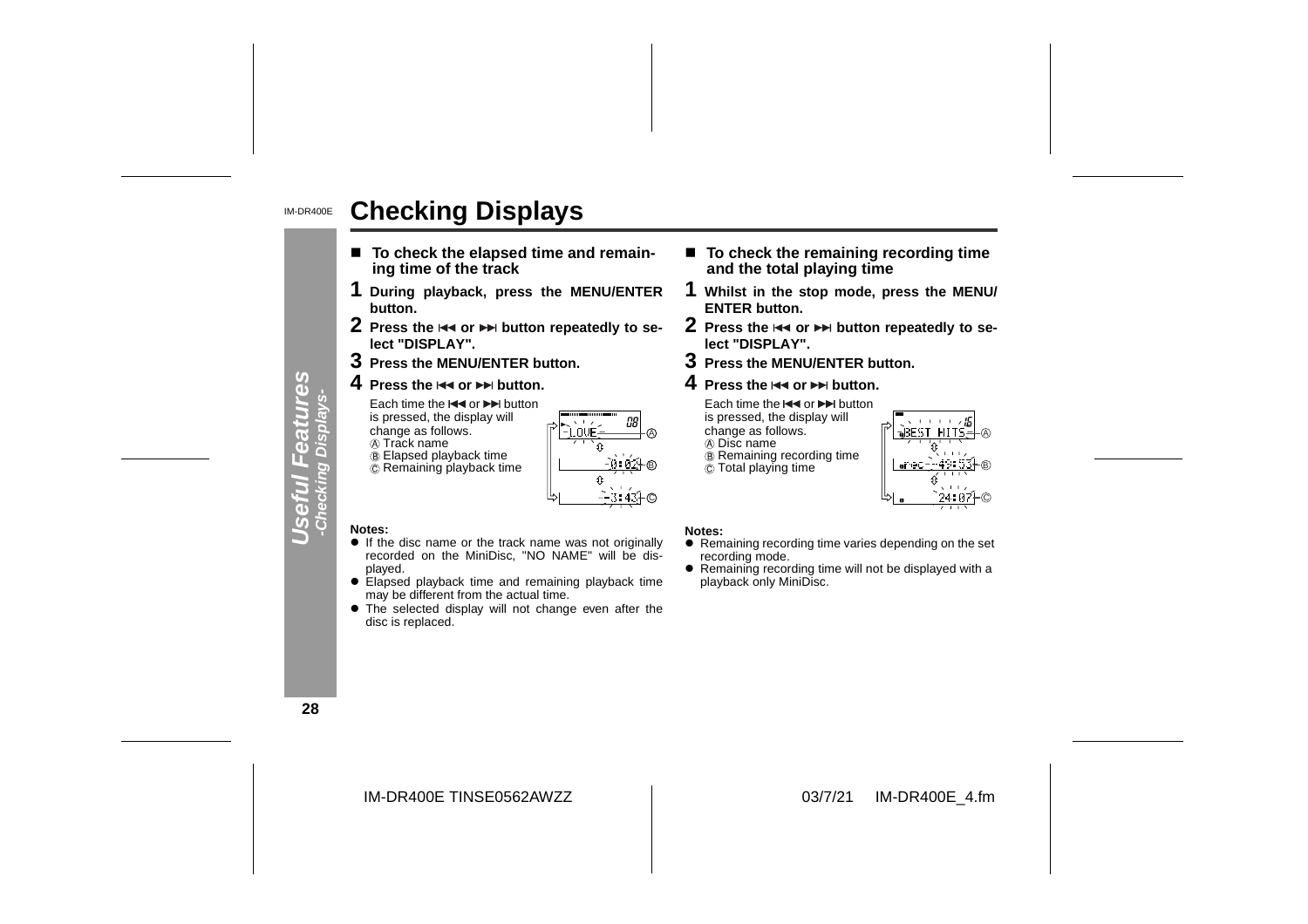- To display the playing time of an indi**vidual track**
- **1** Whilst in the stop mode, press the  $\blacktriangleleft$  or **button to display the track number and track name.**



- **2 Press the MENU/ENTER button.**
- $\bf 3$  Press the  $\bf 3$  or  $\bf 3$  button repeatedly to se**lect "DISPLAY".**
- **4 Press the MENU/ENTER button.**
- ${\bf 5}\,$  Press the  $\Join$  or  $\Join$  button to select the play**ing time.**

 $\mathbb{E}$  :  $\mathbb{E}$   $\mathbb{E}$  Playing time

**6 Press the MENU/ENTER button.**

# ! **Checking the remaining amount of bat- tery level** The remaining amount of battery level is shown by the

battery indicator  $($ <del>.</del>) during operation.



- When the battery level is very low, the battery indicator will flash. Replace the alkaline battery with a new one.
- When the battery has run out completely, "BATT EMPTY" will appear. Then, the power will be disconnected automatically.

#### **Notes:**

- **•** The battery indicator will not correctly display the remaining capacity for approximately 10 seconds after the power has been turned on.
- When the AC adaptor is used, the battery indicator will not be shown.
- $\bullet$  The number of bars shown in the battery indicator may increase or decrease, depending on the operation being performed. This is normal.

**29**

**Useful Features -Checking Displays-**

 $\overline{\mathbf{a}}$  $\overline{0}$ 

cking Dis  $\Box$ 

 $\overline{\mathbb{R}}$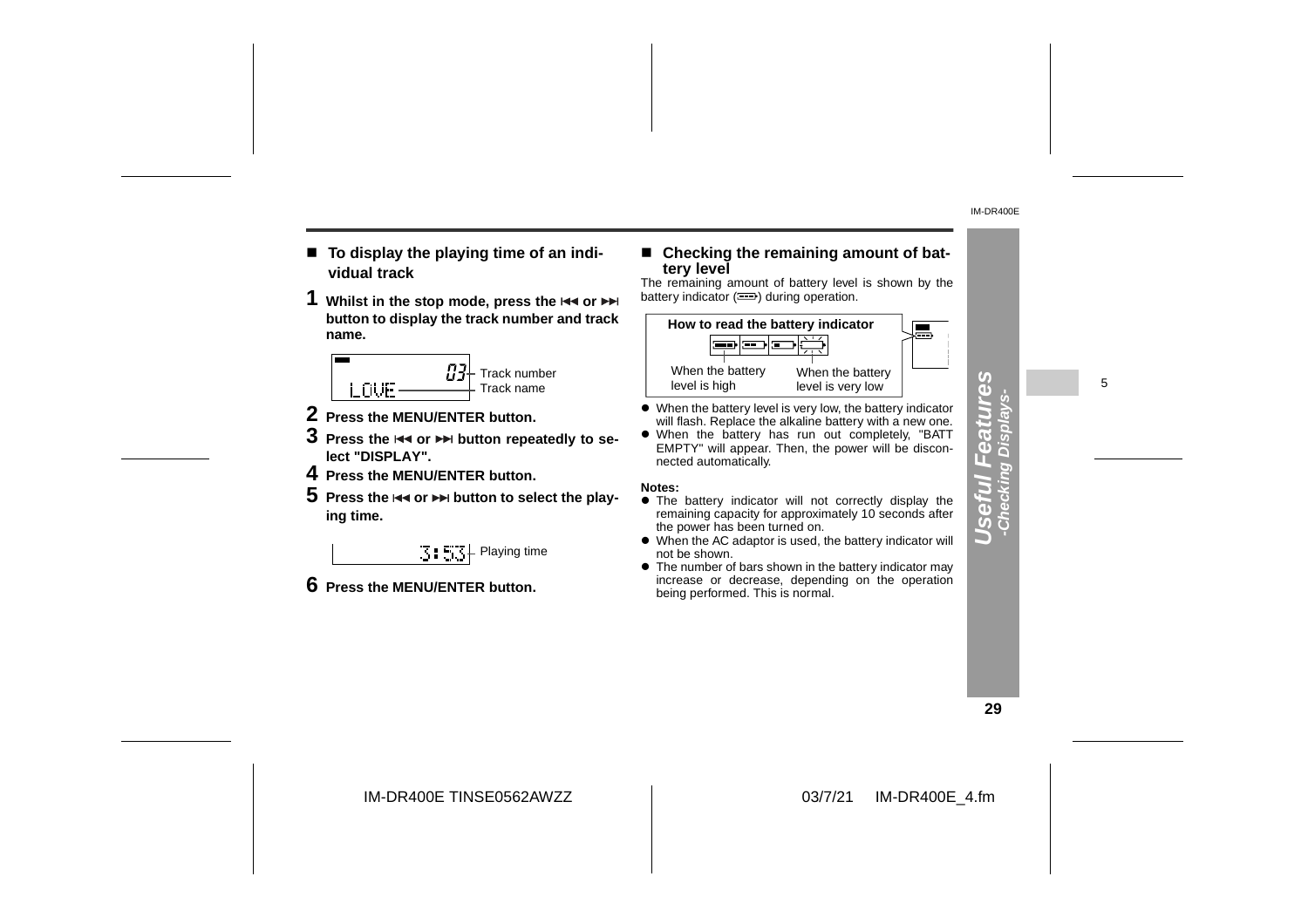#### IM-DR400E**Titling a MiniDisc**



**6** Press the ►Ⅱ button repeatedly to select the **type of characters.**



The first 3 characters in the group of the selected characters will be displayed for about 1 second.

**7** Press the  $\leftrightarrow$  or  $\leftrightarrow$  button repeatedly to se**lect the letter.**

$$
\frac{\langle \mathbb{R}[\hat{\beta}]B \rangle}{\langle \mathbb{R}[\hat{\beta}]B \rangle} \rightarrow \frac{\langle \mathbb{R}[\hat{\beta}]B \rangle}{\langle \mathbb{R}[\hat{\beta}]B \rangle}
$$

**8 Press the MENU/ENTER button to enter it.**



Position where the next letter will be entered

Complete the operation within 7 seconds whilst selecting the menus.

**30**

IM-DR400E TINSE0562AWZZ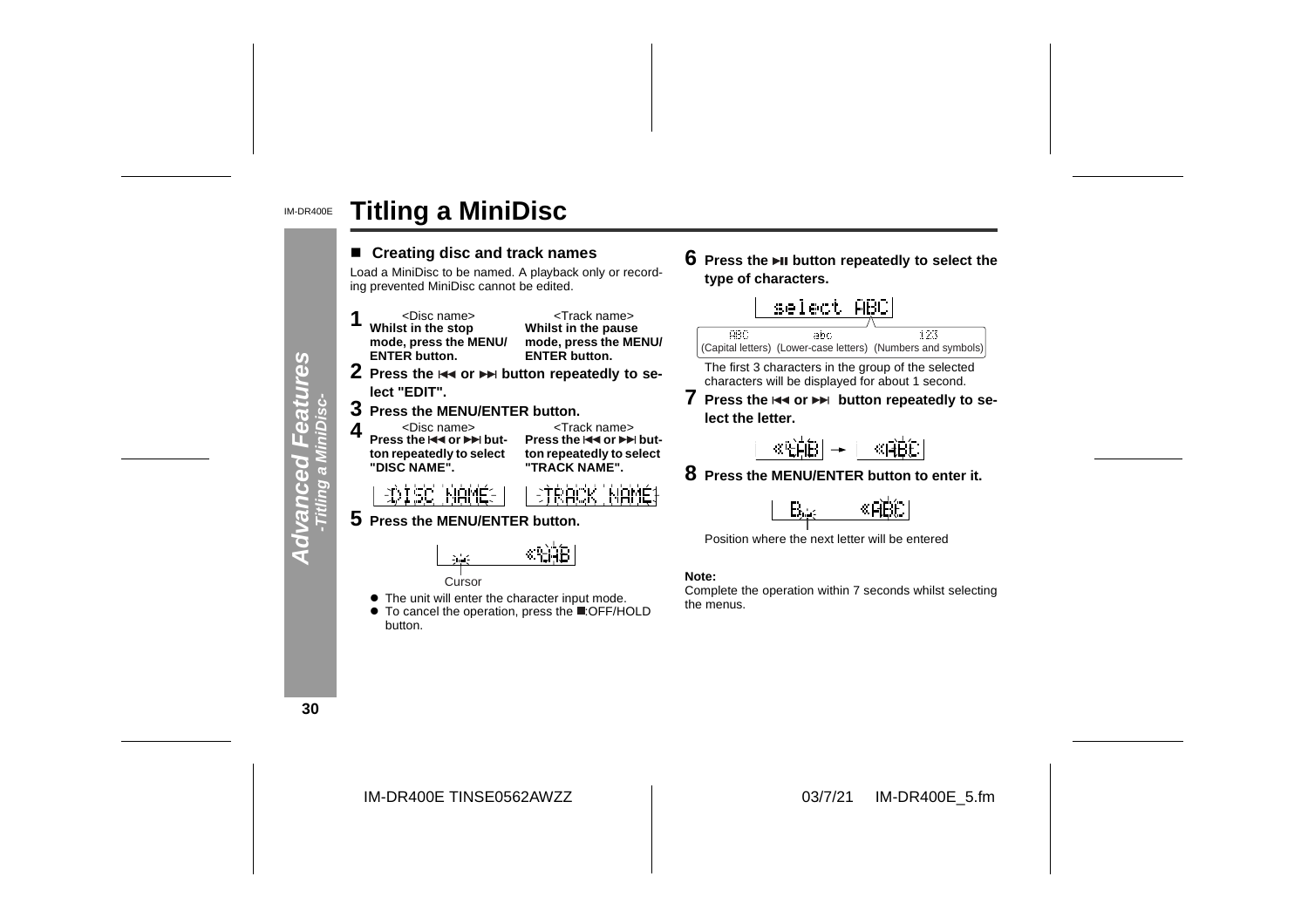**9 To enter more letters, repeat steps 6 - 8.**

**10When the name is completely entered, press and hold down the MENU/ENTER button for 2 seconds or more.**

- " "TOC" will be displayed. To write the updated contents to the MiniDisc, press the **E**:OFF/HOLD button.
- " You cannot remove the MiniDisc whilst "TOC" is displayed. "TOC" will not disappear until the recorded contents have been updated.

| corded contents have been updated.                                                                       | <b>THOSE TO YOU IN DOMESTIC THOTO THE OUTSOF TO THE TIGHT.</b>                                                  |  |
|----------------------------------------------------------------------------------------------------------|-----------------------------------------------------------------------------------------------------------------|--|
| ■ Characters (symbols)                                                                                   |                                                                                                                 |  |
| Capital letters<br>$\boxed{1}$ A B C D E F G H $\boxed{1}$ K $\boxed{1}$ M $\boxed{N}$ D $\boxed{P}$ Q R | Space<br>Notes:                                                                                                 |  |
| Lower-case letters<br><b>P. a b c d e f q h i l i k l m n o p q r</b>                                    | • One disc name and up to 255 track names can be cre-<br>ated per disc (a maximum of 40 characters for the disc |  |

**a** b c d e f g h i J k I m n o p q r  $\overline{\mathbf{s}}$  t  $\overline{\mathbf{u}}$   $\overline{\mathbf{w}}$   $\overline{\mathbf{w}}$   $\overline{\mathbf{x}}$   $\overline{\mathbf{y}}$   $\overline{\mathbf{z}}$   $\overline{\mathbf{v}}$   $\overline{\mathbf{v}}$ 

Numbers and symbols

- 1 | | 2 | | 3 | | 4 | | 5 | | 6 | | 7 | | 8 , ||-||. ||/ Z | 8 | 9 | 0 | L | L' | #<br>: | [; | < | = | > | ? | @ 2 | 3 | 4 | 5 | 6 | 7 | 8 | 9 | 0 | 1 | " | # | \$ | % | & | ' | ' | 1<br>+ | , | — | , | | | | : | ; | < | = | > | ? | @ | \_ | | ` | : 1 | 2 | 3 | 4 | 5 | 6 | 7 | 8 | 9 | 0 | ! | | " | # | \$<br>\* | + | \_ | \_ | \_ | \_ | \_ | ; | ; | < | = | > | ? | @ | 9 | | 0 | | ! | | " | | # | | \$ | |%| | & | | ' ; < <sup>=</sup> % ) <sup>&</sup>gt; ? @ \_ ` **D L**
- **L** (Delete) : erases a character.
- (Space) : indicates a space.

#### ■ To erase a character

Press the VOL + or VOL - button to move the cursor to the character you want to erase, and then press the BASS/SYNC button.

You can also erase a character by selecting "DL" and pressing the MENU/ENTER button.

#### ■ To enter a space

Press the VOL + button to move the cursor to the right.



#### **Notes:**

- One disc name and up to 255 track names can be created per disc (a maximum of 40 characters for the disc and each track name and a total of about 1,700 characters can be entered).
- " If you enter "LP:" at the beginning of a name, "LP:" may not be displayed.

**31**

**Advanced Features**

 $\overline{\mathbf{C}}$ स

 $39$ 

6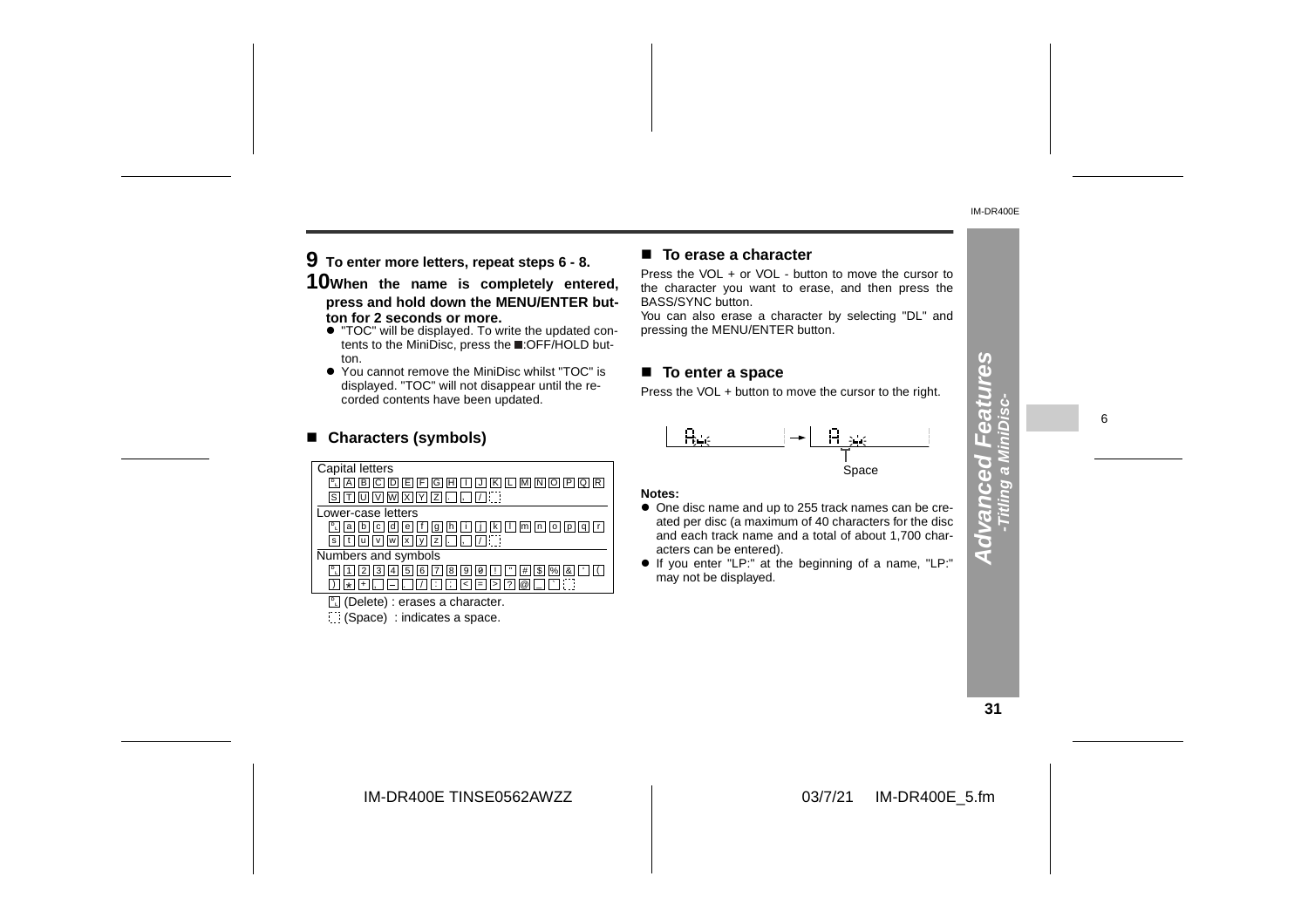#### IM-DR400E**Titling a MiniDisc (continued)**

- To add characters
- 
- 1 Put the unit in the character input mode.<br>
(Perform steps 1 5 on page 30.)<br>
2 Press the VOL + or VOL button to move the<br>
cursor to the character before which you want to add a new character.

- **3 Select the character to add.** (Perform steps 6 - 8 on page 30.)
- **4 Press and hold down the MENU/ENTER but ton for 2 seconds or more.**
	- " "TOC" will be displayed. To write the updated con tents to the MiniDisc, press the :OFF/HOLD button.
	- $\bullet$  You displayed. "TOC" will not disappear until the re-<br>corded contents have been updated.

#### ■ Stamping titles from another MiniDisc

#### **Before stamping**

When there are 2 MiniDiscs on which the same tracks are recorded, you can transfer the character information (disc and track names) of the master MiniDisc to another

**EXAMPLE 1.1** What is a master MiniDisc?<br>
<br>
lect the character to add.<br>
In the character of add.<br>
In the character of add.<br>
<br> **EXAMPLE EXAMPLE EXAMPLE A**<br> **EXAMPLE EXAMPLE EXAMPLE A**<br> **EXAMPLE EXAMPLE EXAMPLE A**<br> **EXAMPLE** 

**32**

**Advanced Features -Titling a MiniDisc-**

a Mil

**Advanced**<br>Titling a Mi

eatures

IM-DR400E TINSE0562AWZZ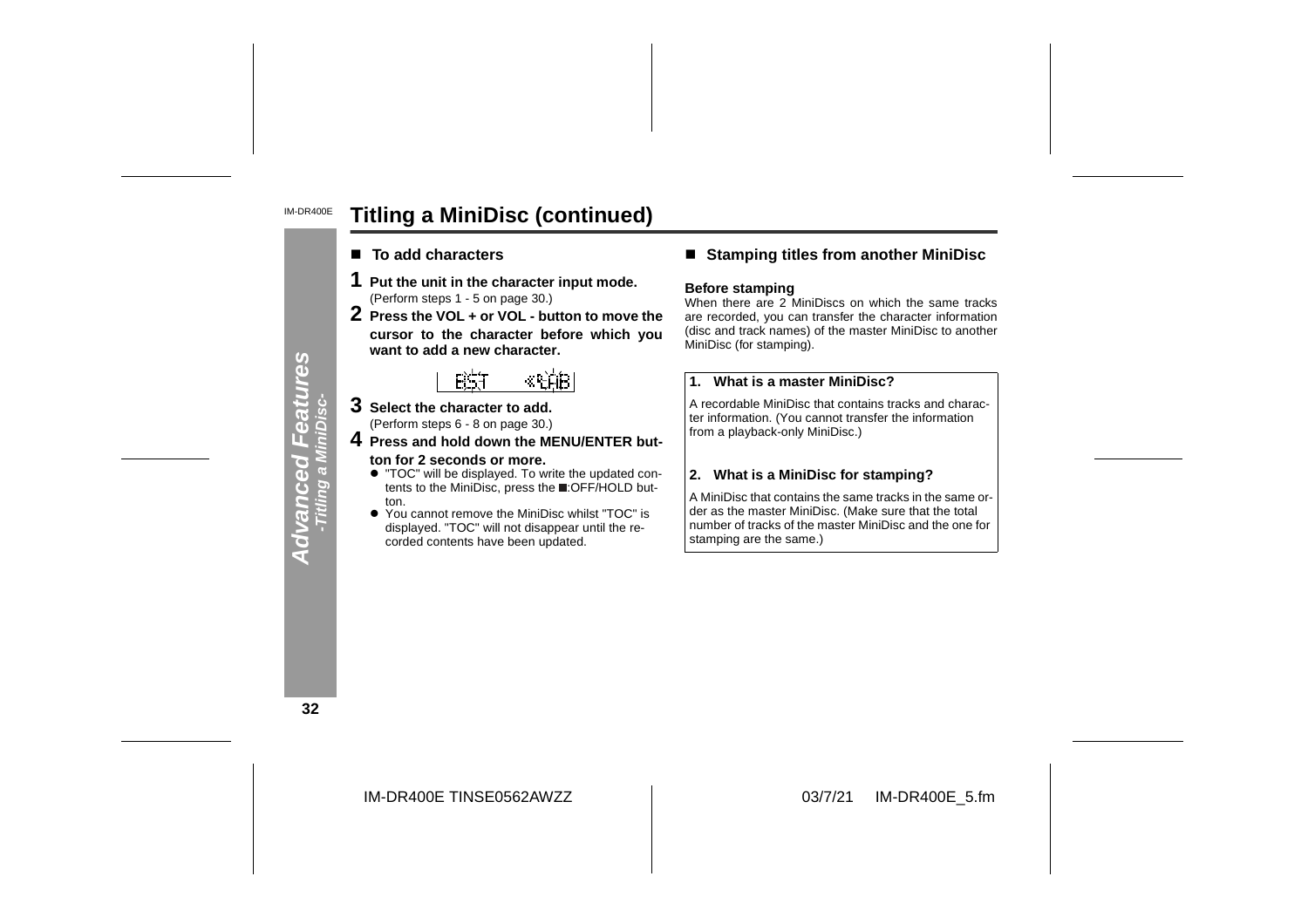#### **Master MiniDisc operation Operation of the MiniDisc for stamping**

- 
- 
- 
- 
- 
- 

Reading! CHANGE MD

**8 When the unit displays "CHANGE MD", remove the master MiniDisc.**

 Remove it without turning off the power. Or, the operation will be cancelled.



1 Insert a master MiniDisc for the target one.<br>
2 Whilst in the stop mode, press the MENU/<br>
ENTER button.<br>
10Press the MENU/ENTER button.<br>
LICE REAL DIRITE ONE<br>
ENTER button is and or  $\triangleright$  button repeatedly to se-<br>
lice **10Press the MENU/ENTER button.**

**9 Load a MiniDisc for stamping.**

The unit will finish recording the character information and enter the stop mode.

**Note:**

If the total number of tracks on the master MiniDisc does not match that on the MiniDisc for stamping, the unit will display "Can'tSTAMP" and turn off.

If this happens, adjust the total number of tracks on the newly recorded MiniDisc using the edit operation.

**33**

**Advanced Features -Titling a MiniDisc-**

**Advanced F** -Titling

mzea

89

6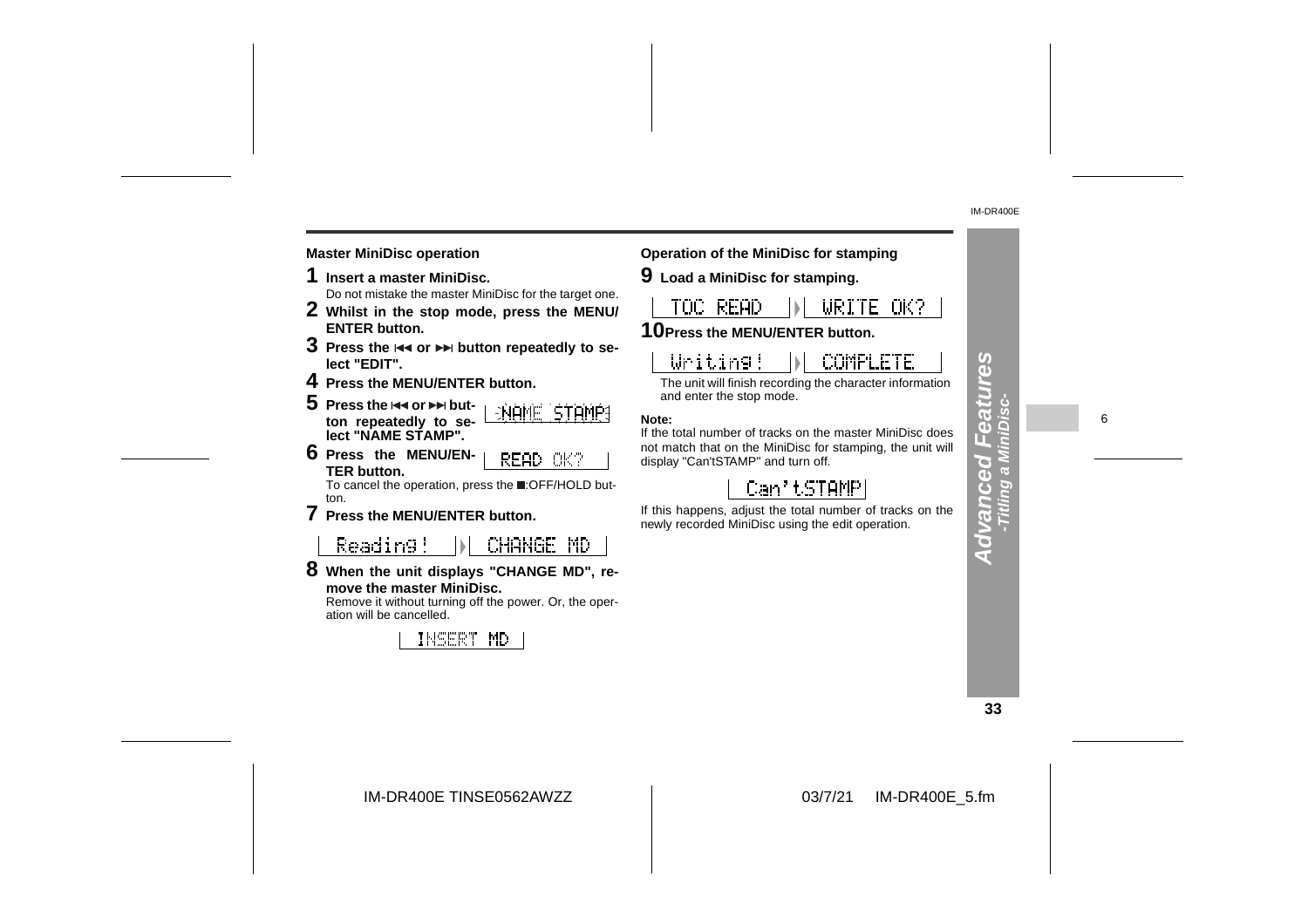#### IM-DR400E**Editing a Recorded MiniDisc**

- To erase one track at a time
- **1 Start playing the track to be erased, and press the button.**
- **2 Press the MENU/ENTER button.**
- $\bf 3$  Press the  $\bf 3$  or  $\bf 3$  button repeatedly to se**lect "EDIT".**
- **4 Press the MENU/ENTER button.**
- ${\bf 5}\,$  Press the  $\Join$  or  $\Join$  button repeatedly to se**lect "ERASE".**
	- 主任良心信任 n...
- **6 Press the MENU/ENTER button.**
	- **ERASE** -032
- To cancel the operation, press the :OFF/HOLD button.
- **7 Press the MENU/ENTER button again.** The track will be erased.
- **8 To erase other tracks, repeat steps 1 7.**

#### **Note:**

Complete the operation within 7 seconds whilst selecting the menus.

- **To erase all of the tracks at once**
- **1 Whilst in the stop mode, press the MENU/ ENTER button.**
- **2** Press the  $\Join$  or ►► button repeatedly to se**lect "EDIT".**
- **3 Press the MENU/ENTER button.**
- **4** Press the I<< or ▶▶ button repeatedly to se**lect "ALL ERASE".**



**5 Press the MENU/ENTER button.**

ERASE OK?

To cancel the operation, press the :OFF/HOLD button.

**6 Press the MENU/ENTER button again.**

## **BLANK MD**

All of the tracks will be erased.

**Caution:**

**Once a track has been erased, it cannot be recovered. Check the track number before erasing it.**

**34**

**Advanced Features -Editing a Recorded MiniDisc-**

peouen

 $\overline{a}$ 

res<br>Visc-

IM-DR400E TINSE0562AWZZ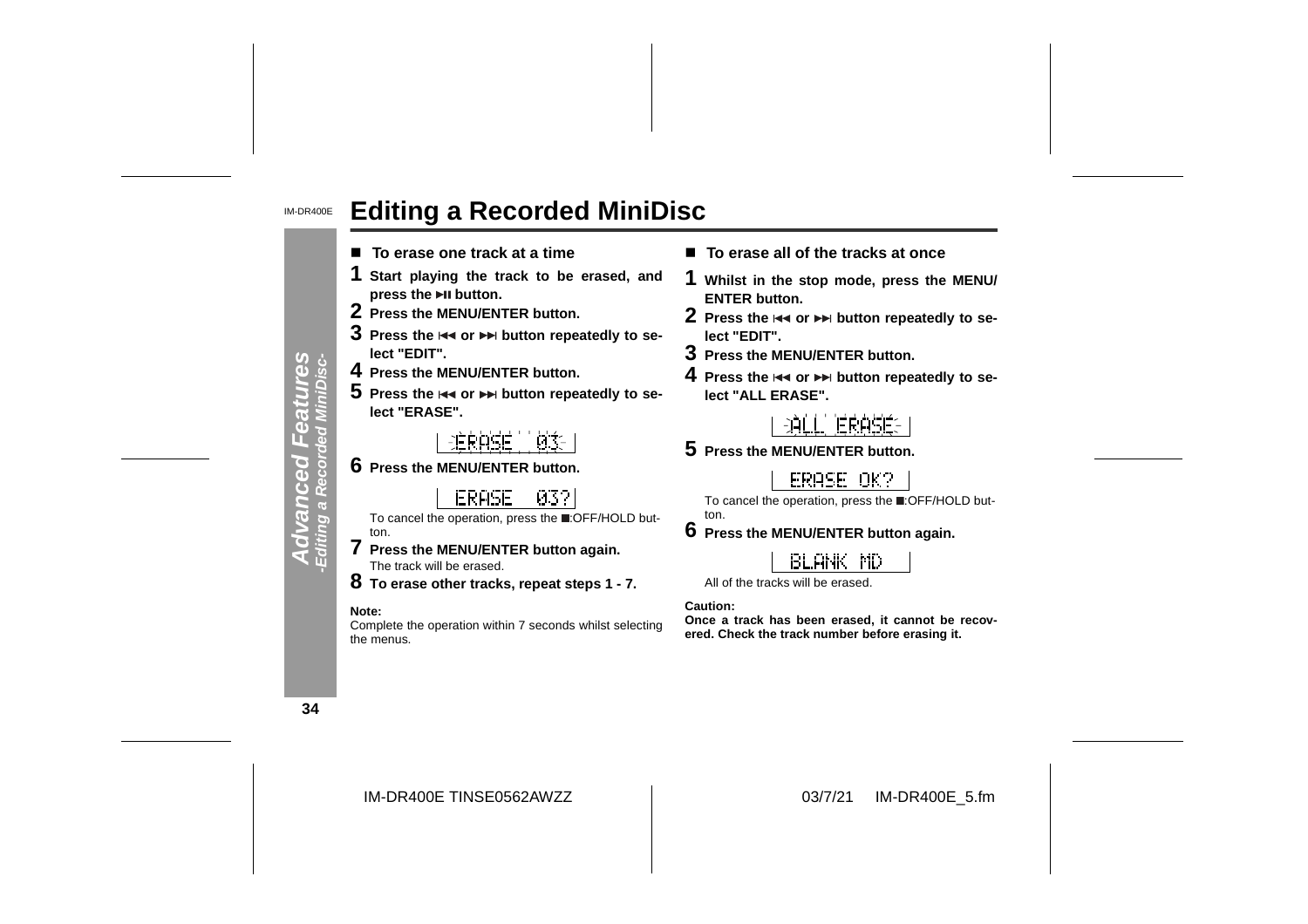- To divide a track
- **1 Start playing the track to be divided into two. Press the button at the point where you want to divide the track.**
- **2 Press the MENU/ENTER button.**
- $\bf 3$  Press the  $\bf 4$  or  $\bf 2$  button repeatedly to se**lect "EDIT".**
- **4 Press the MENU/ENTER button.**
- ${\bf 5}$  Press the  $\Join$  or  $\Join$  button repeatedly to se**lect "DIVIDE".**

# EDIUIDÉE

**6 Press the MENU/ENTER button.**

## DIVIDE OK?

To cancel the operation, press the :OFF/HOLD button.

**7 Press the MENU/ENTER button again.** The track will be divided into two tracks, and the unit will be paused at the beginning of the second of the two new tracks.

#### ■ To combine tracks

- **1 Start playing the latter of the two tracks to be combined, and press the button.**
- **2 Press the MENU/ENTER button.**
- $\bf 3$  Press the  $\bf \bm{\ast} \bf \bm{\ast}$  or  $\bf \bm{\ast} \bf \bm{\ast}$  button repeatedly to se**lect "EDIT".**
- **4 Press the MENU/ENTER button.**
- $\mathbf 5\,$  Press the  $\overline{\mathbf 4\mathbf 4}$  or  $\overline{\mathbf 7\mathbf 7\mathbf 7\mathbf 7}$  button repeatedly to se**lect "COMBINE".**

### **ECOMBINE**

**6 Press the MENU/ENTER button.**

ton.

#### 05+ 06 ?

To cancel the operation, press the **.**OFF/HOLD but-

**7 Press the MENU/ENTER button again.** The two tracks will be combined, and the unit will be paused at the beginning of the combined track.

**35**

**Advanced Features -Editing a Recorded MiniDisc-**

ī. GS Š

iting a dva

 $\frac{3}{5}$ 

**njee** 

6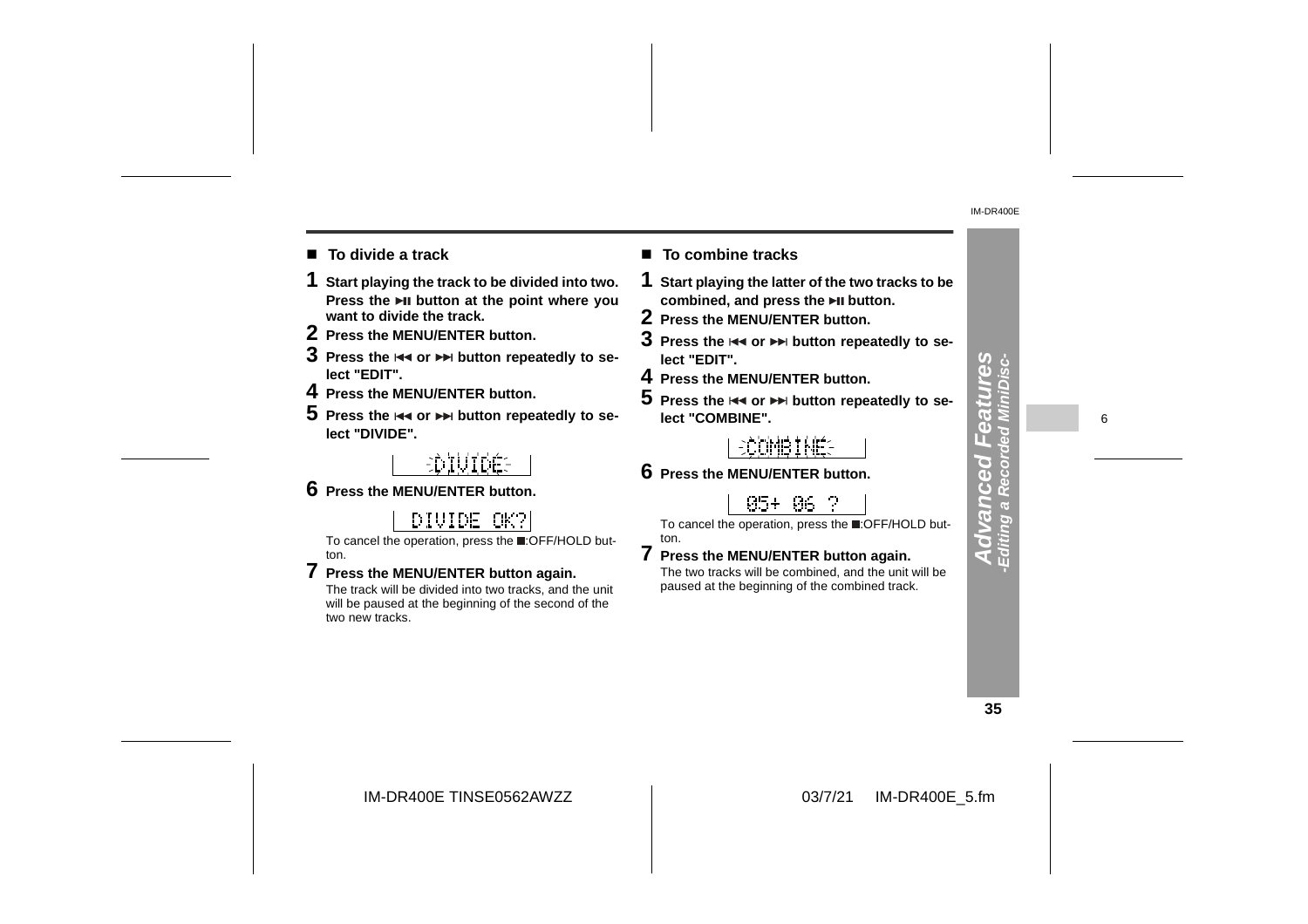#### IM-DR400E**Editing a Recorded MiniDisc (continued)**

- $\blacksquare$  To move a track
- 
- 
- 
- 
- 

**7** Press the  $\leftrightarrow$  or  $\leftrightarrow$  button to select the direc**tion.**

#### 05+ 03 ?

**8 Press the MENU/ENTER button again.** The track will be moved, and the unit will be paused at the beginning of the track.

#### **To move a track When a track has a name before dividing:**

The two new tracks will have the same name. However, in the "TOC FULL" condition, the second track may not be named.

#### **Total number of tracks that can be divided:**

 Each disc can hold up to 255 tracks. However, even if the number of assigned tracks has not reached 255, it might not be possible to make any further divisions of tracks. 1 Play the track to be moved, and press the  $\overline{P}I$ <br>
2 Press the MENU/ENTER button.<br>
3 Press the MENU/ENTER button in mond.<br>
3 Press the MENU/ENTER button repeatedly to se-<br>
lect "EDIT".<br>
In the or  $\overline{P}I$  button repe

#### **To combine two non-adjacent tracks:**

First, put the two tracks next to each other in the order you want using the MOVE function. Then combine them using the COMBINE function.

#### **When one or both tracks to be combined have a name:**

 The first track name will be used. However, when the first track does not have a name, the second track name will be used.

- **Tracks recorded by different input modes/sources can**not be combined.
- Examples:
- Digital recorded track and analogue recorded track.
- Different recording modes (stereo recording, 2 times long recording, 4 times long recording, monaural recording).
- Tracks whose recording time is less than 12 seconds.

**36**

**Advanced Features -Editing a Recorded MiniDisc-**

**Advanced I**<br>Editing a Record

tures<br>iniDisc-

eatul<br>d Mini£

IM-DR400E TINSE0562AWZZ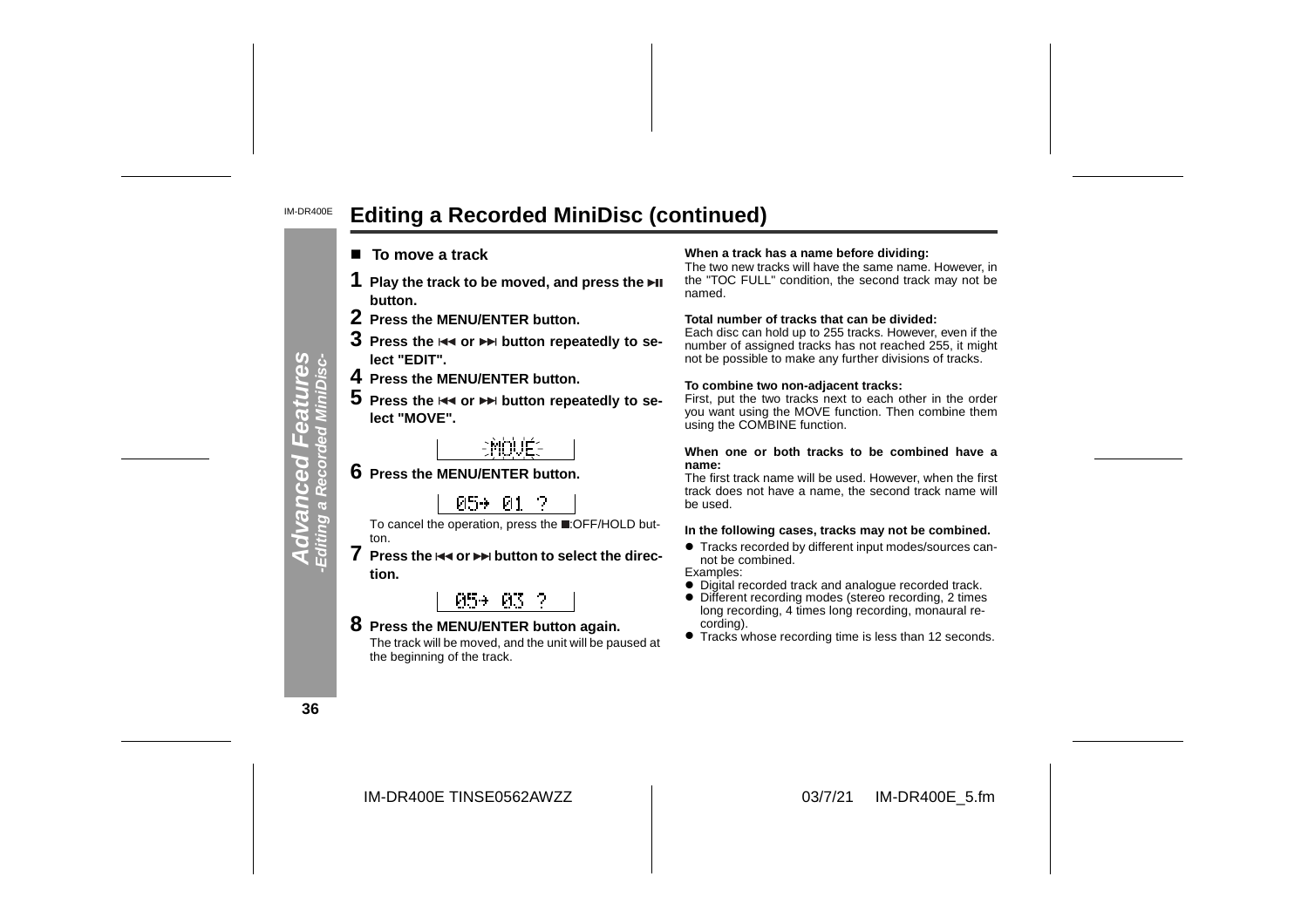# **Listening through Another System**

When connecting with other equipment, turn off the power or turn down the volume to "0".



#### **Notes:**

- $\bullet$  It is recommended that the volume level of the MiniDisc unit be set to maximum when listening through a stereo system.
- When recording with a stereo system, eliminate the confirmation sound (page 27). Otherwise, it will also be recorded.
- $\bullet$  Recording will be made in the analogue mode.
- Character information will not be recorded.



|             | Stopping      |
|-------------|---------------|
| First track | Stopped track |
|             |               |



IM-DR400E

**37**

**Advanced Features -Listening through Another System/Resuming auto play-**

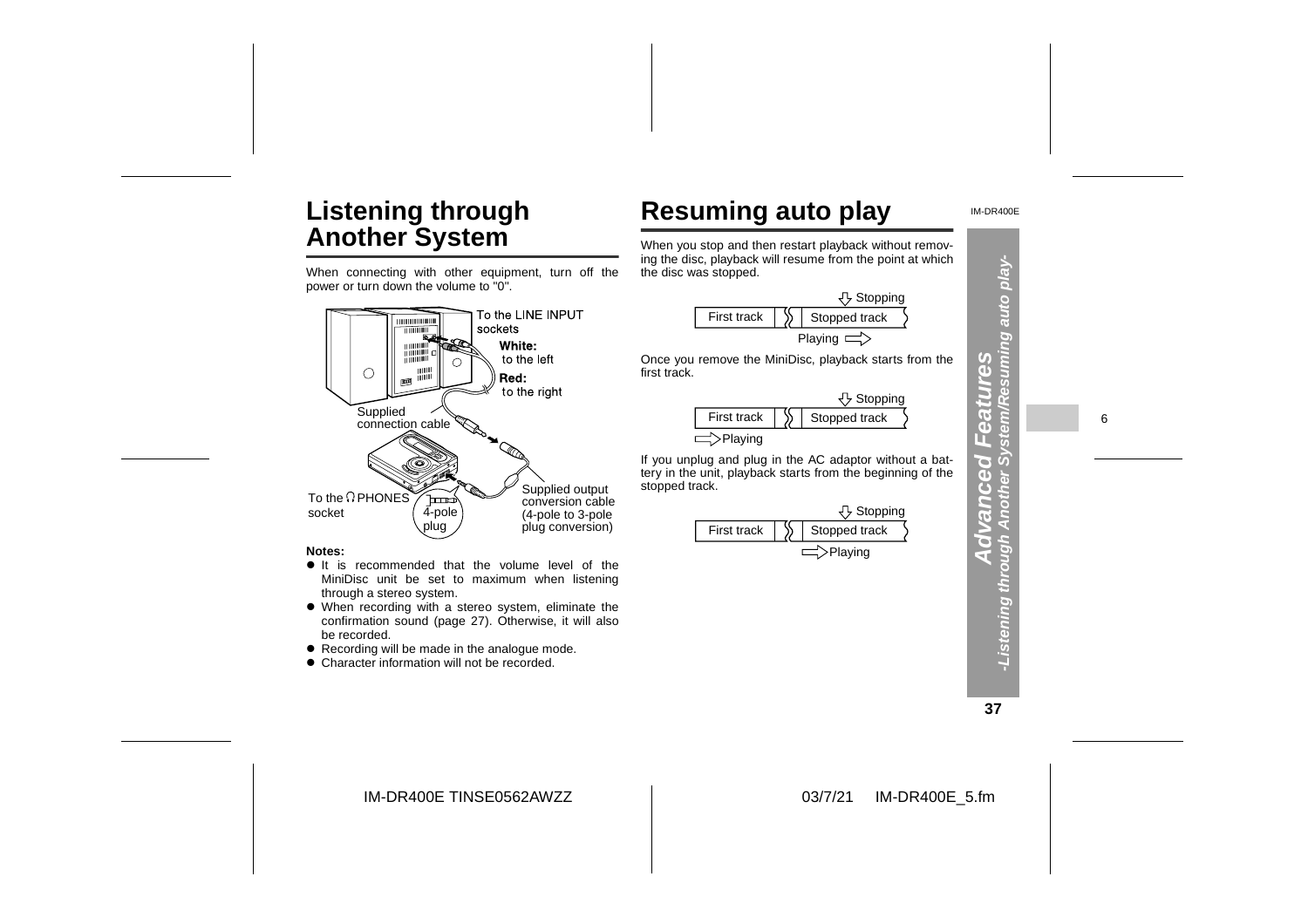#### IM-DR400E**About Net MD**

#### ■ What is a Net MD portable recorder?

The USB is adopted to ensure high compatibility of PCs and MDs.

 Audio data saved on the hard disk of a PC can be trans ferred to a Net MD-compatible recorder using the pro vided software "BeatJam".

Not only the basic operations but also the title editing of



- What is a Net MD portable recorder?<br>
The USB is adopted to ensure high compatibility of PCs<br>
Audio data can be imported into the hard disk of a<br>
Audio data saved on the hard disk of a PC can be trans-<br>
Audio data saved
	- sound compressing system)
	- Converting the existing MP3, WAV audio files into ATRAC3 of the OpenMG system.

The saved audio data can be played on the existing MD player, as its recording method is not changed when being recorded on an MD. (To play audio data saved in the MDLP mode, the MDLP-support MD player is required.)

All the audio data managed by "BeatJam" is encrypted by the OpenMG system and recorded on the hard disk of the PC, which prevents its unauthorised use or distribution.

**38**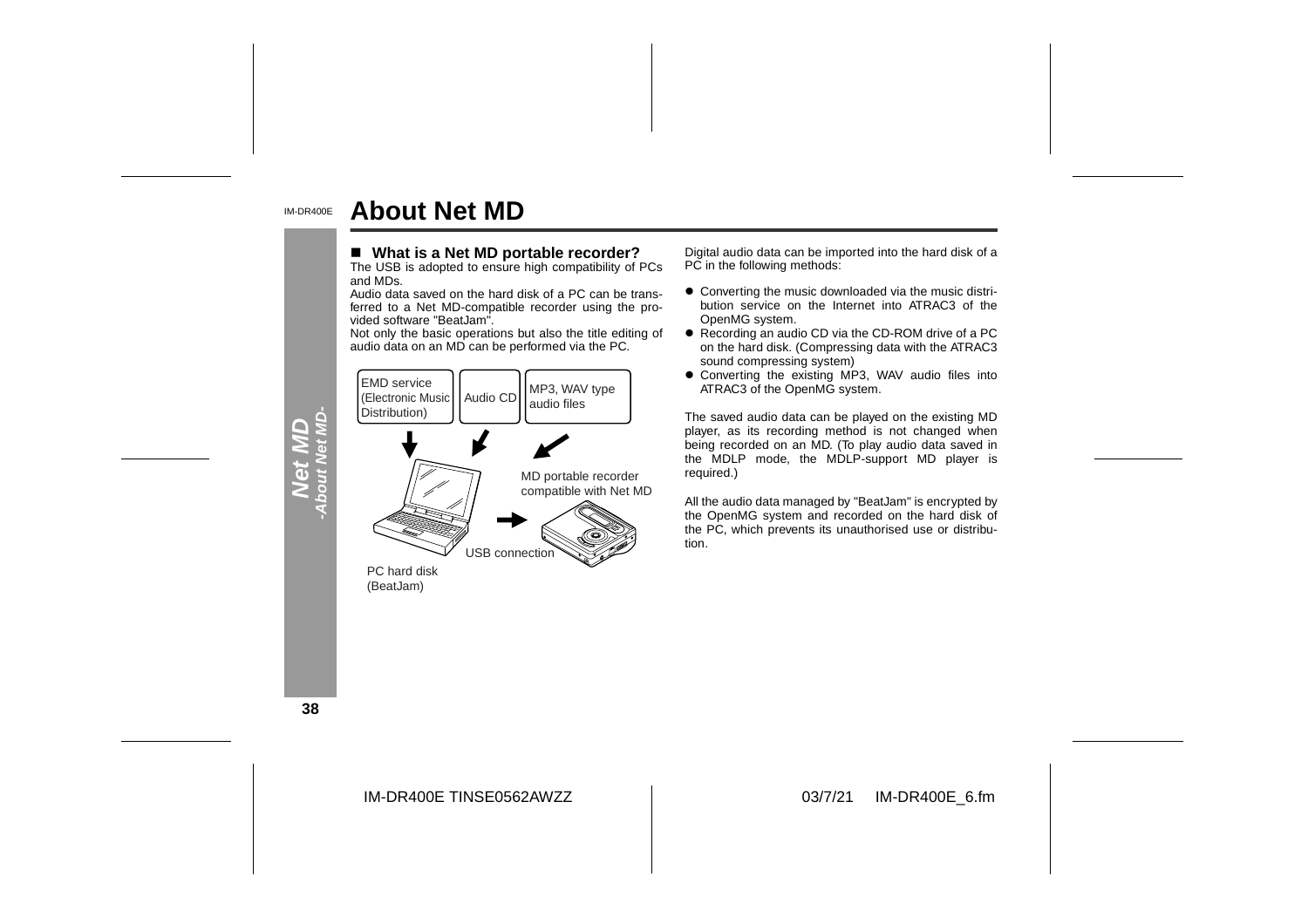#### ■ Transferring audio data from a PC to **MD portable recorder IM-DR400E (check-in/check-out)**

By using the provided software "BeatJam", you can transfer audio data from the hard disk of the PC to IM-DR400E, the Net MD-support MD portable recorder.

"Check-out" is to transfer audio data from a PC to a Net MD-support MD portable recorder, and "check-in" is to return it from the recorder to the same PC.



#### ■ Restrictions on check-in and check-out

- One piece of audio data can be checked out up to 3 times (except for some pieces).
- You cannot check out a track more than 3 times. However, if the track is returned to the PC once by using the check-in function, you can check out the same track again.
- You can check in the checked-out audio data to the same PC only. You cannot check it in to other PCs.

#### ■ Restrictions on audio data

Along with the popularization of the music distribution service via the Internet, high-quality digital music can be obtained easily, whereas some pieces are distributed with restrictions on the number of check-out or the recording/playback method to prevent infringement of copyrights caused by unauthorised distributions. This unit mounts the copyright protection technology to realise playback or recording in compliance with the will of the copyright owners. For details in possibilities and the frequency of audio data check-out to a Net MD-support device, contact respective music distribution service companies.

#### **39**

**Net MD -About Net MD-**

7

IM-DR400E TINSE0562AWZZ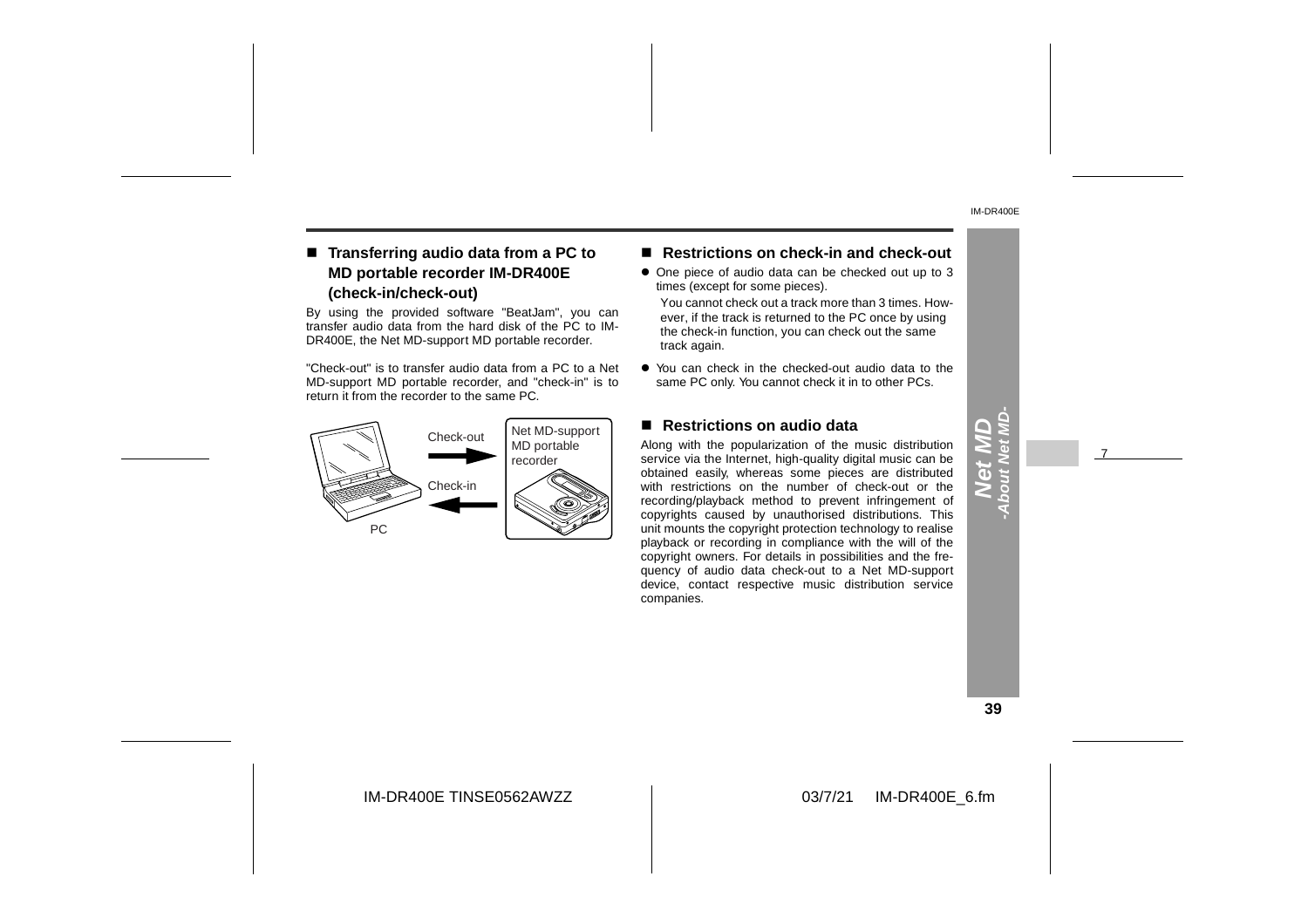| <b>System Requirements</b>                                                                |                                                                                     |                                                                                               |                                           |                                                                                                               |  |  |  |
|-------------------------------------------------------------------------------------------|-------------------------------------------------------------------------------------|-----------------------------------------------------------------------------------------------|-------------------------------------------|---------------------------------------------------------------------------------------------------------------|--|--|--|
|                                                                                           | See the table below for the system requirements, especially free space and memory.  |                                                                                               |                                           |                                                                                                               |  |  |  |
| <b>OS</b>                                                                                 | Windows <sup>®</sup> XP Home Edition*1/<br>Professional*1                           | Windows <sup>®</sup> Mil-<br>lennium Edition                                                  | Windows <sup>®</sup> 98<br>Second Edition | Windows <sup>®</sup> 2000 Professional*1                                                                      |  |  |  |
| CPU                                                                                       | Pentium <sup>®</sup> II 300 MHz or higher<br>(MMX® Pentium® 233 MHz<br>minimum)     | MMX® Pentium® 233 MHz or<br>higher (MMX <sup>®</sup> Pentium <sup>®</sup> 200<br>MHz minimum) |                                           | MMX® Pentium® 233 MHz or<br>higher (MMX <sup>®</sup> Pentium <sup>®</sup> 200<br>MHz minimum)                 |  |  |  |
| Memory                                                                                    | 128 MB or more (64 MB minimum)   64 MB or more                                      |                                                                                               |                                           | 64 MB or more                                                                                                 |  |  |  |
| Others<br>• Display1024 x 768 resolution, High Color or upper<br>• Sound sourceSound card |                                                                                     |                                                                                               |                                           |                                                                                                               |  |  |  |
|                                                                                           | *1 To use this software, login as system administrator<br>(computer administrator). |                                                                                               |                                           | • "BeatJam" is a copy protected material of Justsystem<br>Corporation. Copyrights and other rights related to |  |  |  |
| Hard disk space                                                                           |                                                                                     |                                                                                               |                                           | "BeatJam" belong to Justsystem Corporation.<br>• "BeatJam" is a registered trademark of Justsystem            |  |  |  |

#### **120 MB or more**

- $\bullet$  Additional space is required to store music data.
- **•** The required space depends on the format or reserved space.

#### **Notes:**

- $\bullet$  USB ports are required to connect with external devices or media. The operation via USB hub is not guaranteed.
- Depending on the driver or CD-ROM drive, audio CDs may not be recorded.
- **Operations are not guaranteed when using BeatJam** • on dual-boot computers.
- with other music software simultaneously.
- with different version simultaneously.  $\bullet$
- You cannot use BeatJam with programs that create virtual CD-ROM drives.
- $\bullet$  You cannot use BeatJam when more than one Open-MG compatible audio device is connected.
- " "BeatJam" is a copy protected material of Justsystem Corporation. Copyrights and other rights related to "BeatJam" belong to Justsystem Corporation.
- " "BeatJam" is a registered trademark of Justsystem Corporation.
- $\bullet$  "ATRAC3" and its logo, "OpenMG" and  $\bullet$  penMG, "Net MD" and NetMD, OpenMG Jukebox and Sonic-Stage are trademarks of Sony Corporation.
- Pentium and MMX are registered trademarks of Intel Corporation in the United States.
- $\bullet$  Microsoft, Windows, and DirectX are trademarks or registered trademarks of Microsoft Corporation in the United States and/or other countries.
- **•** Screen shots are used according to the guide lines of Microsoft Corporation.
- "ATRAC3" and its logo indicate audio compression technology of Sony Corporation. The compatibility is not guaranteed.
- Other company names and product names are trademarks or registered trademarks of their respective owners or Justsystem Corporation.

**40**

**Net MD -System Requirements-**

ents-

**System Re** 

IM-DR400E TINSE0562AWZZ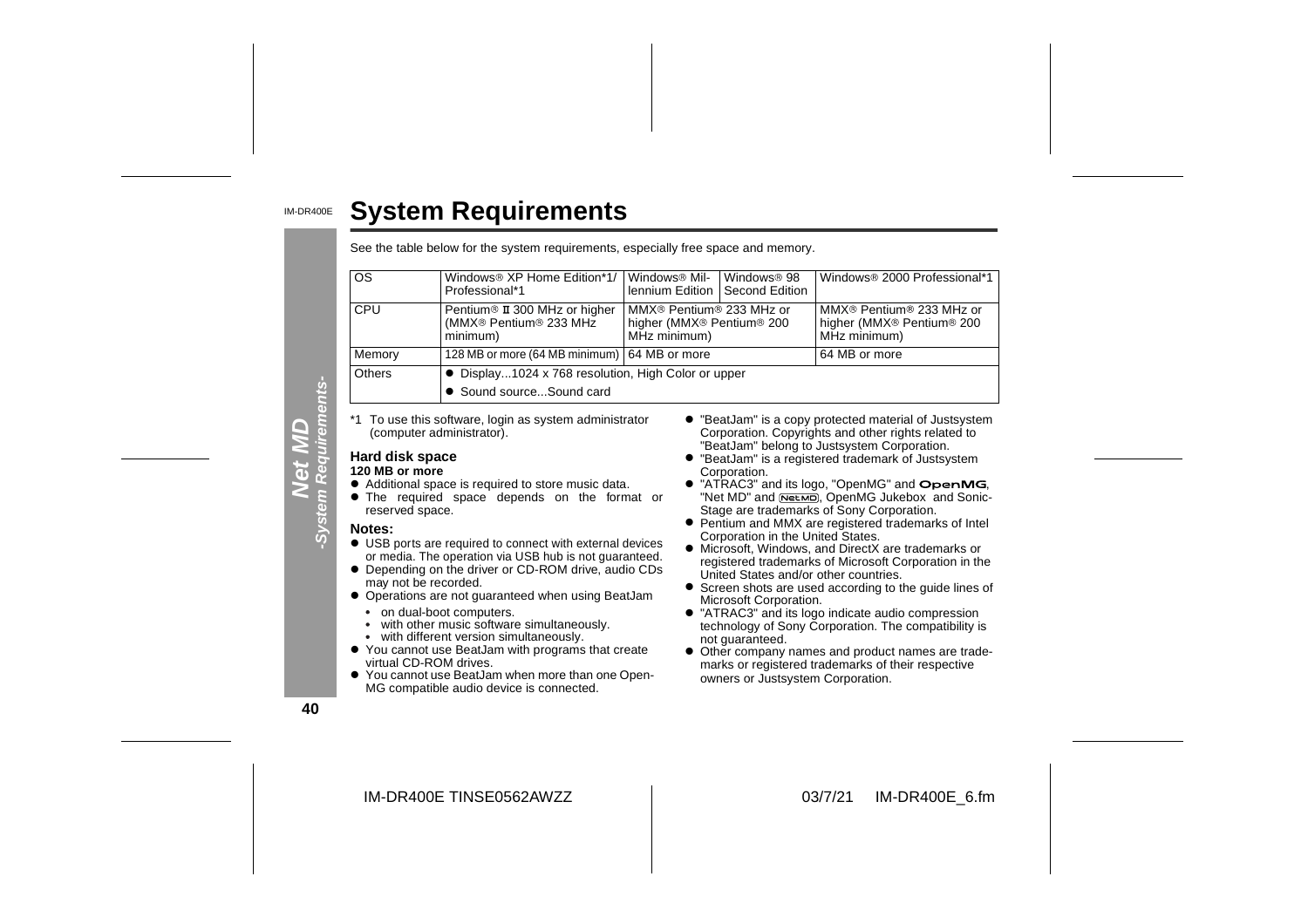# **Software Installation**

#### ■ Installation of BeatJam

 Plugin and USB driver required for transferring music files are also installed along with BeatJam. (Example: Windows<sup>®</sup> XP English version)

|  | Insert BeatJam CD-ROM into the CD-ROM drive.                                          |
|--|---------------------------------------------------------------------------------------|
|  | Setup application appears.                                                            |
|  | <b>Set up</b> application<br>Beat Jam Setup<br>Þ.<br><b>JUSTSYSTEM</b><br><b>DOLL</b> |
|  |                                                                                       |

#### **2 Click "BeatJam Setup".**

Setup starts.

Follow the instructions on the screen.

**Installation does not start even if CD-ROM is inserted** If the setup application does not appear, perform the following.

- 1. Click Windows "Start" button and select "My Computer". Double click "My Computer" on the desktop if you use Windows<sup>®</sup> Me, 98SE or 2000.
- 2. Right click on "OMGBJ" indicating CD-ROM drive and select "Open" from the menu.
- 3. Double click AUTOPLAY.EXE from the list.

#### **Caution:**

#### **Windows XP/2000**

 User with Administrator\* rights needs to log on. Confirm with the network or computer Administrator if you are in a workgroup.

\* User name in Administrator or Administrators group under Windows<sup>®</sup> 2000.

#### **For Windows XP and Me user**

 When you use the "System Restore" system tool in Windows<sup>®</sup> XP or Windows<sup>®</sup>Me, all the music files that you recorded or imported may become unplayable. Please back up all your music files using the Backup Tool before executing "System Restore".

**If a previous version of OpenMG Jukebox\* or Sonic-Stage\* is currently installed on your computer** OpenMG Jukebox or SonicStage should be upgraded. The screen appears to prompt you to upgrade the software. Click "Continue" to proceed.

\* OpenMG Jukebox and SonicStage are softwares of Sony Corporation.

#### **Hard disk contains old BeatJam database**

You can select to reuse or delete the database during setup.

**41**

 $\overline{d}$ **-Software Installation-**

 $\frac{1}{2}$ 

-Softw

7

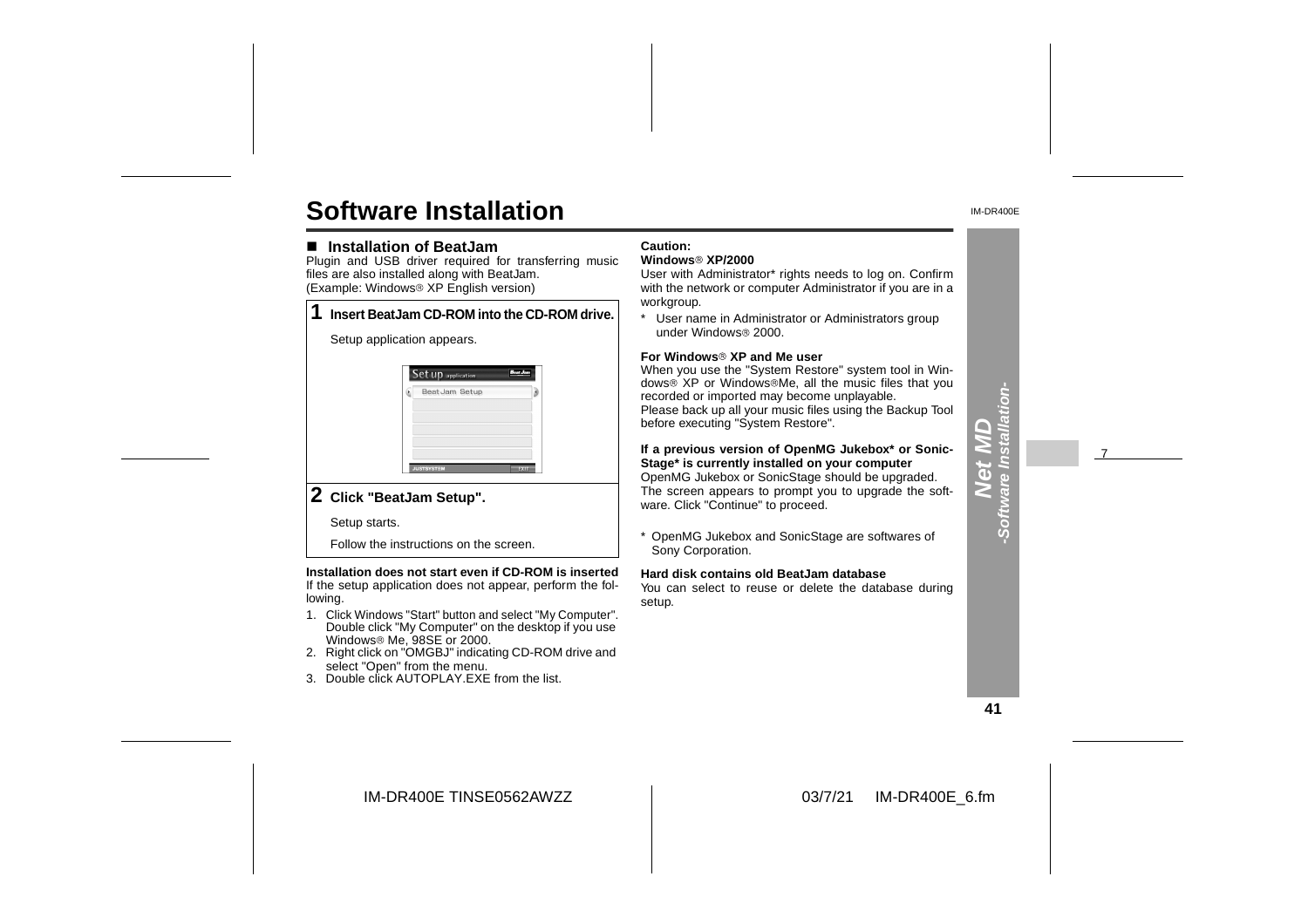#### IM-DR400E **Connecting to a PC**





**42**

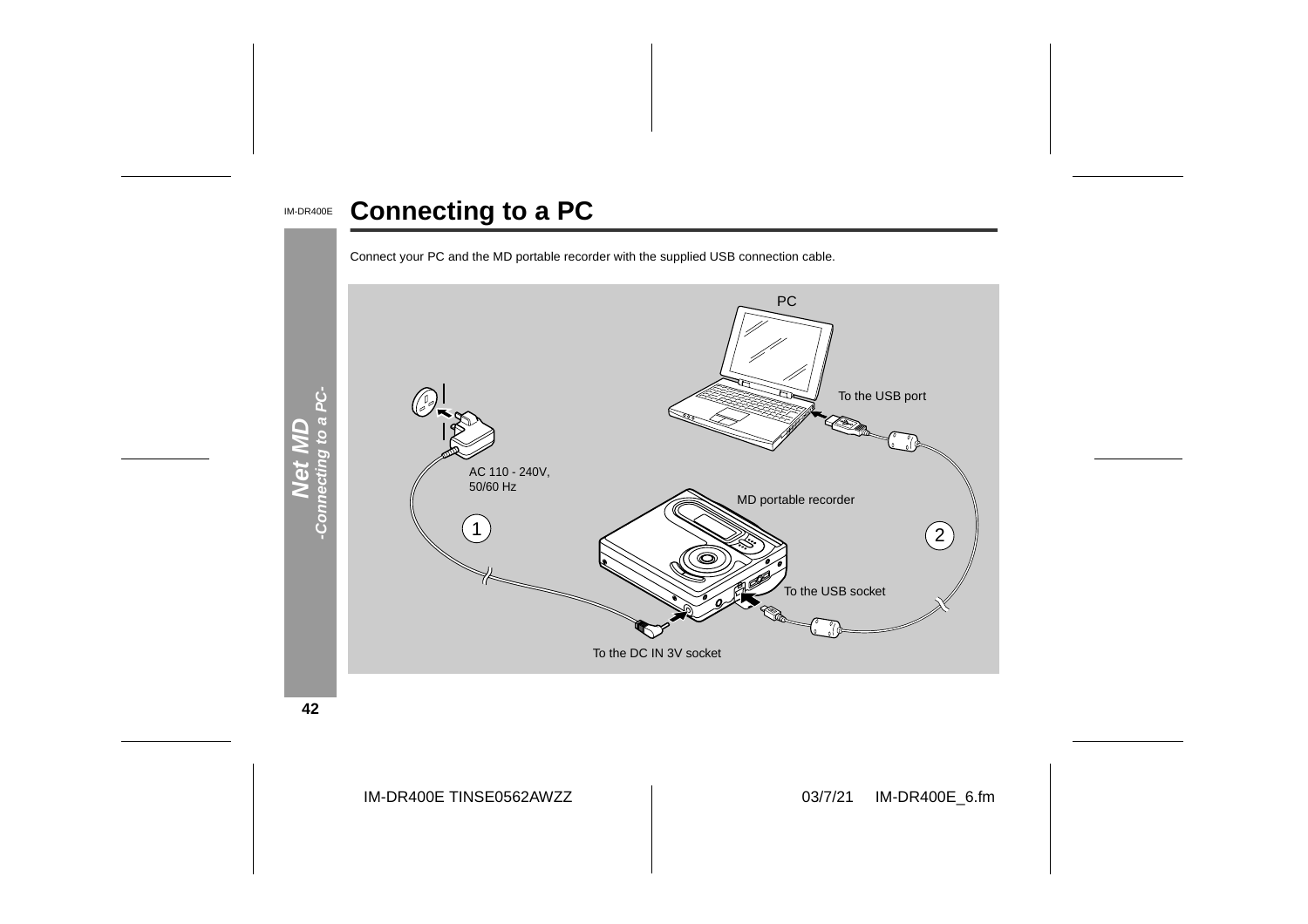#### **Caution:**

- $\bullet$  The operation is not guaranteed if 2 or more USB devices are connected to your PC.
- $\bullet$  Insert the USB connection cable directly into the USB port on the PC. We do not quarantee the operation with it connected via a USB hub, etc.
- When connecting the MD portable recorder, disconnect all the other USB devices from the PC. Thesound may skip if they are connected.
- **It is recommended that the MD portable recorder be used with an AC adaptor.**
- If the power supply to the PC or the MD portable recorder stops during the operation of this system, TOC information may not be written on the MD. If it occurs, restart the operation from the beginning.
- We do not guarantee the operation with the self built computers or modified motherboards.
- If cables such as an extension cable or two-way cable is connected instead of a connection cable, the line quality will be degraded and the software may not operate properly.
- When connecting the unit to your PC, use a battery as well as an AC adaptor. It not only prevents data loss from disconnection, but also speeds up data writing to MD.

#### ■ Checking the USB driver

Whilst the MD portable recorder is connected to the computer, after clicking "Control Panel"  $\rightarrow$  "System", select the "Hardware" tab and click "Device Manager" to check the following device name.

#### $\bullet$  **Universal Serial Bus controllers**



#### **Windows 2000:**

 Open "System" in "Control Panel", select the "Hardware" tab and click "Device Manager". **Windows 98 Second Edition:**Open "System" in "Control Panel", and click the "Device Manager".

**43**

**Net MD -Connecting to a PC-**

Conn

7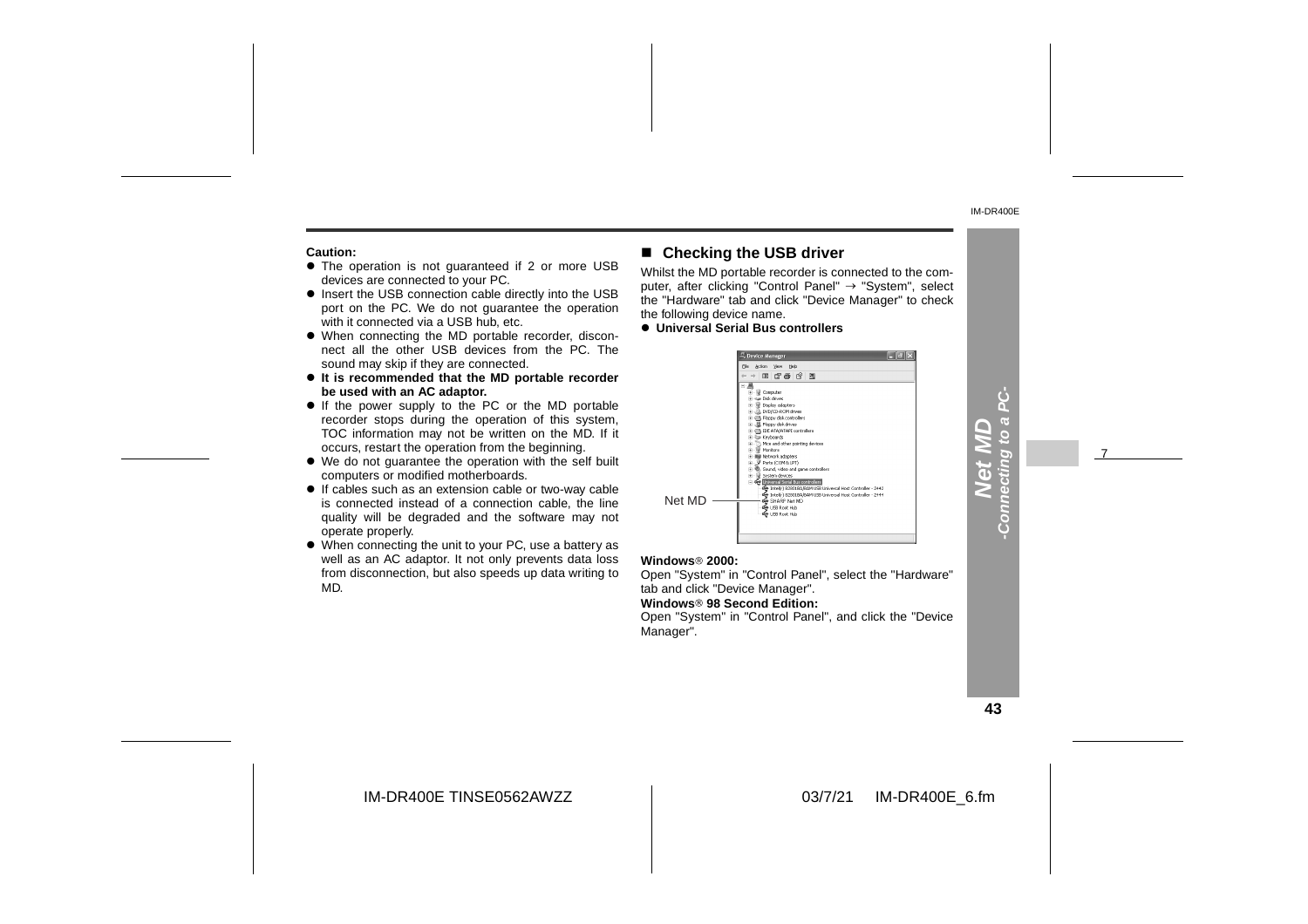#### IM-DR400E**Transferring Data**

#### ■ Checking out

Check-out is to transfer tracks to OpenMG compatible players. You can check out recorded tracks with BeatJam up to 3 times.

#### **1Connect this unit to the PC.**

"PC" appears on the unit display and operations with the unit are disabled.

However, "PC" is not displayed whilst in the recording, recording pause or menu operation mode.

#### **2 Transfer music files to the unit (check-out).**

For details, refer to the manual of BeatJam.

#### **Follow the instructions below to take out the MD after check-out:**

- 1. Remove the USB connector from the MD portable recorder.
- 2. Turn off the MD recorder.
- 3. Remove the MD.

**Example 19 Checking in**<br>
It is to transfer tracks to OpenMG compatible<br>
Using the PC. You can check-in tracks only to the<br>
es.<br> **Example 2.**<br> **Example 2.**<br> **Example 2.**<br> **Example 2.**<br> **Example 2.**<br> **Example 2.**<br> **Example** 

#### **1 Connect this unit to the PC.**

"PC" appears on the unit display and operations with the unit are disabled.

However, "PC" is not displayed whilst in the recording, recording pause or menu operation mode.

#### **2 Return a music file to your PC.**

For details, refer to the manual of BeatJam.

- If the USB connection or the power supply to the com puter or the MD portable recorder is cut off during check-in or check-out operation, audio data may be lost.
- If a checked-out track is deleted in another computer, it cannot be checked in any more.

#### **TOC writing on an MD:**

• TOC writing will start when check-in or check-out is complete. Whilst writing, TOC indicator on the unit will flash. (Refer to page 15.)

**44**

**Net MD**<br>Transferring Data-**-Transferring Data-**

IM-DR400E TINSE0562AWZZ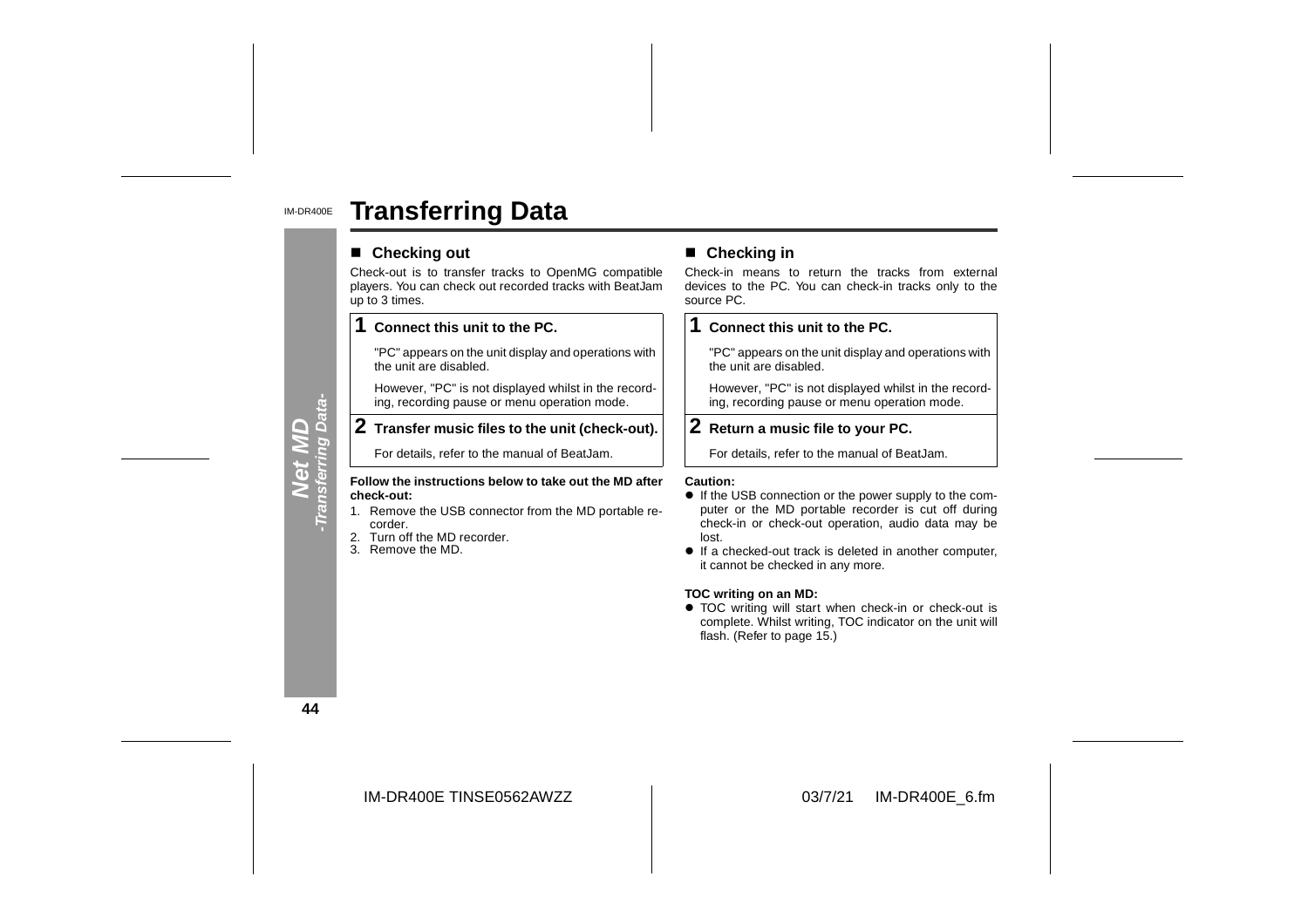# **MiniDisc System Limitations**

IM-DR400E

The unit may have the following symptoms whilst recording or editing. The unit is not out of order.

| <b>SYMPTOM</b>                                                                                            | <b>LIMITATIONS</b>                                                                                                                                                                                                                                              |                                                                                   |   |
|-----------------------------------------------------------------------------------------------------------|-----------------------------------------------------------------------------------------------------------------------------------------------------------------------------------------------------------------------------------------------------------------|-----------------------------------------------------------------------------------|---|
| "DISC FULL" or "TOC FULL" appears<br>even though the MiniDisc still has re-<br>cording time left.         | More than 255 tracks (maximum) cannot be recorded regardless of<br>the recording time. If the MiniDisc is recorded or edited repeatedly or<br>if it has scratches (recording skips scratched parts), you may not be<br>able to record the maximum tracks above. |                                                                                   |   |
| The remaining recording time does not<br>increase even though you erased<br>tracks.                       | The unit does not count non-recorded portions that last 12 or fewer<br>seconds to display the remaining recording time. The time may not<br>increase even if you erase short tracks.                                                                            |                                                                                   |   |
| The total of the recorded time and the<br>remaining time does not match the max-<br>imum recordable time. | One cluster (approximately 2 seconds) is the minimum unit for re-<br>cording. For example, a 3-second track uses 2 clusters (approximate-<br>ly 4 seconds). Therefore, the actual recordable time may be shorter<br>than the displayed time.                    | <b>nces<br/>Limitat</b><br>$\left( \mathbf{d} \right)$<br>$\overline{\textbf{d}}$ |   |
| Combine function does not work.                                                                           | A MiniDisc on which recording and editing are repeated may not al-<br>low the combine function.                                                                                                                                                                 | $\left($ b                                                                        | 8 |
| Sound skips in fast reverse/forward.                                                                      | If one track is divided and recorded in separate places on a repeat-<br>edly recorded or edited MiniDisc, sound may skip.                                                                                                                                       |                                                                                   |   |
| A track number is created in the middle<br>of a track.                                                    | A track number may be created if there are scratches or dust on the<br>MiniDisc.                                                                                                                                                                                |                                                                                   |   |

**45**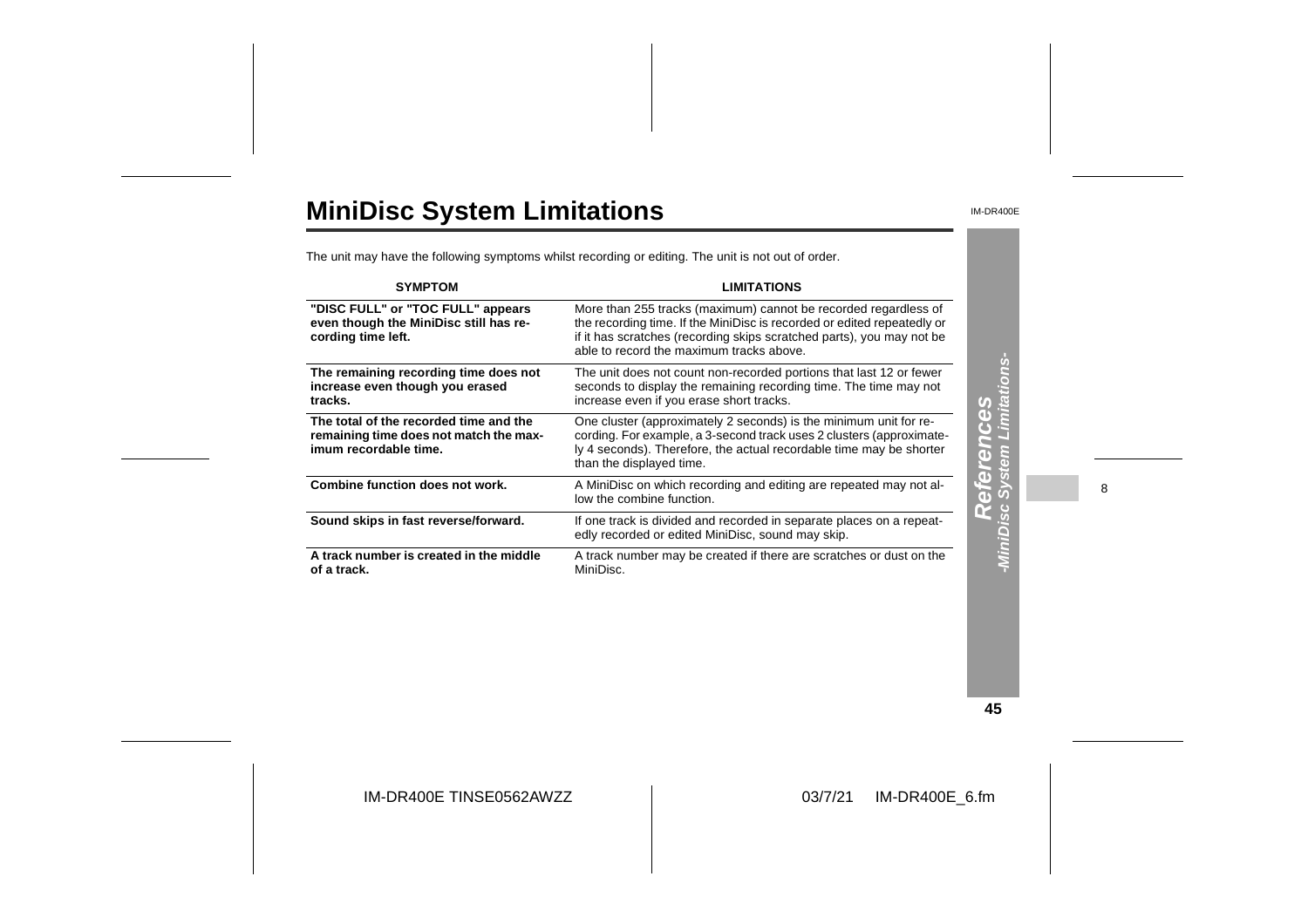#### IM-DR400E **Error Messages**

| <b>ERROR</b><br><b>MESSAGES</b> | <b>MEANING</b>                                                             | <b>ERROR</b><br><b>MESSAGES</b> | <b>MEANING</b>                                                                         |  |
|---------------------------------|----------------------------------------------------------------------------|---------------------------------|----------------------------------------------------------------------------------------|--|
| <b>BATT EMPTY</b>               | • The battery has run down.                                                | Can'tSTAMP                      | • Stamp function does not work.                                                        |  |
| <b>BLANK MD</b>                 | • Nothing is recorded.                                                     |                                 | (Check the number of tracks.)                                                          |  |
|                                 | (Replace the disc with a recorded disc.)                                   | Can'tWRITE                      | • Cannot save the TOC information<br>correctly to a MiniDisc.                          |  |
| <b>Can't COPY</b>               | • You tried to record from a copy pro-<br>hibited MiniDisc.                | DEFECT!                         | • The disc is scratched.                                                               |  |
|                                 | (Record using the analogue cable.)                                         |                                 | (If the recorded sound is not right, retry                                             |  |
|                                 | • You tried to record signals other than<br>music (such as data).          |                                 | recording or replace the disc with a re-<br>cordable one.)                             |  |
| <b>Can't EDIT</b>               | • A track cannot be edited.                                                | <b>DISC FULL</b>                | • The disc is out of recording space.                                                  |  |
|                                 | (Change the stop position of the track<br>and then edit it.)               | Er-MD $(*)$                     | • The microprocessor has reported a<br>system fault and the unit is out of or-<br>der. |  |
| <b>Can't LOCK</b>               | • You tried to remove the MD whilst re-<br>cording or editing.             |                                 | (To have it repaired, go to the distributor<br>where you purchased the unit.)          |  |
| <b>Can't PLAY</b>               | • You tried to play back a track that<br>cannot be played with this equip- | <b>HOLD</b>                     | • The unit is in the hold mode.                                                        |  |
|                                 | ment.                                                                      | <b>LOCKED</b>                   | • You removed a MiniDisc whilst re-<br>cording or editing.                             |  |
| <b>Can't READ</b><br>$(*)$      | • The disc data cannot be read be-<br>cause the disc is damaged.           |                                 | (Turn off the power before removing the<br>MiniDisc.)                                  |  |
|                                 | (Reload the Minidisc or replace it with<br>another one.)                   | <b>NO DISC</b>                  | • A disc has not been loaded.                                                          |  |
| Can't REC                       | • Recording cannot be performed cor-<br>rectly due to vibration or shock.  |                                 | A number or symbol appears in (*) position.                                            |  |

**46**

IM-DR400E TINSE0562AWZZ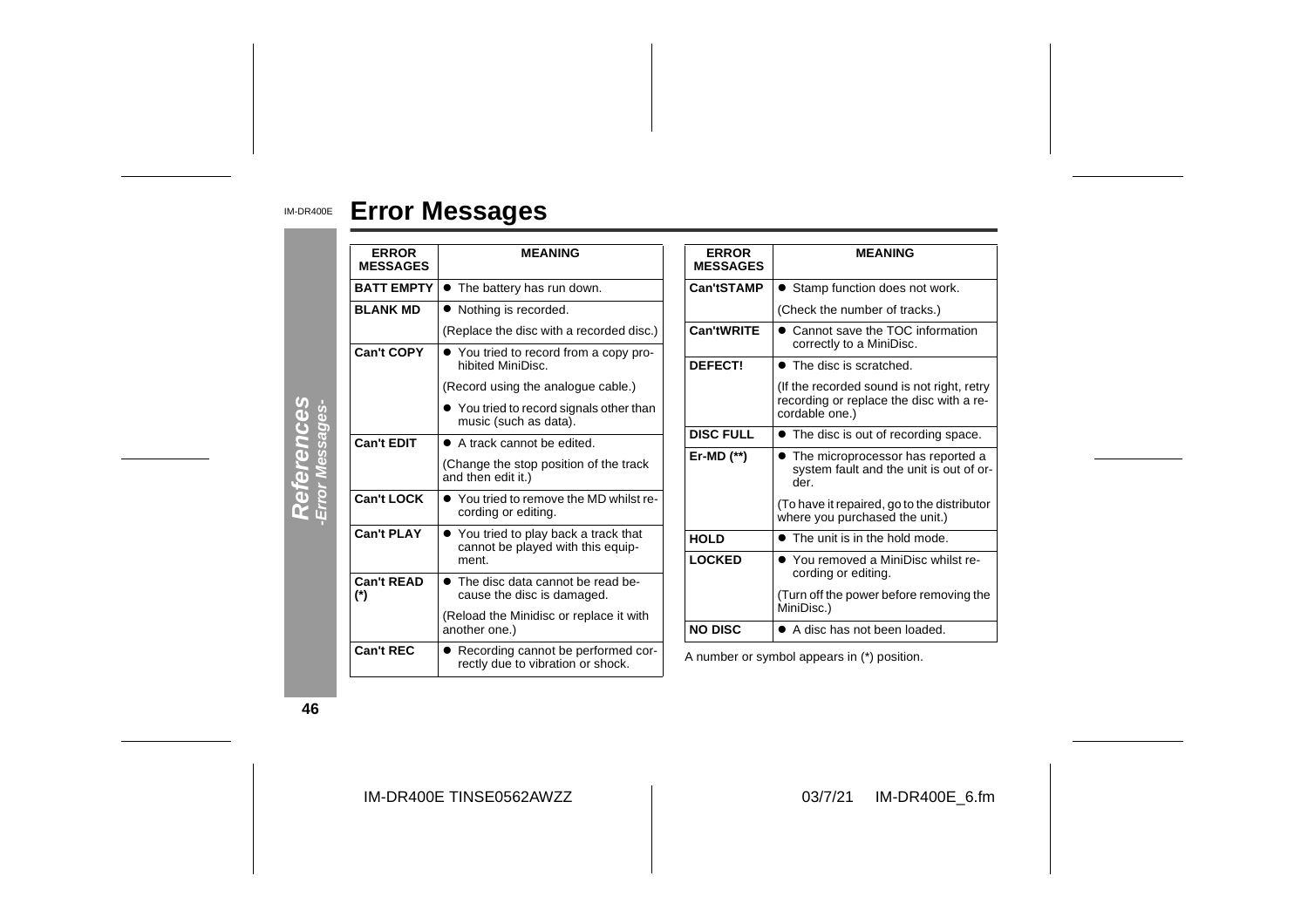| <b>ERROR</b><br><b>MESSAGES</b> | <b>MEANING</b>                                                                                               | <b>ERROR</b><br><b>MESSAGES</b> | <b>MEANING</b>                                                                                      |
|---------------------------------|--------------------------------------------------------------------------------------------------------------|---------------------------------|-----------------------------------------------------------------------------------------------------|
| <b>NO SIGNAL</b>                | • Poor connection of the digital cable.                                                                      | <b>TEMP OVER</b>                | • The temperature is too high.                                                                      |
|                                 | • No output signal comes out from the<br>connected unit.                                                     |                                 | (Turn off the power, and wait a while.)                                                             |
|                                 | (Use the AC power for the connected                                                                          | <b>TOC FORM</b><br>(**)         | • There is an error in the recording sig-<br>nal.                                                   |
|                                 | unit.)<br>• The input signal has improper sam-                                                               |                                 | (Erase all of the tracks, and then record<br>again.)                                                |
| <b>PLAY MD</b>                  | pling frequency.<br>• You tried to record on a playback-<br>only disc.                                       | <b>TOC FULL</b>                 | • There is no space left for recording<br>character information (track names,<br>disc names, etc.). |
| POWER?                          | • AC adaptor other than specified.                                                                           | <b>Tr. Protect</b>              | • The track has been protected from                                                                 |
| <b>PROTECTED</b>                | • The write protection tab of a MiniDisc<br>is set to the protected position.                                |                                 | being erased.<br>(Edit the track with the device on which<br>it was recorded.)                      |
| <b>SORRY</b>                    | • Since a track number is currently be-<br>ing located or updated, the unit can-<br>not accept your command. | ? DISC                          | • A disc which contains data other<br>than music was played.                                        |
|                                 | (Wait a while and try the operation<br>again.)                                                               |                                 | (A disc which contains nonmusic data<br>cannot be played.)                                          |
|                                 |                                                                                                              |                                 | • There is an error in the signal record-                                                           |

References **References -Error Messages-**

8

A number or symbol appears in (\*) position.

ed on the disc.

**47**

IM-DR400E TINSE0562AWZZ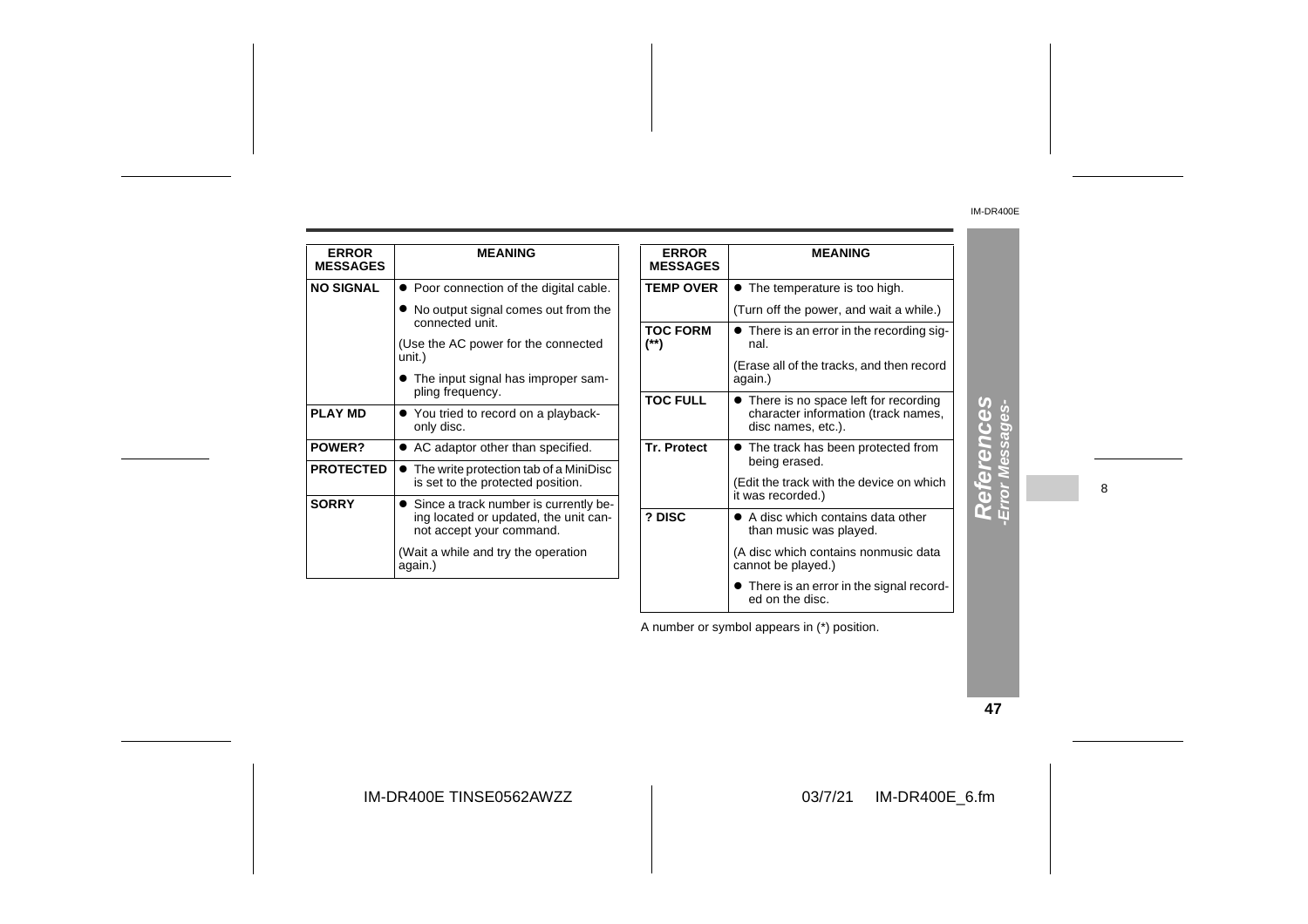#### IM-DR400E**Troubleshooting**

Many potential "problems" can be resolved by the owner without calling a service technician. If something seems to be wrong with this product, check the following before calling your authorised SHARP dealer or service cent

#### **The unit does not turn on.**

- $\bullet$  Is the AC adaptor disconnected?
- Is the battery exhausted?
- Is the unit in the hold mode?
- Has condensation formed inside the unit?
- " Is the unit being influenced by mechanical shock or by static electricity?

#### **No sound is heard from the earphones.**

- Is the volume set too low?
- 
- Are the earphones plugged in?<br>● Are you trying to play a MiniDisc with data on it instead of a MiniDisc containing music?

## **When the operation buttons are pressed, the unit does not respond.**

- Is the unit in the hold mode?
- Is the battery exhausted?
- Is the earphones plug inserted firmly?

#### **Some sounds are skipped.**

- Is the battery exhausted?
- Is the unit being subjected to excessive vibration?

#### **The MiniDisc cannot be ejected.**

- $\bullet$  Has the track number or character information been written on the disc yet?
- Is the unit in the recording or editing mode?

#### **Recording and editing are impossible.**

- Is the MiniDisc protected against accidental erasure?
- $\bullet$  Is the unit connected properly to the other equipment?
- $\bullet$  Is the AC adaptor unplugged or did a power failure occur whilst recording or editing?
- Is the unit in the hold mode?
- Is an optical signal being output from the stereo system? Read the operation manual for the stereo system.

**The operation is unstable whilst the PC and the unit are connected.**

 $\bullet$  Are you using the USB cable that was purchased separately?

#### **The display does not show anything or malfunctions.**

- $\bullet$  Is the PC out of order?
- Are you using another application with this programme simultaneously?

#### **Editing is not possible.**

- Are the PC and the MD portable recorder connected improperly?
- Is the MD recorder in the hold mode?
- Is a commercial playback-only MD inserted?

**48**

**References -Troubleshooting-**

References<br>Troubleshooting-

IM-DR400E TINSE0562AWZZ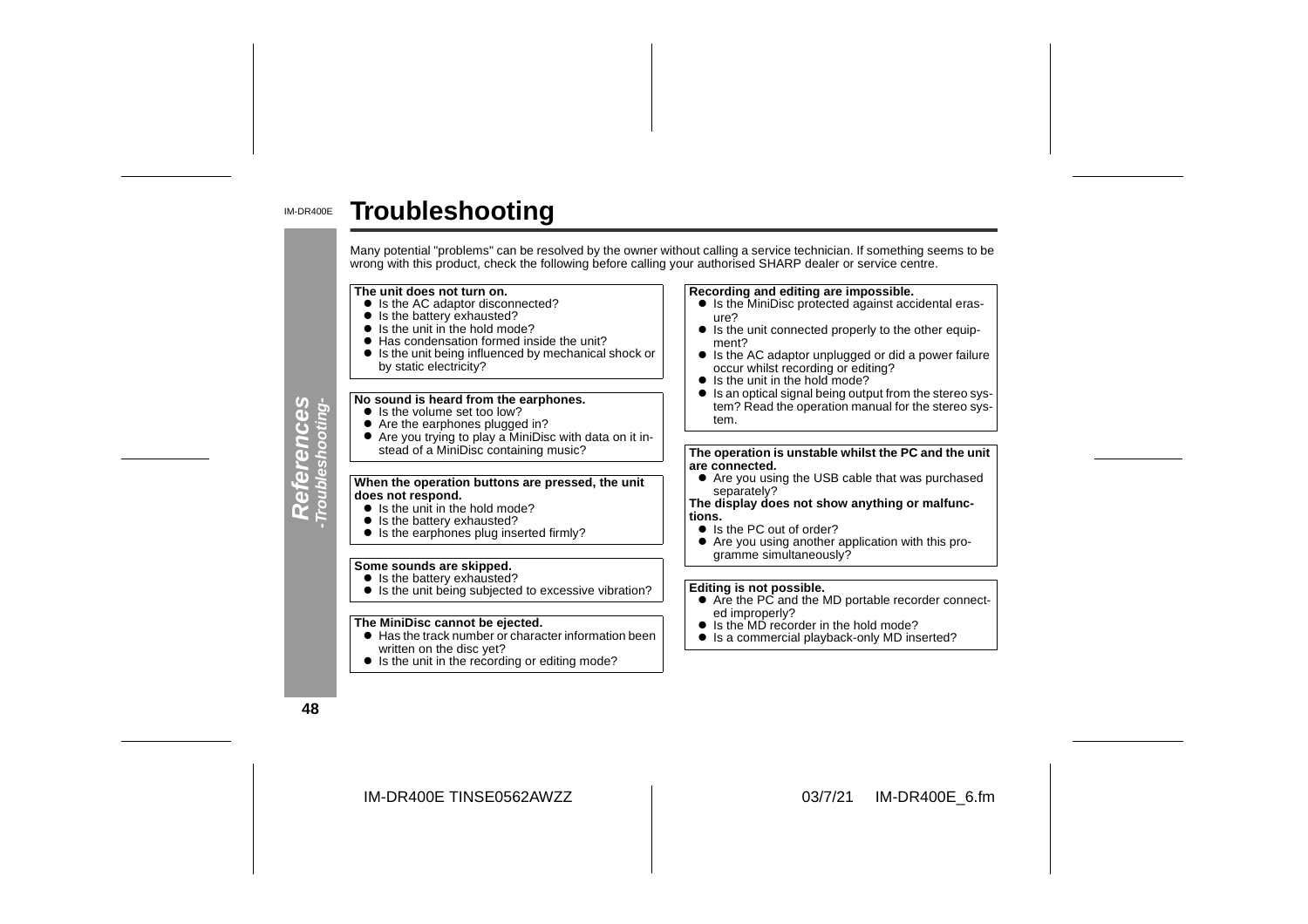# **Maintenance**

**When the unit becomes dirty**

Cleaning will prevent noise.

■ Cleaning

faces only).

IM-DR400E

#### ■ If trouble occurs

When this product is subjected to strong external interference (mechanical shock, excessive static electricity, abnormal supply voltage due to lightning, etc.) or if it is operated incorrectly, it may malfunction.

Should a failure occur, the lid may not open by sliding the OPEN lever.

#### **If such a problem occurs, do the following:**

- 1. Unplug the AC adaptor from the wall socket.
- 2. Remove the battery.
- 3. Leave the unit completely unpowered for approximately 30 seconds.
- 4. Plug the AC adaptor back into the wall socket.
- 5. After about 30 seconds, press the ►II button as a test.

#### ■ Moisture condensation

When the unit has condensation inside, the disc signals cannot be read, and the unit may not function properly.

In the following cases, condensation may form inside the unit.

- **•** Shortly after turning on a heater.
- When the unit is placed in a room where there is excessive steam or moisture.
- When the unit is moved from a cool place to a warm place.

#### **To remove condensation:**

 Remove the MiniDisc and leave the unit for approximately 1 hour. The condensation should evaporate and the unit will work properly.

# $\diamond$   $\diamond$

Clean it with a soft cloth. When the unit is excessively dirty, use a soft cloth dampened in water (external sur-

**Clean the plugs and the connecting sockets.** If the plugs or sockets are dirty, noise may be heard.

#### **Caution:**

- Do not use chemicals for cleaning (petrol, paint thinner, etc.). It may damage the cabinet finish.
- Do not apply oil to the inside of the unit. It may cause malfunctions.



**References -Troubleshooting/Maintenance-**

ă  $\mathbf C$  nce

oting/Ma eferen

eshoo ſ۲

8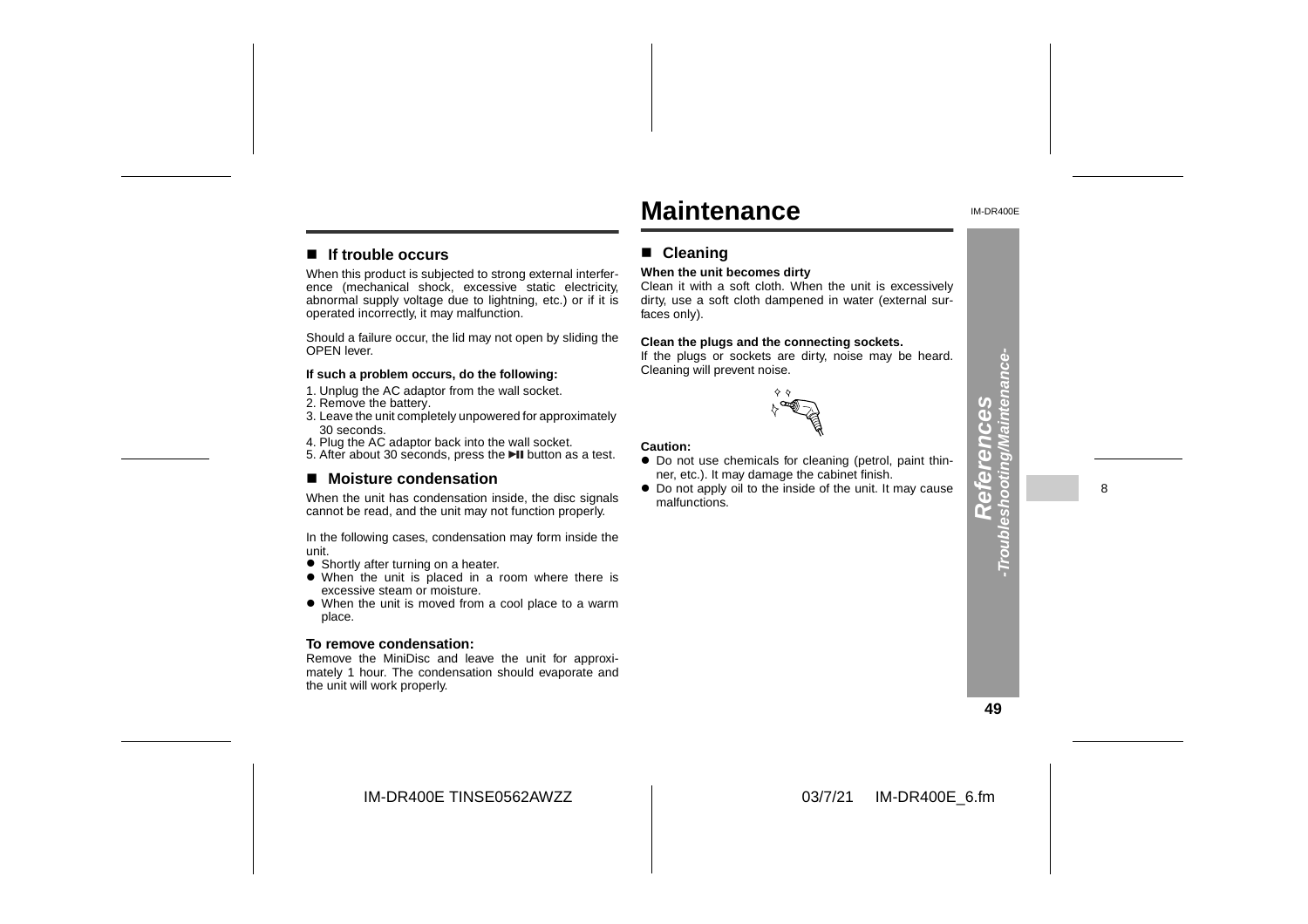#### IM-DR400E **Specifications**

As a part of our policy of continuous improvement, SHARP reserves the right to make design and specification chang es for product improvement without prior notice. The performance specification figures indicated are nominal values<br>of production units. There may be some deviations from these values in individual units.

| References<br>-Specifications- | Power source:<br><b>Power consumption:</b><br>Output power:<br><b>Dimensions:</b><br>Weight:<br>Input socket:<br><b>Output socket:</b><br>Type:<br>Signal readout:<br>Audio channels:<br>Frequency response:<br><b>Rotation speed:</b> | AC adaptor (AC 110 - 240 V, 50/60 Hz)<br>$DC_3V$ :<br>Commercially available, "AA" size (LR6), alkaline battery x 1<br>DC 1.5 V:<br>60 mA (AC adaptor)<br>RMS: 16 mW ( $8$ mW + 8 mW)<br>(0.2 % T.H.D.)<br>Width: 83 mm (3-9/32")<br>Height: 28 mm (1-1/8")<br>Depth: 76 mm (3")<br>Excluding the projection around the USB connection terminal<br>117 g (0.26 lbs.) without battery<br>Line/optical digital<br>Earphones (impedance: 32 ohms)<br>Portable MiniDisc recorder<br>Non-contact, 3-beam semiconductor laser pickup<br>Stereo 2 channels/monaural 1 channel<br>20 - 20,000 Hz ( $\pm 3$ dB)<br>Approx. 400 - 1,800 rpm CLV (Playback), approx. 400 - 2,700 rpm CLV (Recording) |
|--------------------------------|----------------------------------------------------------------------------------------------------------------------------------------------------------------------------------------------------------------------------------------|-------------------------------------------------------------------------------------------------------------------------------------------------------------------------------------------------------------------------------------------------------------------------------------------------------------------------------------------------------------------------------------------------------------------------------------------------------------------------------------------------------------------------------------------------------------------------------------------------------------------------------------------------------------------------------------------|
|                                | <b>Error correction:</b><br>Coding:<br><b>Recording method:</b><br><b>Sampling frequency:</b><br>Wow and flutter:                                                                                                                      | ACIRC (Advanced Cross Interleave Reed-Solomon Code)<br>ATRAC/ATRAC3 (Adaptive TRansform Acoustic Coding), 24-bit computed type<br>Magnetic modulation overwrite method<br>44.1 kHz (32 kHz and 48 kHz signals are converted to 44.1 kHz, and then recorded.)<br>Unmeasurable (less than $\pm 0.001$ % W. peak)                                                                                                                                                                                                                                                                                                                                                                            |

**50**

IM-DR400E TINSE0562AWZZ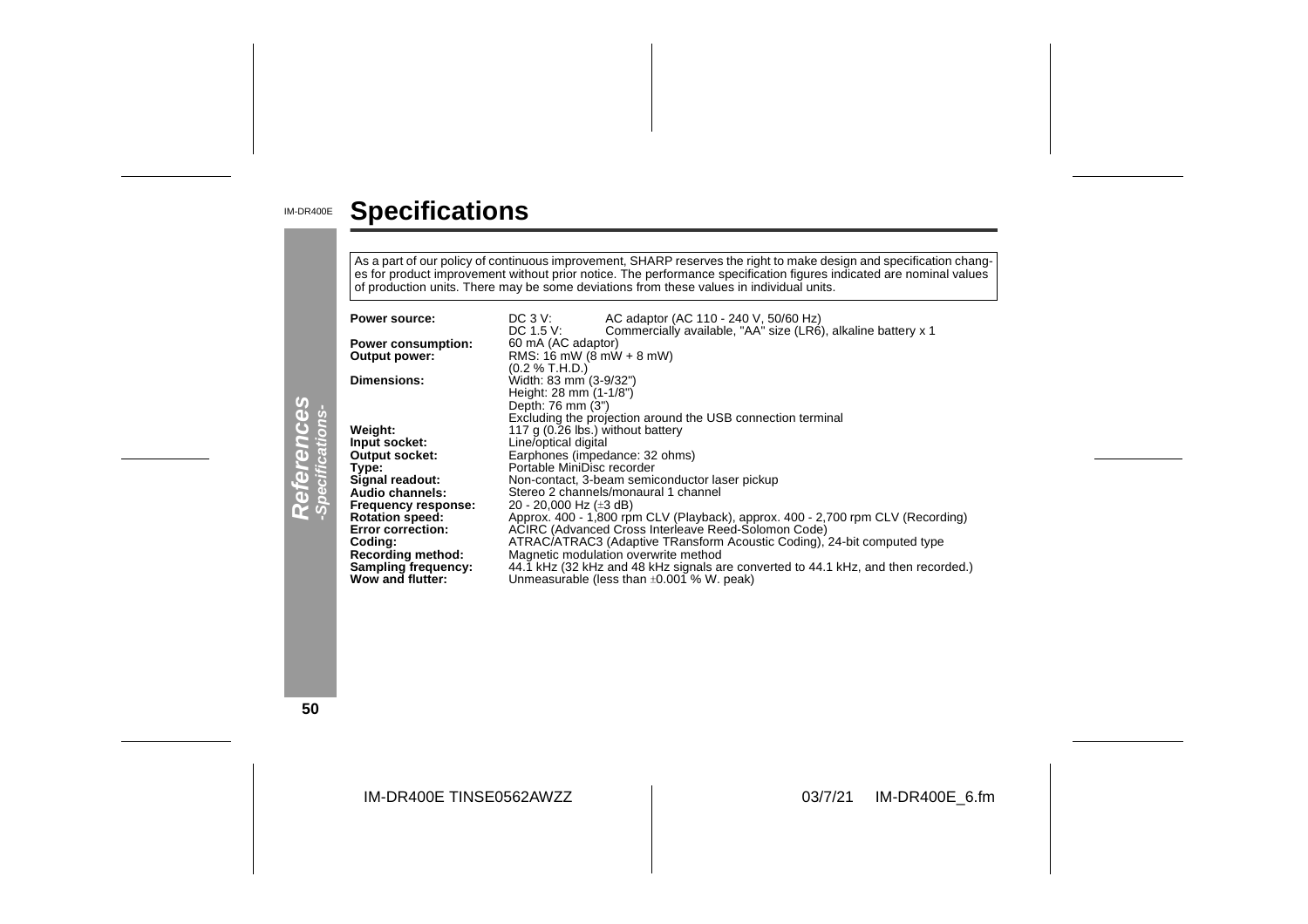**References -Specifications-**

 $\mathbf{r}$ 

eferences

ons-

| <b>Battery life:</b>                                                                        |                                                |                                              |                                                |                                              |                                                   |                                              |  |  |
|---------------------------------------------------------------------------------------------|------------------------------------------------|----------------------------------------------|------------------------------------------------|----------------------------------------------|---------------------------------------------------|----------------------------------------------|--|--|
|                                                                                             | Stereo                                         |                                              | 2 times long                                   |                                              | 4 times long                                      |                                              |  |  |
| When using a commercially<br>available, high capacity, "AA"<br>size (LR6), alkaline battery | Continuous<br>recording:<br>Approx.<br>4 hours | Continuous<br>play: Ap-<br>prox.<br>44 hours | Continuous<br>recording:<br>Approx.<br>7 hours | Continuous<br>play: Ap-<br>prox.<br>62 hours | l Continuous<br>recording:<br>Approx.<br>11 hours | Continuous<br>play: Ap-<br>prox.<br>75 hours |  |  |

• The continuous recording time is for analogue inputs when the volume level is set to "VOL 0".<br>
• The continuous play time shows the value when the volume level is set to "VOL 15".<br>
• The above values are the standard va

|       | Reference input<br>level | Input impedance |  |
|-------|--------------------------|-----------------|--|
| I INF | $100 \text{ mV}$         | 20 k ohms       |  |

| edance |                | Specified<br>output               | Maximum<br>output level               | Load imped-<br>ance |
|--------|----------------|-----------------------------------|---------------------------------------|---------------------|
| S      | Ear-<br>phones |                                   | $8 \text{ mW} + 8 \text{ mW}$ 32 ohms |                     |
|        | <b>LINE</b>    | $125 \text{ mV}$<br>$(-12 dB)$ *1 |                                       | 10 k ohms           |

\*1 When using the supplied output conversion cable.

8

**51**